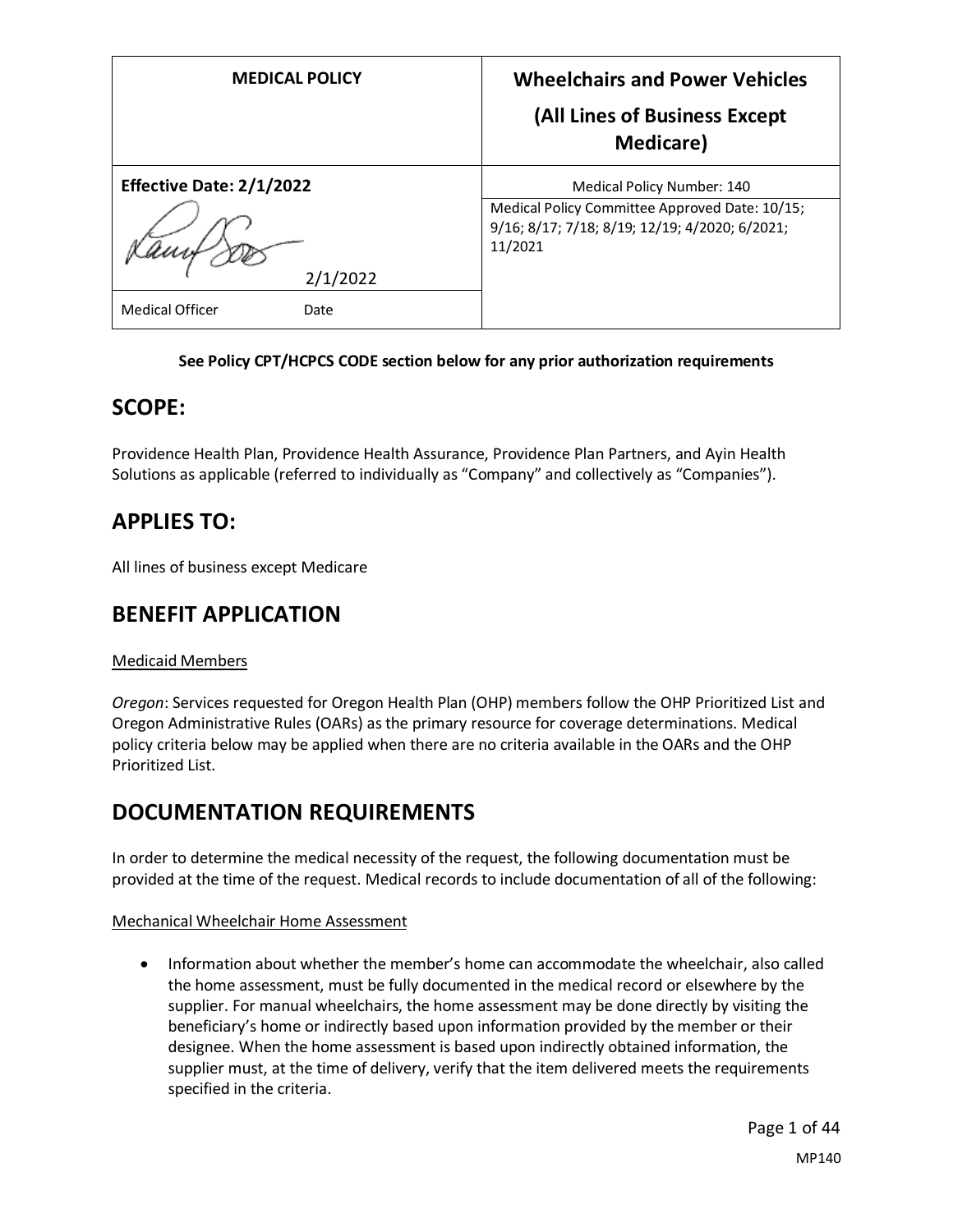• Issues such as the physical layout of the home, surfaces to be traversed, and obstacles must be addressed by and documented in the home assessment. Information from the member's medical record and the supplier's records must be available upon request.

### Custom Manual Wheelchair Documentation

- If documentation of the medical necessity for a custom manual wheelchair is requested, contractors must be able to determine that the item delivered is a customized item.
- Documentation must include a description of the member's unique physical and functional characteristics that require a customized manual wheelchair base. This must include a detailed description of the manufacturing of the wheelchair base, including types of materials used in custom fabricating or substantially modifying it, and the construction process and labor skills required to modify it.
- The record must document that the needs of the member cannot be met using another manual wheelchair base that incorporates seating modifications or other options or accessories (prefabricated and/or custom).
- The documentation must demonstrate that the custom wheelchair is so different from another wheelchair base that the two items cannot be grouped together for pricing purposes.

### Transport Chair Documentation

• Documentation of the medical necessity for a transport chair (E1037, E1038 and E1039) must include a description of why the member is unable to make use of a standard manual wheelchair (K0001, K0002, K0003, K0004, and K0005) on their own, and provide specific information that the member has a caregiver who is available, willing, and able to provide assistance with the wheelchair.

## **POLICY CRITERIA**

This policy is based on several Centers for Medicare and Medicaid Services Local Coverage Determinations (LCDs) and Local Coverage Articles (LCAs) for wheelchairs and related accessories.

## **Policy Criteria Links:**

- [Manual Wheelchair Bases](#page-2-0)
	- o [Additional Criteria for Specific Manual Wheelchairs](#page-3-0)
- [Wheelchair Options/Accessories](#page-5-0)
	- o [Arm of Chair](#page-5-1)
	- o [Footrest/Legrest](#page-5-2)
	- o [Non-Standard Seat Frame Dimensions](#page-5-3)
	- o [Wheels/Tires](#page-5-4)
	- o [Batteries/Chargers](#page-6-0)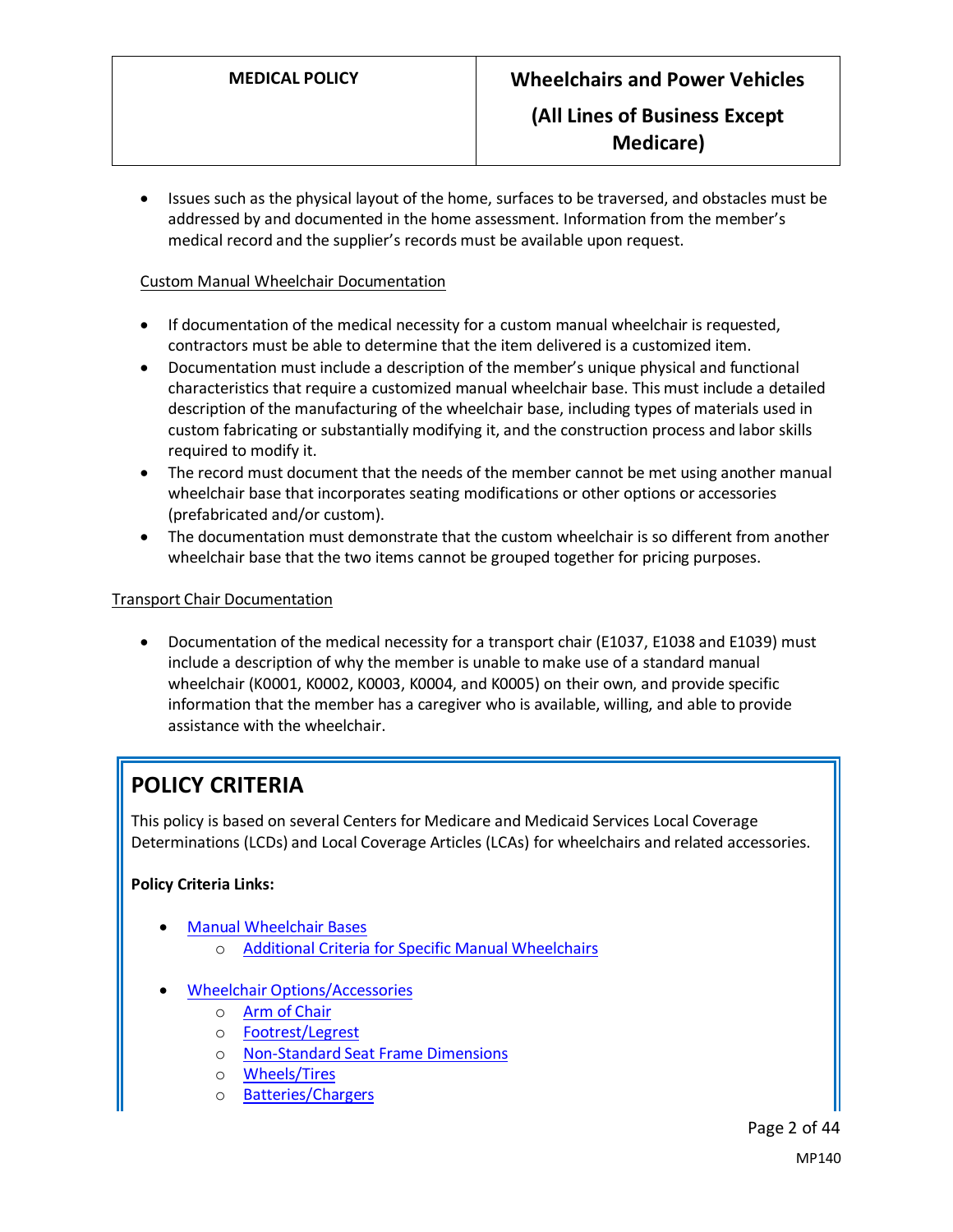## **(All Lines of Business Except Medicare)**

- o [Power Tilt and/or Recline Seating Systems](#page-6-1)
- o [Miscellaneous Accessories](#page-7-0)
- [Wheelchair Seating](#page-8-0)
- [Power Mobility Devices](#page-11-0)
	- o [Power-Operated Vehicles](#page-11-1)
	- o [Power Wheelchairs](#page-12-0)
	- o [Additional Criteria for Specific Types of Power Wheelchairs](#page-13-0)

#### <span id="page-2-0"></span>**Manual Wheelchair Bases**

Based on *Local Coverage Determination (LCD): Manual Wheelchair Bases* (L33788)<sup>1</sup>

- I. A manual wheelchair for use inside the home (E1037-E1039, E1161, K0001–K0009) may be considered **medically necessary and covered** if all of the following are met:
	- The member has a mobility limitation that significantly impairs his/her ability to participate in one or more mobility-related activities of daily living (MRADLs) such as toileting, feeding, dressing, grooming, and bathing in customary locations in the home. A mobility limitation is one that:
		- 1. Prevents the member from accomplishing an MRADL entirely, **or**
		- 2. Places the member at reasonably determined heightened risk of morbidity or mortality secondary to the attempts to perform an MRADL; **or**
		- 3. Prevents the member from completing an MRADL within a reasonable time frame; **and**
	- The member's mobility limitation cannot be sufficiently resolved by the use of an appropriately fitted cane or walker; **and**
	- The member's home provides adequate access between rooms, maneuvering space, and surfaces for use of the manual wheelchair that is provided; **and**
	- Use of a manual wheelchair will significantly improve the member's ability to participate in MRADLs and the member will use it on a regular basis in the home; **and**
	- The member has not expressed an unwillingness to use the manual wheelchair that is provided in the home; **and**
	- The member meets either of the following criteria:
		- 1. Sufficient upper extremity function and other physical and mental capabilities needed to safely self-propel the manual wheelchair that is provided in the home during a typical day. Limitations of strength, endurance, range of motion, or coordination, presence of pain, or deformity or absence of one or both upper extremities are relevant to the assessment of upper extremity function; **or**
		- 2. The member has a caregiver who is available, willing, and able to provide assistance with the wheelchair.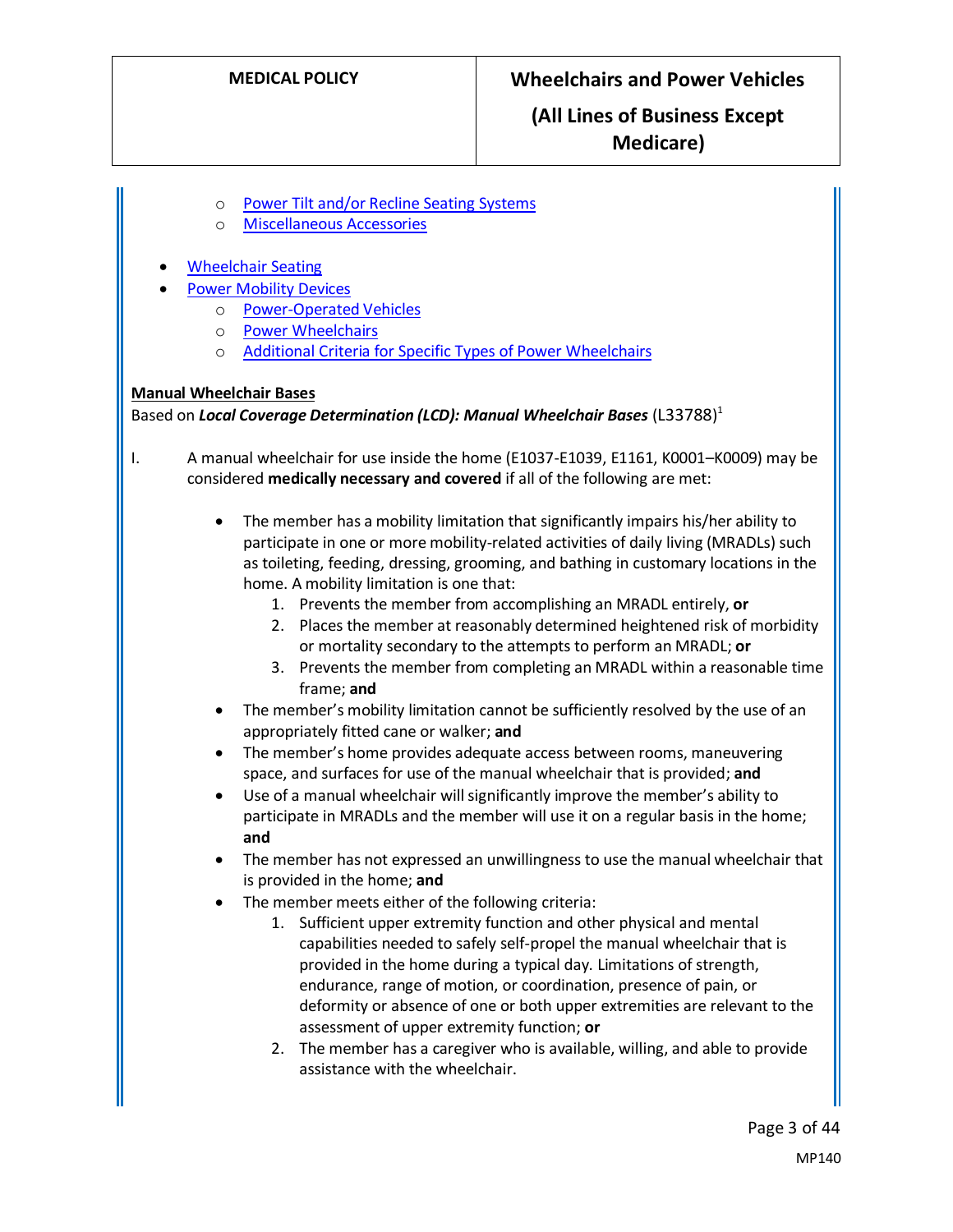- <span id="page-3-0"></span>II. A transport chair (E1037, E1038 or E1039) may be considered **medically necessary and covered** as an alternative to a standard manual wheelchair (K0001) if basic coverage criteria I.A-F above are met.
- III. A standard hemi-wheelchair (K0002) may be considered **medically necessary and covered** when the member requires a lower seat height (17" to 18") because of short stature or to enable the beneficiary to place his/her feet on the ground for propulsion.
- IV. A lightweight wheelchair (K0003) may be considered **medically necessary and covered** when a member meets both of the following criteria (A-B):
	- A. Cannot self-propel in a standard wheelchair in the home; **and**
	- B. The member can and does self-propel in a lightweight wheelchair.
- V. A high strength lightweight wheelchair (K0004) may be considered **medically necessary and covered** when a member meets the following criteria (A-B):
	- A. The member self-propels the wheelchair while engaging in frequent activities in the home that cannot be performed in a standard or lightweight wheelchair; **and**
	- B. The member requires a seat width, depth, or height that cannot be accommodated in a standard, lightweight or hemi-wheelchair, and spends at least two hours per day in the wheelchair.

Note: A high strength lightweight wheelchair is rarely reasonable and necessary if the expected duration of need is less than three months (e.g., post-operative recovery).

- VI. An ultra-lightweight manual wheelchair (K0005) may be considered **medically necessary and covered** for a member if the following criteria are met:
	- A. The member either:
		- 1. Is a full-time manual wheelchair user; **OR**
		- 2. Requires individualized fitting and adjustments for one or more features such as, but not limited to, axle configuration, wheel camber, or seat and back angles, and which cannot be accommodated by a K0001 through K0004 manual wheelchair; **AND**
	- B. The member must have a specialty evaluation that was performed by a licensed/certified medical professional (LCMP), such as a PT or OT, or physician who has specific training and experience in rehabilitation wheelchair evaluations and that documents the medical necessity for the wheelchair and its special features. The LCMP may have no financial relationship with the supplier; **AND**
	- C. The wheelchair is provided by a Rehabilitative Technology Supplier (RTS) that employs a RESNA-certified Assistive Technology Professional (ATP) who specializes in wheelchairs and who has direct, in-person involvement in the wheelchair selection for the patient.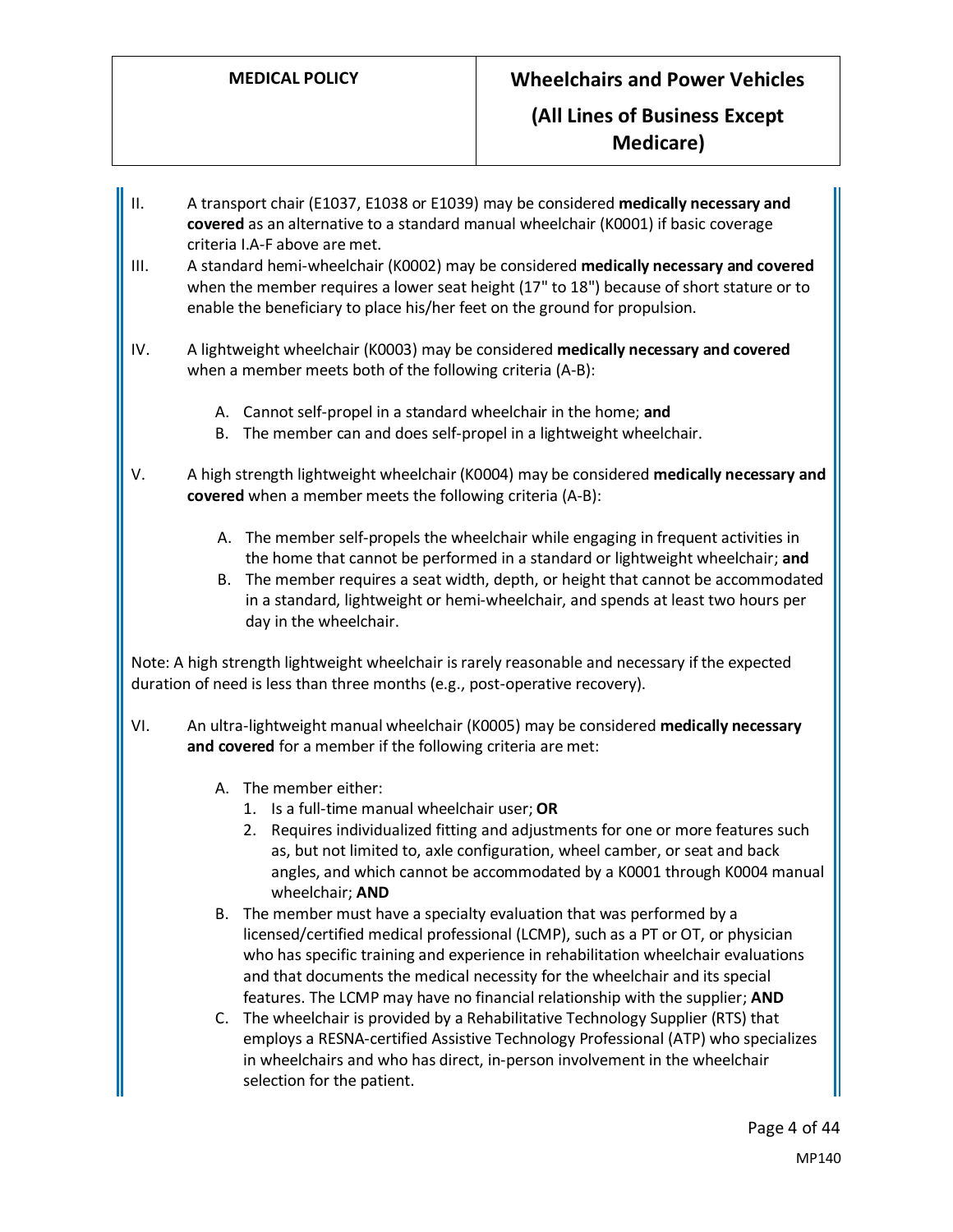- VII. A heavy duty wheelchair (K0006) may be considered **medically necessary and covered** if the member weighs more than 250 pounds or the member has severe spasticity.
- VIII. An extra heavy duty wheelchair (K0007) may be considered **medically necessary and covered** if the member weighs more than 300 pounds.
- IX. A manual wheelchair with tilt in space (E1161) may be considered **medically necessary and covered** if the member meets the following criteria:
	- A. The general coverage criteria for a manual wheelchair above (I.A-F) is met; **AND**
	- B. The member has a specialty evaluation that was performed by a licensed/certified medical professional (LCMP), such as a PT or OT, or physician who has specific training and experience in rehabilitation wheelchair evaluations and that documents the medical necessity for the wheelchair and its special features.
	- C. The wheelchair is provided by a Rehabilitative Technology Supplier (RTS) that employs a RESNA-certified Assistive Technology Professional (ATP) who specializes in wheelchairs and who has direct, in-person involvement in the wheelchair selection for the patient.
- X. A custom manual wheelchair base (K0008) may be considered **medically necessary and covered** if, in addition to the general coverage criteria above, the specific configuration required to address the member's physical and/or functional deficits cannot be met using one of the standard manual wheelchair bases plus an appropriate combination of wheelchair seating systems, cushions, options or accessories (prefabricated or custom fabricated), such that the individual construction of a unique individual manual wheelchair base is required.
- XI. A custom manual wheelchair is not considered **not medically necessary and not covered** if the expected duration of need is less than three months (e.g., post-operative recovery).
- XII. A manual wheelchair used inside the home is considered **not medically necessary and not covered** if the above criteria (I-XI) are not met.
- XIII. A manual wheelchair that is only used outside the home is considered **not medically necessary and not covered**.
- XIV. If the manual wheelchair base is not covered, then related accessories will be considered **not medically necessary and not covered**.
- XV. Backup chairs are considered **not medically necessary and not covered**.
- XVI. One month's rental for a standard manual wheelchair (K0001) may be considered **medically necessary and covered** if a member-owned wheelchair is being repaired.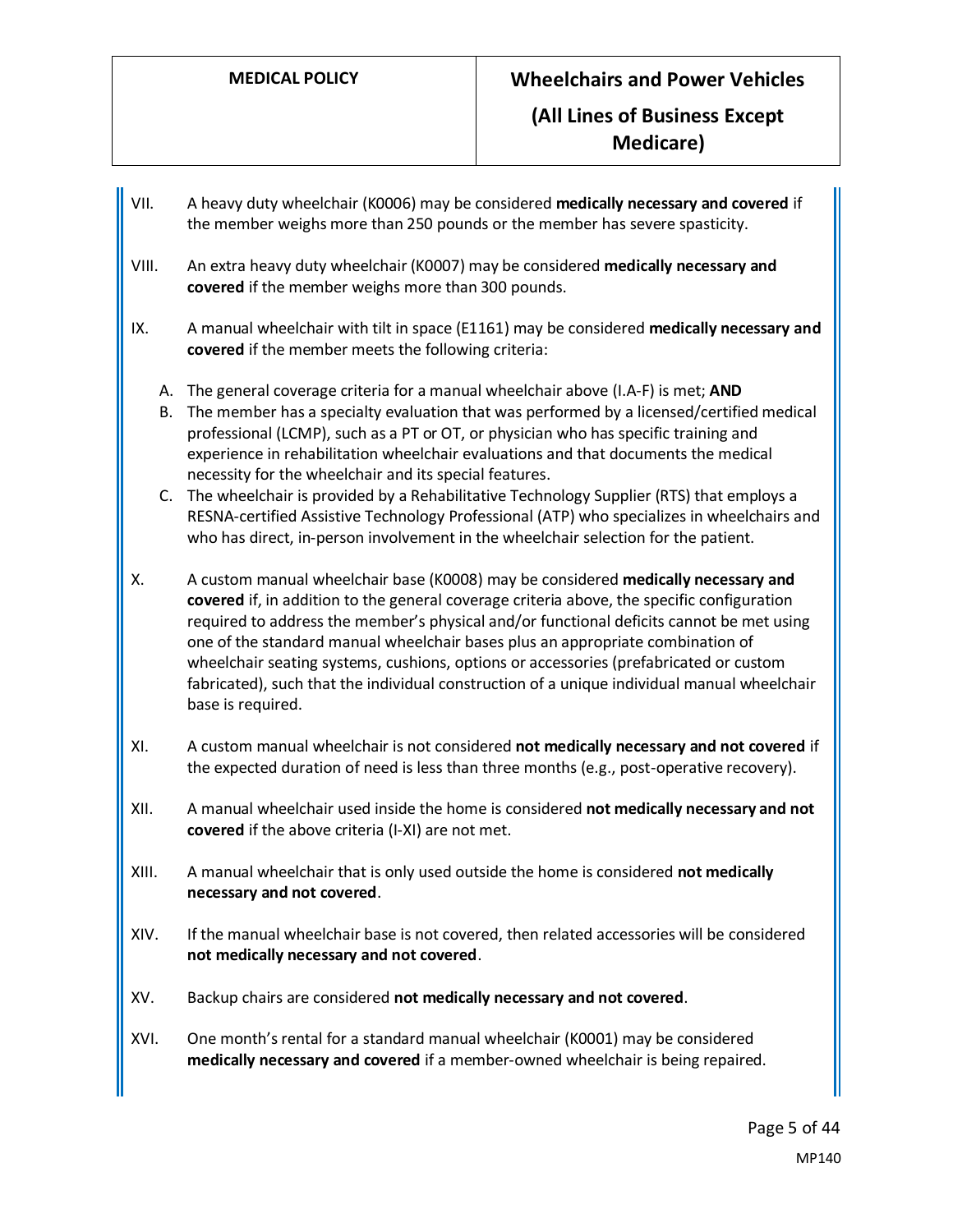## <span id="page-5-0"></span>**Wheelchair Options and Accessories**

## Based on *Local Coverage Determination (LCD): Wheelchair Options/Accessories* (L33792) 2

XVII. Options and accessories for wheelchairs may be considered **medically necessary and covered** if the member has a wheelchair that meets the above criteria (I-XVI) and the option/accessory itself is medically necessary (see criteria below).

### <span id="page-5-1"></span>*Arm of chair*

- XVIII. Adjustable arm height option (E0973, K0017, K0018, and K0020) may be considered **medically necessary and covered** if the member requires an arm height that is different than that available using nonadjustable arms and the beneficiary spends at least 2 hours per day in the wheelchair.
- XIX. An arm trough (E2209) may be considered **medically necessary and covered** if the member has quadriplegia, hemiplegia, or uncontrolled arm movements.

### <span id="page-5-2"></span>*Footrest/Leg rest*

- XX. Elevating leg rests (E0990, K0046, K0047, K0053, K0195) may be considered **medically necessary and covered** if:
	- A. The member has a musculoskeletal condition or the presence of a cast or brace which prevents 90 degree flexion at the knee; **or**
	- B. The member has significant edema of the lower extremities that requires an elevating leg rest; **or**
	- C. The member meets the criteria for and has a reclining back on the wheelchair.

#### <span id="page-5-3"></span>*Nonstandard seat frame dimensions*

XXI. A nonstandard seat width and/or depth for a manual wheelchair (E2201-E2204) may be considered **medically necessary and covered** only if the member's physical dimensions justify the need.

<span id="page-5-4"></span>*Wheels/tires for manual wheelchairs*

- XXII. A gear reduction drive wheel (E2227) may be considered **medically necessary and covered** if all of the following criteria (A-C) are met:
	- A. The member has been self-propelling in a manual wheelchair for at least one year; **and**
	- B. The member has had a specialty evaluation that was performed by a licensed/certified medical professional, such as a PT or OT, or physician who has specific training and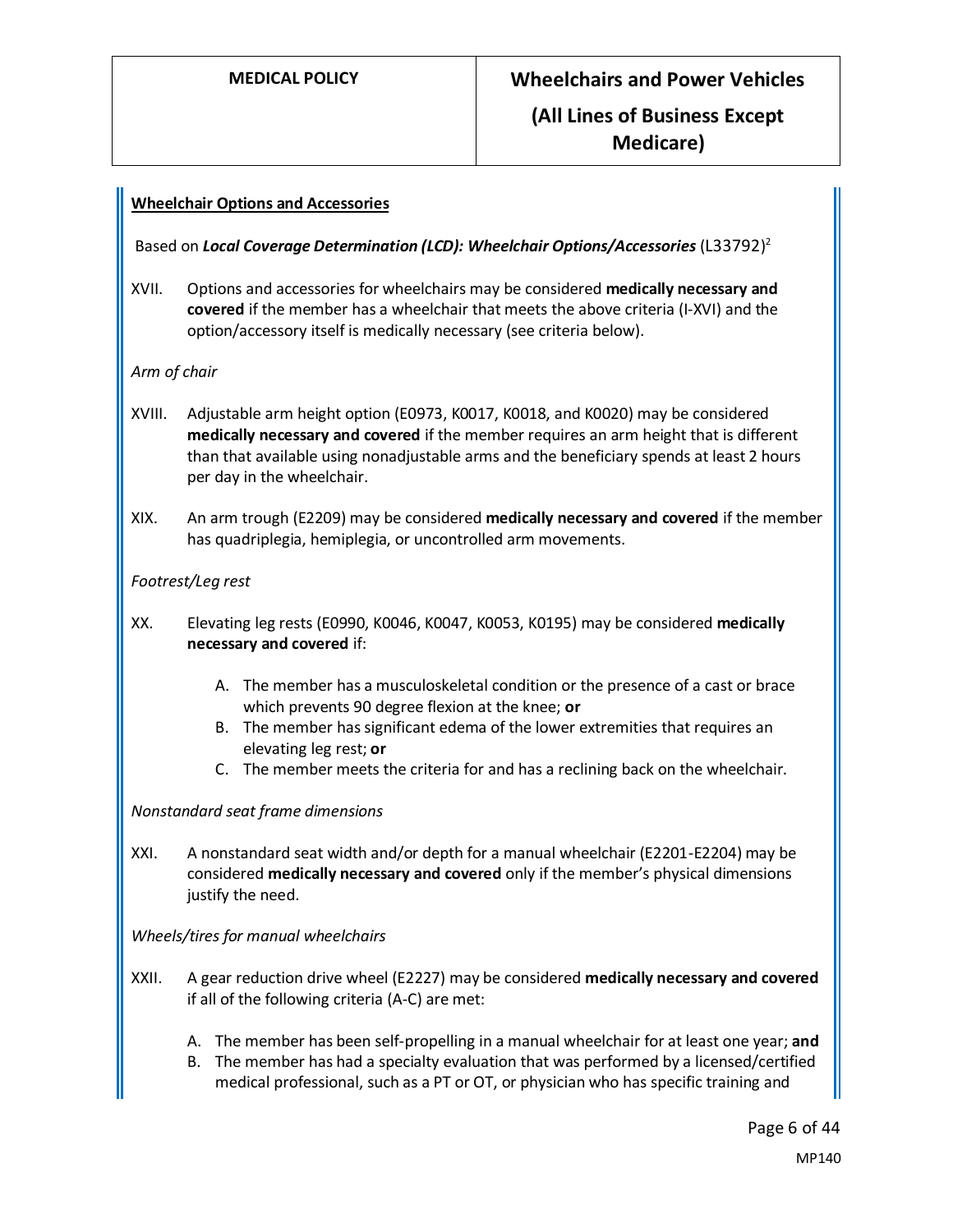experience in rehabilitation wheelchair evaluations and that documents the need for the device in the beneficiary's home. The PT, OT, or physician may have no financial relationship with the supplier; **and**

C. The wheelchair is provided by a supplier that employs a RESNA-certified Assistive Technology Professional (ATP) who specializes in wheelchairs and who has direct, inperson involvement in the wheelchair selection for the member.

## <span id="page-6-0"></span>*Batteries/chargers*

- XXIII. Up to two batteries (E2359, E2361, E2363, E2365, E2371, K0733) at any one time may be considered **medically necessary and covered** if required for a power wheelchair.
- XXIV. A non-sealed battery (E2358, E2360, E2362, E2364, E2372) will be considered **not medically necessary and not covered.**
- XXV. A single mode battery charger (E2366) is considered **medically necessary and covered** for charging a sealed lead acid battery.
- XXVI. A dual mode battery charger (E2367) provided as a replacement for a single mode battery charger, it will be considered **not medically necessary and not covered**.

<span id="page-6-1"></span>*Power tilt and/or recline seating systems (E1002-E1012)*

- XXVII. A power seating system tilt only, recline only, or combination tilt and recline with or without power elevating leg rests may be considered **medically necessary and covered** if the following criteria are met:
	- A. The member meets all the coverage criteria for a power wheelchair described below; **and**
	- B. A specialty evaluation that was performed by a licensed/certified medical professional, such as a physical therapist (PT) or occupational therapist (OT) or physician who has specific training and experience in rehabilitation wheelchair evaluations of the beneficiary's seating and positioning needs. The PT, OT, or physician may have no financial relationship with the supplier; **and**
	- C. The wheelchair is provided by a supplier that employs a RESNA-certified Assistive Technology Professional (ATP) who specializes in wheelchairs and who has direct, in-person involvement in the wheelchair selection for the member; **and**
	- D. One of the following criteria is met:
		- 1. The member is at high risk for development of a pressure ulcer and is unable to perform a functional weight shift; **or**
		- 2. The member utilizes intermittent catheterization for bladder management and is unable to independently transfer from the wheelchair to bed; **or**
		- 3. The power seating system is needed to manage increased tone or spasticity.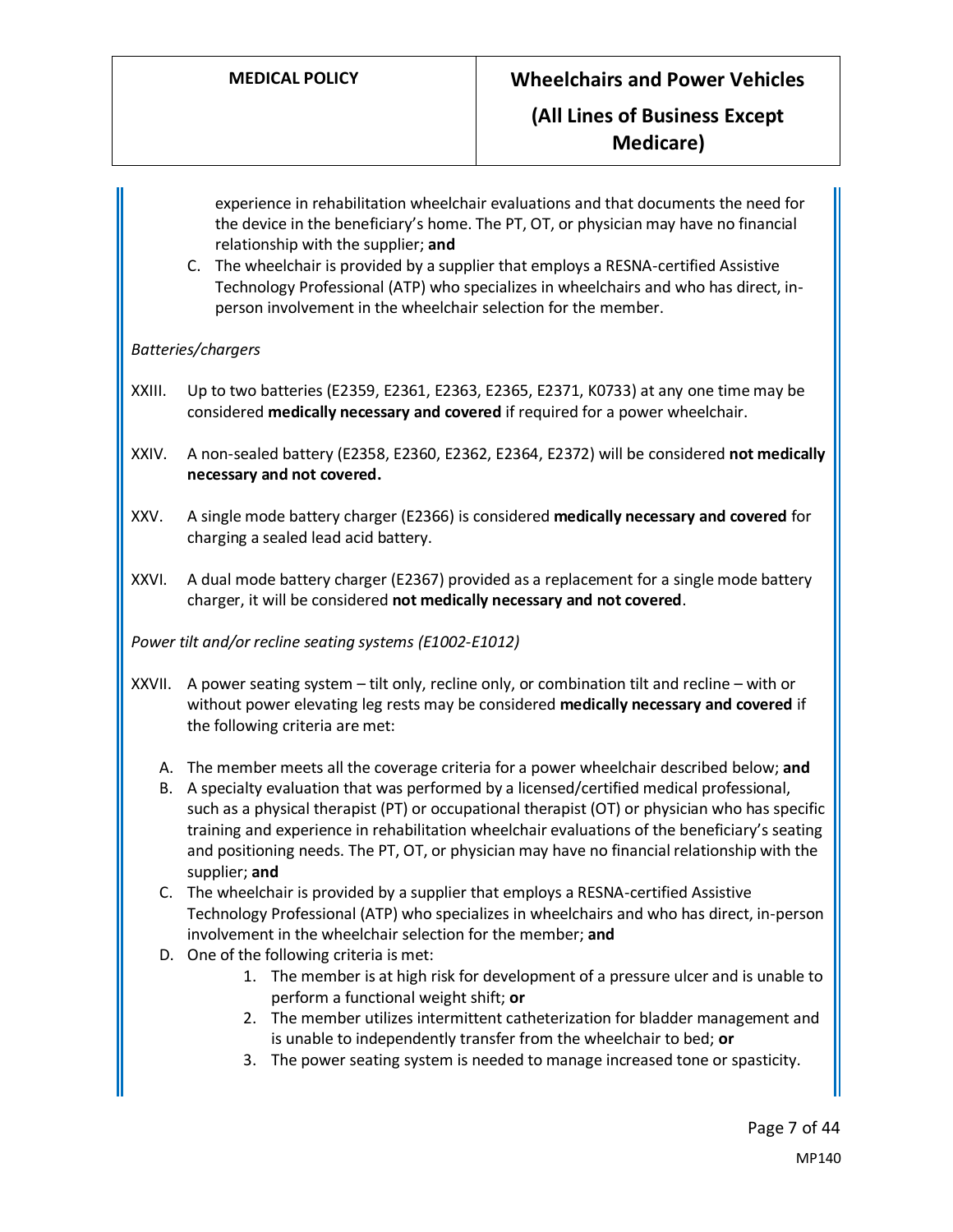- XXVIII. If criteria XXVII (A-D) are not met, the power seating component(s) will be considered **not medically necessary and not covered**.
- XXIX. A power seat elevation feature (E2300) and power standing feature (E2301) are considered **not medically necessary and not covered.**
- XXX. If a wheelchair has an electrical connection device described by code E2310 or E2311 and if the sole function of the connection is for a power seat elevation or power standing feature, it is considered **not medically necessary and not covered.**

### *Power wheelchair drive control systems*

- XXXI. An attendant control may be considered **medically necessary and covered** in place of a member-operated drive control system if the member meets coverage criteria for a wheelchair, is unable to operate a manual or power wheelchair and has a caregiver who is unable to operate a manual wheelchair but is able to operate a power wheelchair.
- XXXII. An electronic interface (E2351) to allow a speech generating device to be operated by the power wheelchair control interface may be considered **medically necessary and covered** if the member has a covered speech generating device.
- XXXIII. If an attendant control (E2331) is provided in addition to a member-operated drive control system, it will be considered **not medically necessary and not covered**.

<span id="page-7-0"></span>*Miscellaneous accessories*

- XXXIV. Anti-rollback device (E0974) may be considered **medically necessary and covered** if the member self-propels and needs the device because of ramps.
- XXXV. A safety belt/pelvic strap (E0978) may be considered **medically necessary and covered** if the member has weak upper body muscles, upper body instability or muscle spasticity which requires use of this item for proper positioning.
- XXXVI. A swing away, retractable, or removable hardware (E1028) may be considered medically necessary and covered if the component needed to be moved out of the way so that a member can perform a slide transfer to a chair or bed.
- XXXVII. A manual fully reclining back option (E1226) may be considered **medically necessary and covered** if the member has one or more of the following conditions:
	- A. The member is at high risk for development of a pressure ulcer and is unable to perform a functional weight shift; **or**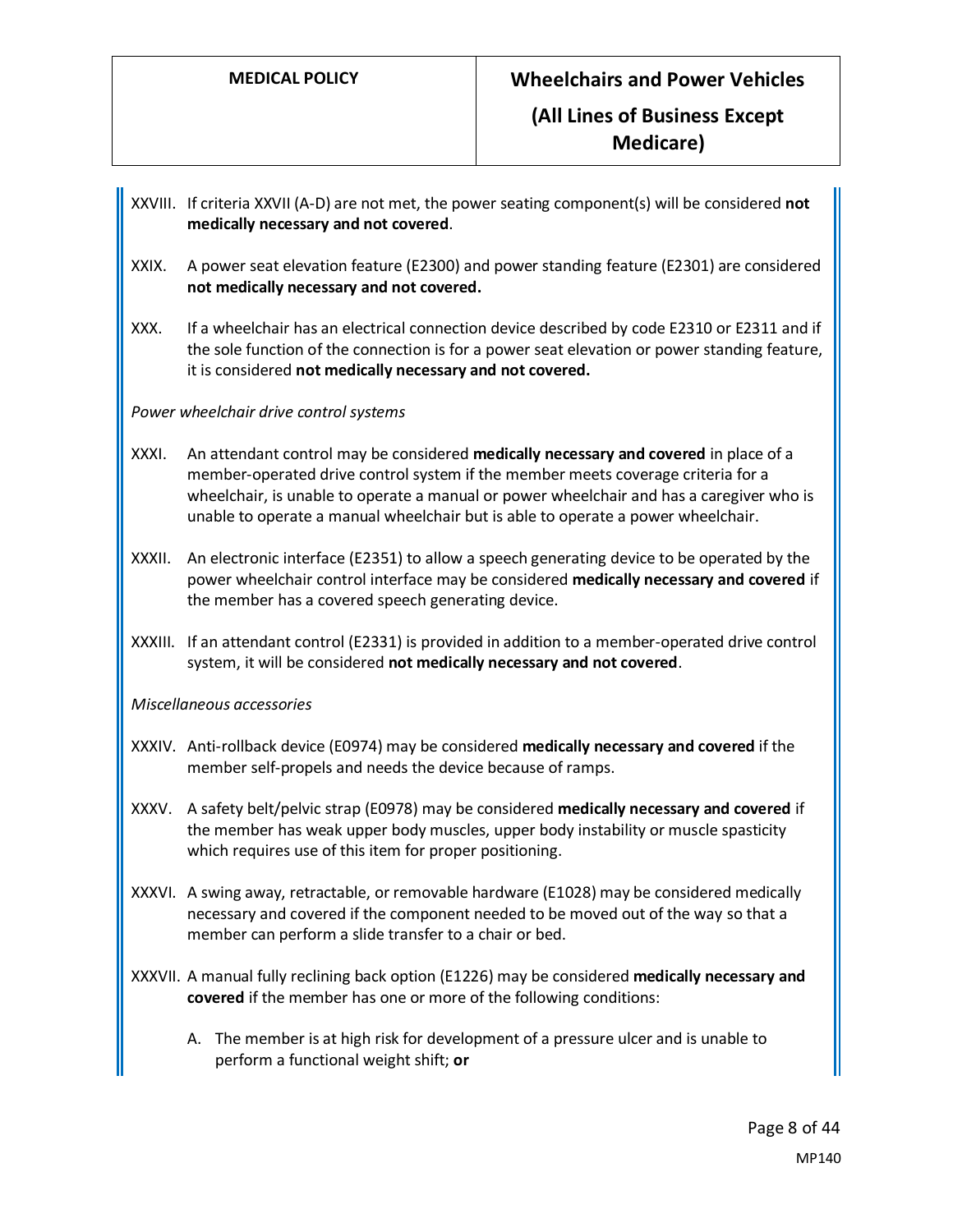B. The member utilizes intermittent catheterization for bladder management and is unable to independently transfer from the wheelchair to the bed.

XXXVIII.If criterion XXXIV is not met, the manual reclining back will be considered **not medically necessary and not covered**.

- XXXIX. An option or accessory that is beneficial primarily in allowing the member to perform leisure or recreational activities is considered **not medically necessary and not covered**.
- XL. An electronic interface used to control lights or other electrical devices is considered **not medically necessary and not covered**.
- XLI. The following features of a power wheelchair are considered **not medically necessary and not covered**:
	- A. Stair climbing (A9270),
	- B. Electronic balance (A9270),
	- C. Ability to elevate the seat by balancing on two wheels (A9270), and
	- D. Remote operation (A9270)
- XLII. Swingaway, retractable, or removable hardware (E1028) are considered **not medically necessary and not covered** if the primary indication for its use is to allow the member to move close to desks or other surfaces.
- XLIII. A manual standing system for a manual wheelchair (E2230) is considered **not medically necessary and not covered.**

## <span id="page-8-0"></span>**Wheelchair Seating**

Based on *Local Coverage Determination (LCD): Wheelchair Seating* (L33312) 3

- XLIV. A general use seat cushion (E2601, E2602) and a general use wheelchair back cushion (E2611-E2612) may be considered **medically necessary and covered** for a member who has a manual wheelchair or a power wheelchair with a sling/solid seat/back which meets coverage criteria.
- XLV. If the member does not have a covered wheelchair, then the cushion will be considered **not medically necessary and not covered**.
- XLVI. If the member has a power-operated vehicle (POV) or a power wheelchair with a captain's chair seat, the cushion will be considered **not medically necessary and not covered**.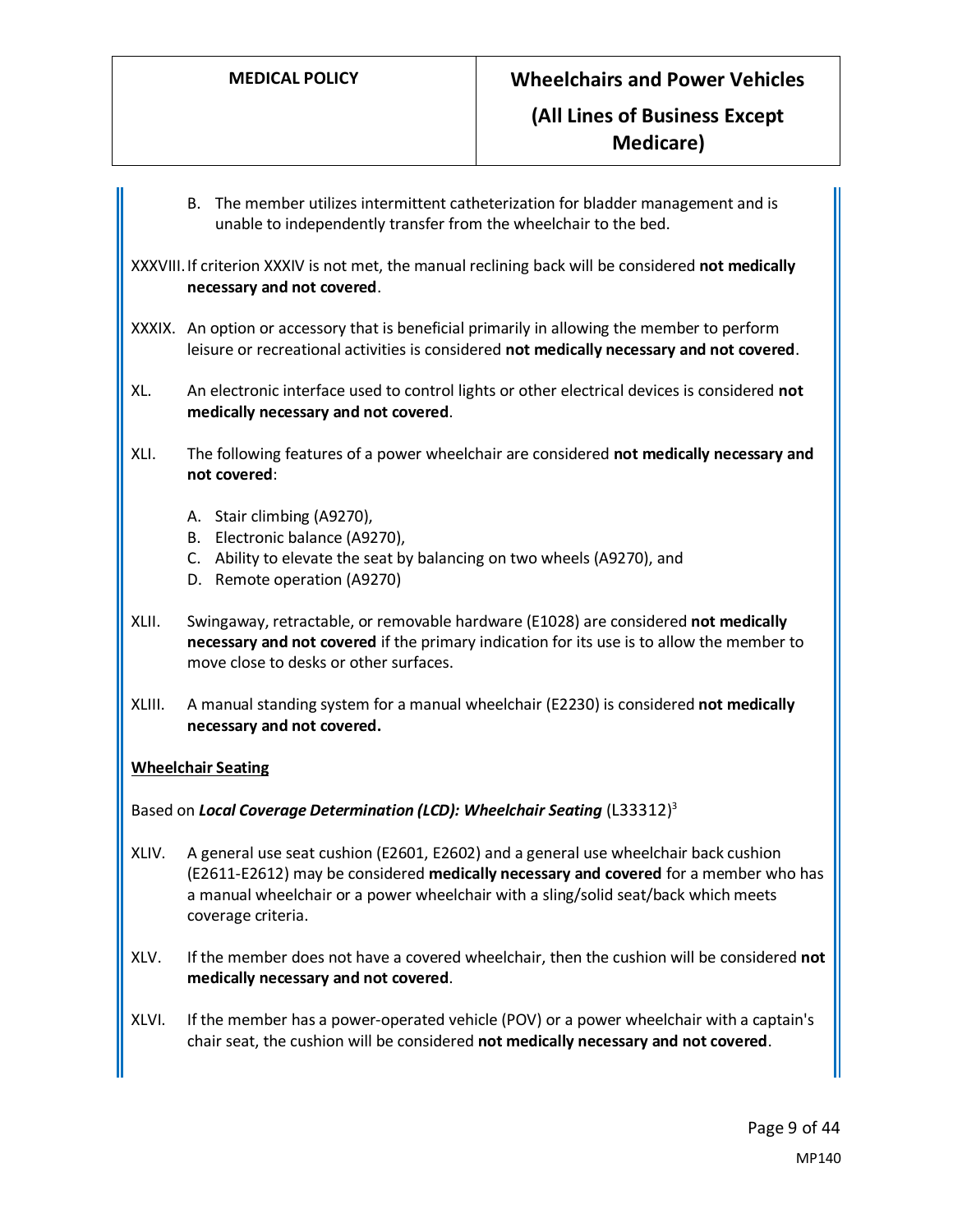- XLVII. If a general use cushion is provided with a power wheelchair with a sling/solid seat/back instead of Captain's Chair, the wheelchair and the cushion(s) will be covered if either criterion (A or B) is met:
	- A. The cushion is provided with a covered power wheelchair base that is not available in a Captain's Chair model – i.e., codes K0839, K0840, K0843, K0860 – K0864, K0870, K0871, K0879, K0880, K0886, K0890, K0891; **or**
	- B. A skin protection and/or positioning seat or back cushion that meets coverage criteria is provided.
- XLVIII. If criterion XXXVII is not met, both the power wheelchair with a sling/solid seat and the general use cushion will be considered **not medically necessary and not covered**.
- XLIX. If the member has a POV or a power wheelchair with a captain's chair seat, a separate seat and/or back cushion will be considered **not medically necessary and not covered**.
- L. A skin protection seat cushion (E2603, E2604, E2622, E2623) may be considered **medically necessary and covered** for a member who meets both of the following criteria:
	- A. The member has a manual wheelchair or a power wheelchair with a sling/solid seat/back and the member meets coverage criteria for it; **and**
	- B. The member has either of the following:
		- 1. Current pressure ulcer or past history of a pressure ulcer on the area of contact with the seating surface; **or**
		- 2. Absent or impaired sensation in the area of contact with the seating surface or inability to carry out a functional weight shift due to one of the following diagnoses: spinal cord injury resulting in quadriplegia or paraplegia, other spinal cord disease, multiple sclerosis, other demyelinating disease, cerebral palsy, anterior horn cell diseases including amyotrophic lateral sclerosis, postpolio paralysis, traumatic brain injury resulting in quadriplegia, spina bifida, childhood cerebral degeneration, Alzheimer's disease, Parkinson's disease, muscular dystrophy, hemiplegia, Huntington's chorea, idiopathic torsion dystonia, athetoid cerebral palsy, arthrogryposis, osteogenesis imperfecta, spinocerebellar disease or transverse myelitis.
- LI. A positioning seat cushion (E2605, E2606), positioning back cushion (E2613-E2616, E2620, E2621), and positioning accessory (E0955-E0957, E0960) may be considered **medically necessary and covered** for a member who meets both of the following criteria:
	- A. The member has a manual wheelchair or a power wheelchair with a sling/solid seat/back and the member meets coverage criteria for it; **and**
	- B. The member has any significant postural asymmetries that are due to one of the diagnoses listed in criterion L.B.2 above or to one of the following diagnoses: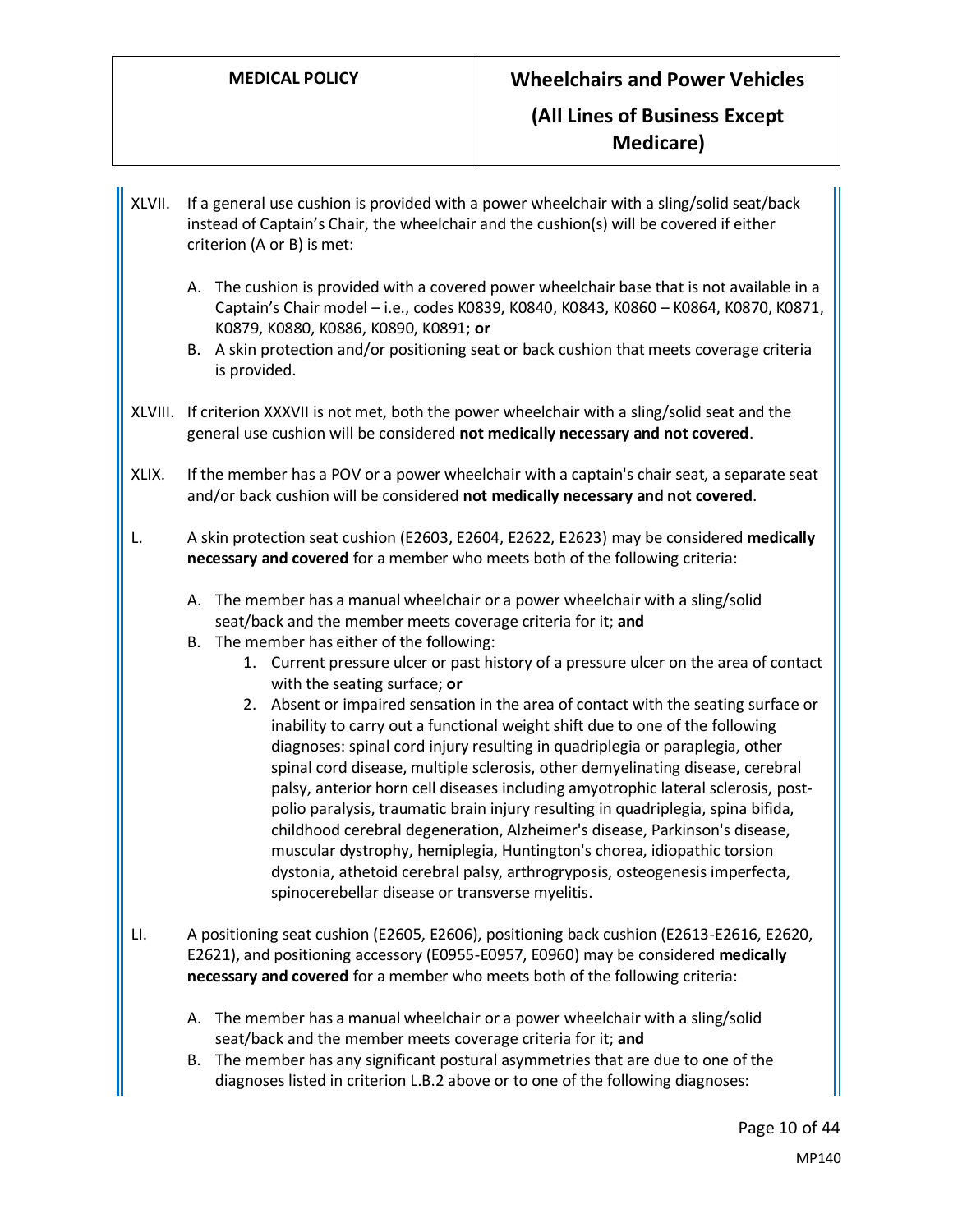monoplegia of the lower limb due to stroke, traumatic brain injury, or other etiology; spinocerebellar disease; above knee leg amputation, osteogenesis imperfecta, transverse myelitis.

- LII. A headrest (E0955) may be considered **medically necessary and covered** when the member has a covered manual tilt-in-space, manual semi or fully reclining back on a manual wheelchair, a manual fully reclining back on a power wheelchair, or power tilt and/or recline power seating system.
- LIII. If the member has a POV or a power wheelchair with a captain's chair seat, a headrest or other positioning accessory will be considered **not medically necessary and not covered**.
- LIV. A combination skin protection and positioning seat cushion (E2607, E2608, E2624, E2625) is considered **medically necessary and covered** for a member who meets the criteria for both a skin protection seat cushion and a positioning seat cushion.
- LV. If a skin protection seat cushion, positioning seat cushion or combination skin protection and positioning seat cushion is provided and if the stated coverage criteria are not met, it will be considered **not medically necessary and not covered**.
- LVI. If a positioning back cushion is provided for a memeber who does not meet the stated coverage criteria, it will be considered **not medically necessary and not covered**.
- LVII. If a positioning accessory is provided and the criteria are not met, the item will be considered **not medically necessary and not covered**.
- LVIII. A custom fabricated seat cushion (E2609) may be considered **medically necessary and covered** if the member meets all of the criteria for a prefabricated skin protection seat cushion or positioning seat cushion and all of the criteria for a prefabricated positioning back cushion.
- LIX. A custom fabricated back cushion (E2617) may be considered **medically necessary and covered** if the member meets all the criteria for a prefabricated back cushion and there is a comprehensive written evaluation by a licensed/certified medical professional, such as a physical therapist (PT) or occupational therapist (OT), which clearly explains why a prefabricated seating system is not sufficient to meet the beneficiary's seating and positioning needs.
- LX. A seat or back cushion that is provided for use with a transport chair (E1037, E1038) will be considered **not medically necessary and not covered**.
- LXI. Powered seat cushions (E2610) will be denied as **not medically necessary and not covered**.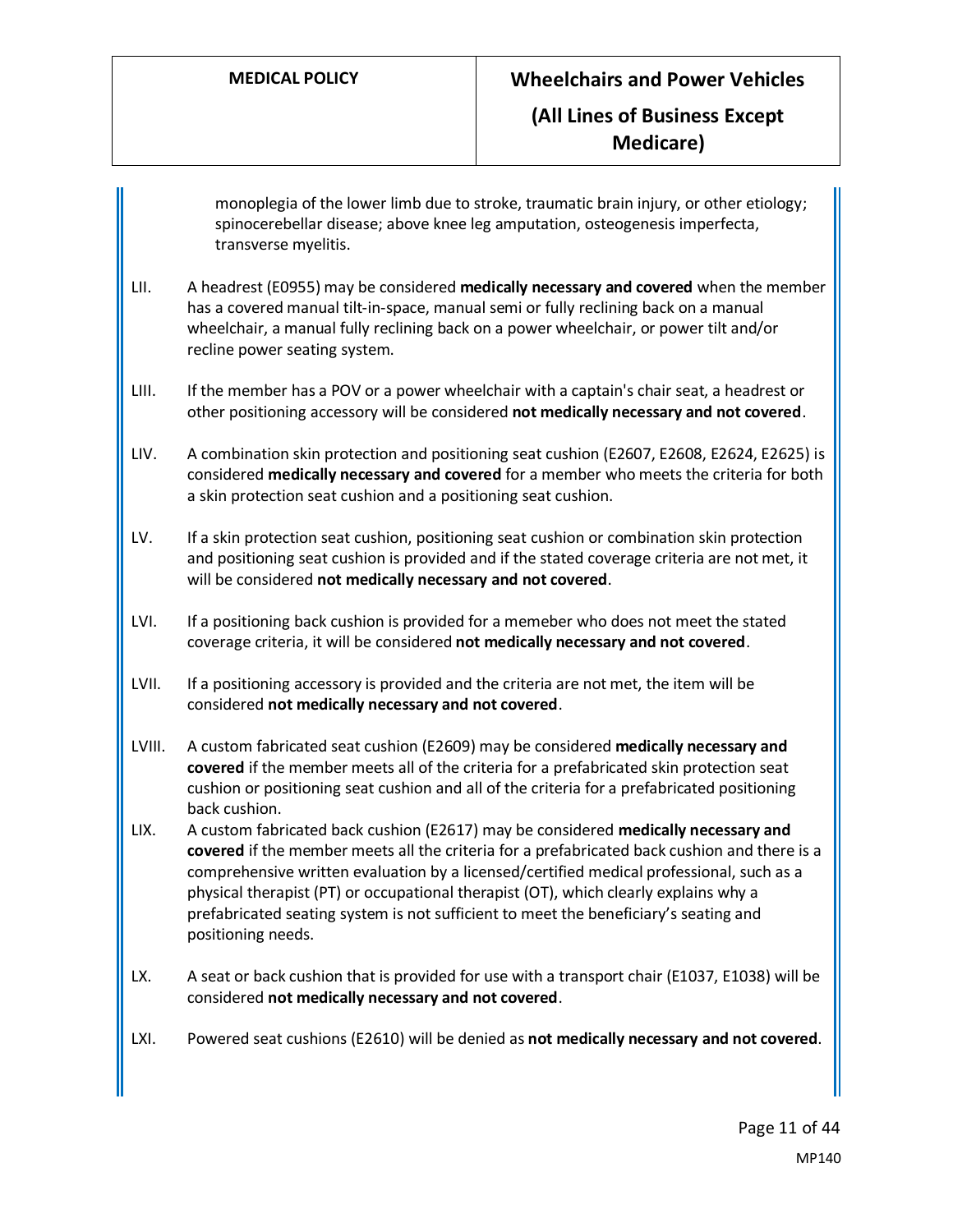## <span id="page-11-0"></span>**Power Mobility Devices**

Based on *Local Coverage Determination (LCD): Power Mobility Devices* (L33789)<sup>4</sup> and Noridian Article: Upgrades to Group 2 POVs (K0806-K0808) and Group 4 PWCs (K0868-K0886)<sup>5</sup>

- LXII. Power mobility devices or push-rim activated power assist devices may be considered **medically necessary and covered** when all of the following criteria are met:
	- A. The member has a mobility limitation that significantly impairs his/her ability to participate in one or more mobility-related activities of daily living (MRADLs) such as toileting, feeding, dressing, grooming, and bathing in customary locations in the home. A mobility limitation is one that:
		- 1. Prevents the beneficiary from accomplishing an MRADL entirely, **or**
		- 2. Places the beneficiary at reasonably determined heightened risk of morbidity or mortality secondary to the attempts to perform an MRADL; **or** 3. Prevents the beneficiary from completing an MRADL within a reasonable time frame.
	- B. The member's mobility limitation cannot be sufficiently and safely resolved by the use of an appropriately fitted cane or walker.
	- C. The member does not have sufficient upper extremity function to self-propel an optimally-configured manual wheelchair in the home to perform MRADLs during a typical day.
		- 1. Limitations of strength, endurance, range of motion, or coordination, presence of pain, or deformity or absence of one or both upper extremities are relevant to the assessment of upper extremity function.
		- 2. An optimally-configured manual wheelchair is one with an appropriate wheelbase, device weight, seating options, and other appropriate nonpowered accessories.
- <span id="page-11-1"></span>LXIII. A Powered Operated Vehicle (POW) (K0800, K0801, K0802, K0812) may be considered **medically necessary and covered** if all of the following criteria are met:
	- A. Criterion LXII (A-C) has been met.
	- B. The member is able to:
		- 1. Safely transfer to and from a POV; **and**
		- 2. Operate the tiller steering system; **and**
		- 3. Maintain postural stability and position while operating the POV in the home.
	- C. The member's mental capabilities (e.g., cognition, judgment) and physical capabilities (e.g., vision) are sufficient for safe mobility using a POV in the home.
	- D. The member's home provides adequate access between rooms, maneuvering space, and surfaces for the operation of the POV that is provided.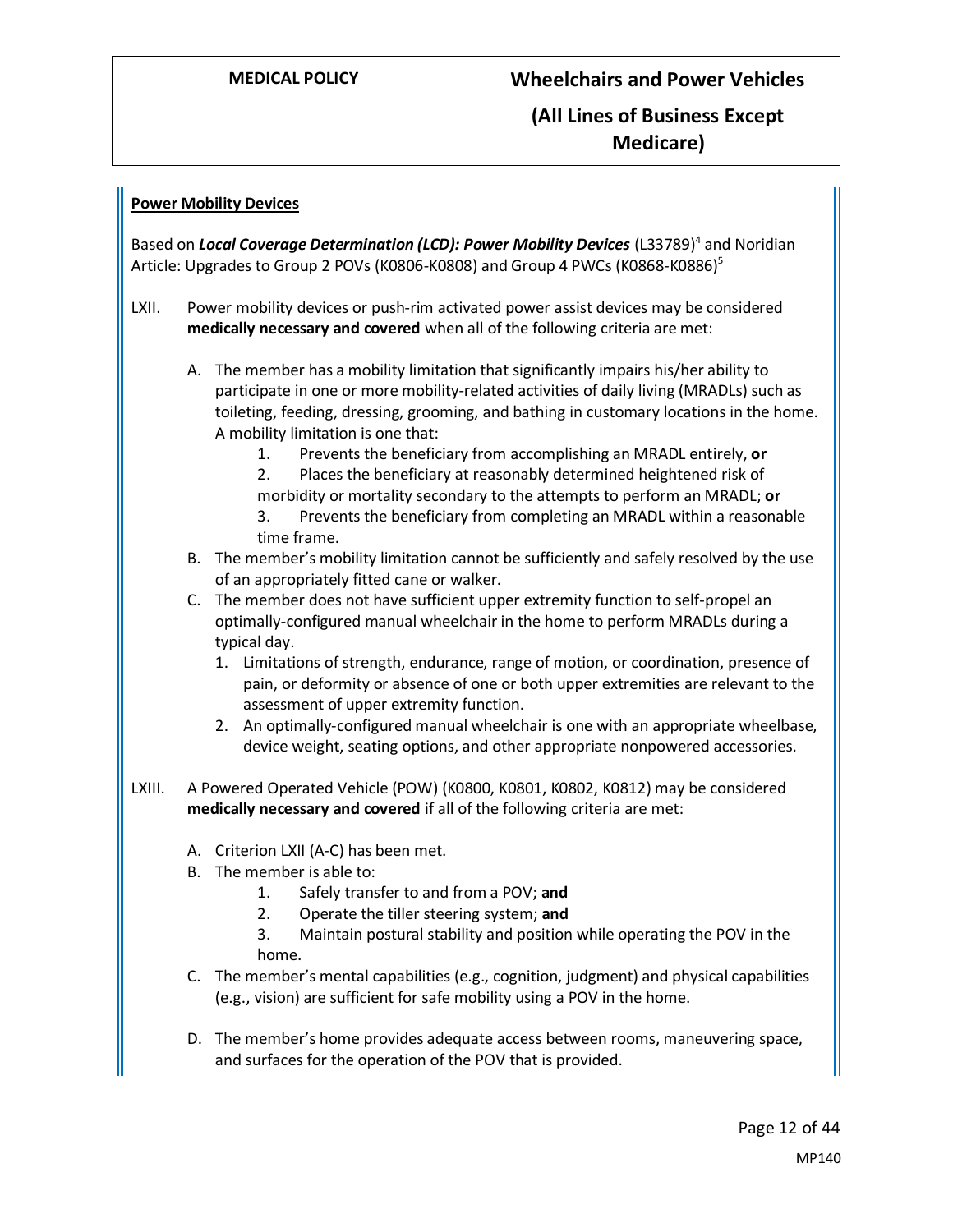<span id="page-12-0"></span>E. The member's weight is less than or equal to the weight capacity of the POV that is provided and greater than or equal to 95% of the weight capacity of the next lower weight class POV – i.e., a Heavy Duty POV is covered for a beneficiary weighing 285 – 450 pounds; a Very Heavy Duty POV is covered for a beneficiary weighing 428 – 600 pounds. F. Use of a POV will significantly improve the member's ability to participate in MRADLs and the beneficiary will use it in the home. G. The member has not expressed an unwillingness to use a POV in the home. LXIV. If a POV will be used inside the home and coverage criteria LXIII.A-G are not met, it will be considered **not medically necessary and not covered**. LXV. Group 2 POVs (K0806-K0808) are considered **not medically necessary and not covered**. LXVI. A power wheelchair (PWC) may be considered medically necessary and covered if all of the following is met: A. Basic coverage criteria for Power Mobility Devices are met (criterion LXII.A-C.); **and** B. The member does not meet coverage criterion LXIII.B, LXIII.C, or LXIII.D for a power operated vehicles (POV); **and** C. One of the following is met: 1. The member has the mental and physical capabilities to safely operate the power wheelchair that is provided; **or** 2. The member has a caregiver who is unable to adequately propel an optimally configured manual wheelchair, but is available, willing, and able to safely operate the power wheelchair that is provided; **and** D. All of the following are met: 1. The member's weight is less than or equal to the weight capacity of the power wheelchair that is provided and greater than or equal to 95% of the weight capacity of the next lower weight class PWC; and 2. The member's home provides adequate access between rooms, maneuvering space, and surfaces for the operation of the power wheelchair that is provided; and 3. Use of a power wheelchair will significantly improve the member's ability to participate in MRADLs and the member will use it in the home. For members with severe cognitive and/or physical impairments, participation in MRADLs may require the assistance of a caregiver; and 4. The member has not expressed an unwillingness to use a power wheelchair in the home. E. Any coverage criteria pertaining to specific wheelchair types are met. LXVII. If a power wheelchair will be used inside the home and if coverage criteria LXVI.A-E are not met, it will be considered **not medically necessary and not covered**.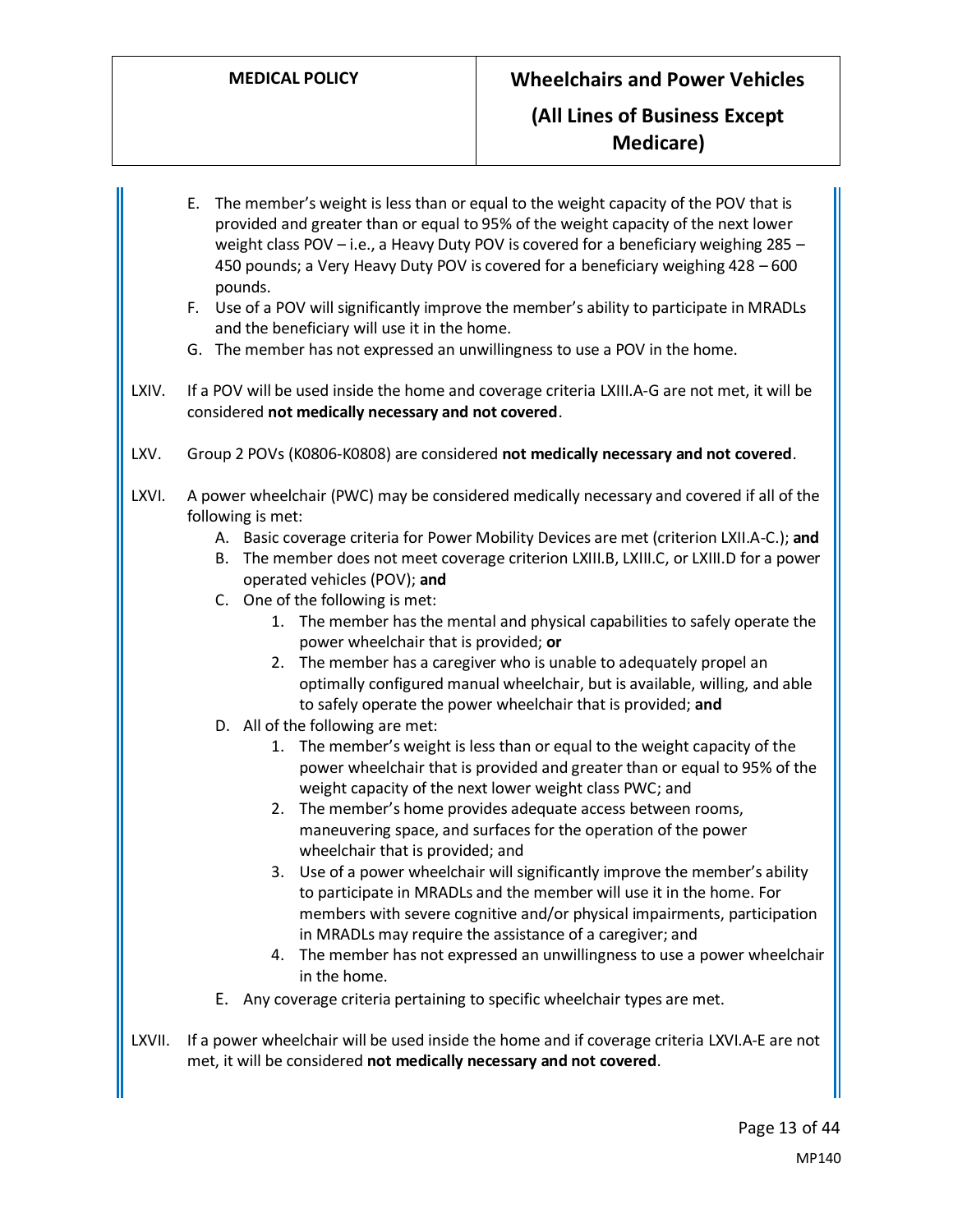### <span id="page-13-0"></span>Additional Criteria For Specific Types Of Power Wheelchairs (PWC):

- LXVIII. A Group 1 PWC (K0813-K0816) or a Group 2 PWC (K0820-K0829) may be considered **medically necessary and covered** if all of the coverage criteria for a PWC (criterion LXVI) are met and the wheelchair is appropriate for the member's weight.
- LXIX. A Group 2 Single Power Option PWC (K0835 K0840) may be considered **medically necessary and covered** if all of the coverage criteria for a PWC (criterion LXVI) are met and if:
	- A. One of the following criteria is met:
		- 1. The member requires a drive control interface other than a hand or chinoperated standard proportional joystick (examples include but are not limited to head control, sip and puff, switch control); and
		- 2. The member meets coverage criteria for a power tilt or a power recline seating system (criterion XXVII) and the system is being used on the wheelchair; **and**
	- B. The member has had a specialty evaluation that was performed by a licensed/certified medical professional, such as a physical therapist (PT) or occupational therapist (OT), or practitioner who has specific training and experience in rehabilitation wheelchair evaluations and that documents the medical necessity for the wheelchair and its special features (see Documentation Requirements section).
	- C. The wheelchair is provided by a supplier that employs a RESNA-certified Assistive Technology Professional (ATP) who specializes in wheelchairs and who has direct, inperson involvement in the wheelchair selection for the member.
- LXX. If a Group 2 Single Power Option PWC is provided and if criterion LXIX.A-C is not met (including but not limited to situations in which it is only provided to accommodate a power seat elevation feature, a power standing feature, or power elevating leg rests), it will be considered **not medically necessary and not covered**.
- LXXI. A Group 2 Multiple Power Option PWC (K0841-K0843) may be considered **medically necessary and covered** if all of the coverage criteria for a PWC (criterion LXVI) are met and if:
	- A. One of the following criteria is met:
		- 1. The member meets coverage criteria for a power tilt or a power recline seating system (criterion XXVII) and the system is being used on the wheelchair; **or**
		- 2. The member uses a ventilator which is mounted on the wheelchair; **and**
	- B. The member has had a specialty evaluation that was performed by a licensed/certified medical professional, such as a PT or OT, or practitioner who has specific training and experience in rehabilitation wheelchair evaluations and that documents the medical necessity for the wheelchair and its special features (see Documentation Requirements section).

Page 14 of 44 MP140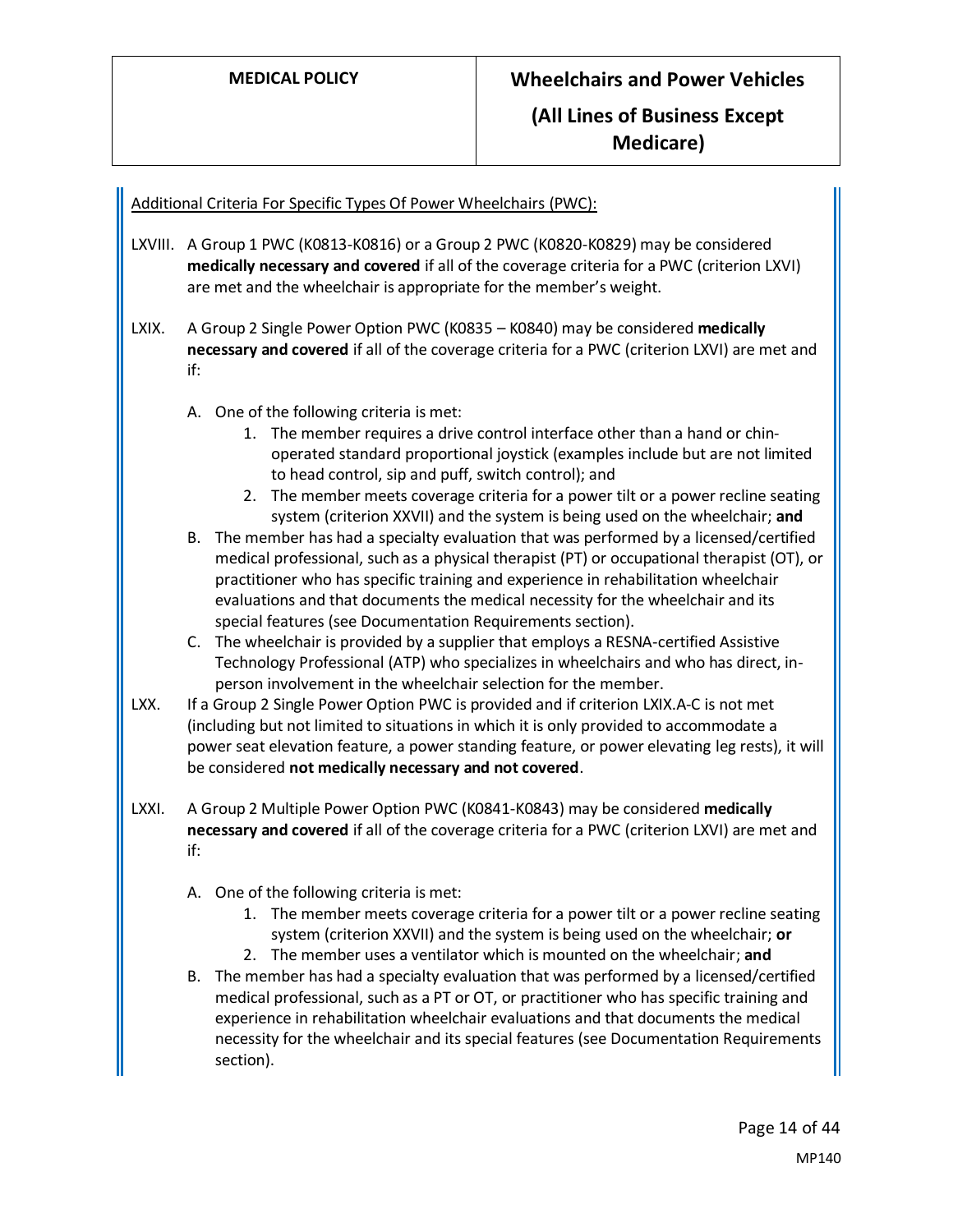C. The wheelchair is provided by a supplier that employs a RESNA-certified Assistive Technology Professional (ATP) who specializes in wheelchairs and who has direct, inperson involvement in the wheelchair selection for the member.

LXXII. If a Group 2 Multiple Power Option PWC is provided and if criterion LXXI. is not met, it will be considered **not medically necessary and not covered**.

LXXIII. A Group 3 PWC with no power options (K0848-K0855) may be considered **medically necessary and covered** if all of the coverage criteria for a PWC (criterion LXVI) are met and if:

- A. The member's mobility limitation is due to a neurological condition, myopathy, or congenital skeletal deformity; **and**
- B. The member has had a specialty evaluation that was performed by a licensed/certified medical professional, such as a PT or OT, or practitioner who has specific training and experience in rehabilitation wheelchair evaluations and that documents the medical necessity for the wheelchair and its special features (see Documentation Requirements section). **and**
- C. The wheelchair is provided by a supplier that employs a RESNA-certified Assistive Technology Professional (ATP) who specializes in wheelchairs and who has direct, inperson involvement in the wheelchair selection for the member.
- LXXIV. If a Group 3 PWC is provided and if criteria LXXIII are not met, it will be considered **not medically necessary and not covered**.
- LXXV. A Group 3 PWC with Single Power Option (K0856-K0860) or with Multiple Power Options (K0861-K0864) may be considered **medically necessary and covered** if all of the following are met:
	- A. The Group 3 criteria LXXIII.A-C are met; **and**
	- B. The Group 2 Single Power Option (criterion LXIX) or Multiple Power Options (criterion LXXI) are met.
- LXXVI. If a Group 3 Single Power Option or Multiple Power Options PWC is provided and if criterion LXXV.A-B are not met, it will be considered **not medically necessary and not covered**.

LXXVII. Group 4 PWCs (K0868-K0886) are considered **not medically necessary and not covered**.

LXXVIII. A Group 5 (Pediatric) PWC with Single Power Option (K0890) or with Multiple Power Options (K0891) may be considered **medically necessary and covered** if all of the following are met: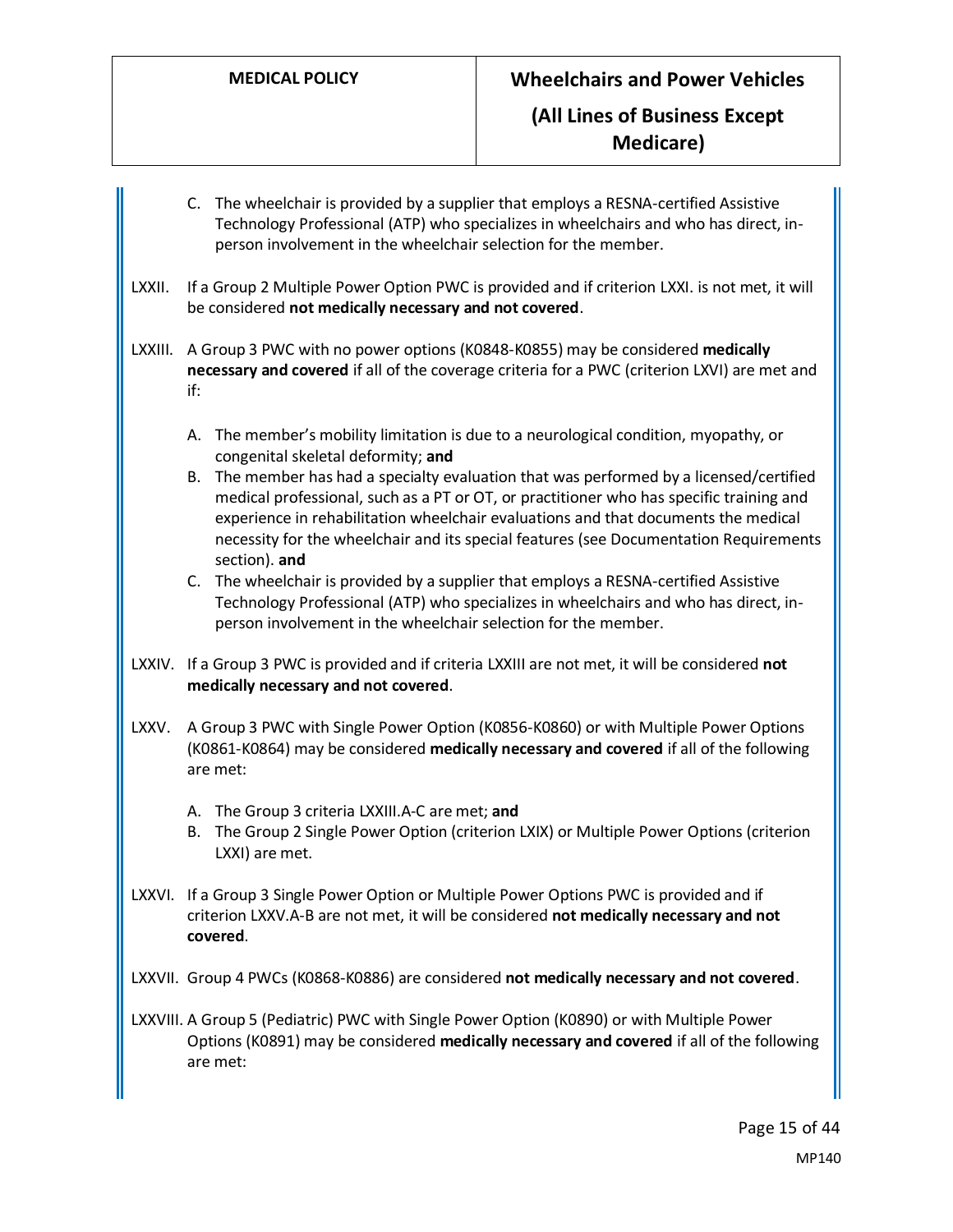|          |    | A. All the coverage criteria for a PWC (criterion LXVI) are met; and<br>B. The member is expected to grow in height; and<br>C. The Group 2 Single Power Option (criterion LXIX) or Multiple Power Options (criterion<br>LXXI) are met.                                                                                                 |
|----------|----|----------------------------------------------------------------------------------------------------------------------------------------------------------------------------------------------------------------------------------------------------------------------------------------------------------------------------------------|
|          |    | LXXIX. If a Group 5 PWC is provided and criteria LXXVII.A-C are not met, it will be considered not<br>medically necessary and not covered.                                                                                                                                                                                             |
| LXXX.    |    | A push-rim activated power assist device (E0986) for a manual wheelchair may be<br>considered medically necessary and covered if all of the following criteria are met:                                                                                                                                                                |
|          | В. | A. All of the criteria for a power mobility device (criterion LXII) are met; and<br>The member has been self-propelling in a manual wheelchair for at least one year;<br>and                                                                                                                                                           |
|          |    | C. The member has had a specialty evaluation that was performed by a licensed/certified<br>medical professional, such as a PT or OT, or practitioner who has specific training and<br>experience in rehabilitation wheelchair evaluations and that documents the need for<br>the device in the beneficiary's home; and                 |
|          |    | D. The wheelchair is provided by a supplier that employs a RESNA-certified Assistive<br>Technology Professional (ATP) who specializes in wheelchairs and who has direct, in-<br>person involvement in the wheelchair selection for the member.                                                                                         |
| LXXXI.   |    | A custom motorized/power wheelchair base (K0013) may be considered medically<br>necessary and covered if all of the following criteria are met:                                                                                                                                                                                        |
|          | А. | The member meets the general coverage criteria for a power wheelchair (criterion<br>LXVI); and                                                                                                                                                                                                                                         |
|          | В. | The specific configurational needs of the member are not able to be met using<br>wheelchair cushions, or options or accessories (prefabricated or custom fabricated),<br>which may be added to another power wheelchair base.                                                                                                          |
|          |    | LXXXII. A custom motorized/power wheelchair base is considered not medically necessary and<br>not covered if the expected duration of need for the chair is less than three months (e.g.,<br>post-operative recovery).                                                                                                                 |
| LXXXIII. |    | If the PWC base is considered not medically and not covered, then related accessories will<br>be considered not medically necessary and not covered.                                                                                                                                                                                   |
|          |    | LXXXIV. If a heavy duty, very heavy duty, or extra heavy duty PWC or POV is provided and if the<br>member's weight is outside the range (i.e., for heavy duty: 285 - 400 pounds, for very<br>heavy duty: 428 - 600 pounds, for extra heavy duty 570 pounds or more), it will be<br>considered not medically necessary and not covered. |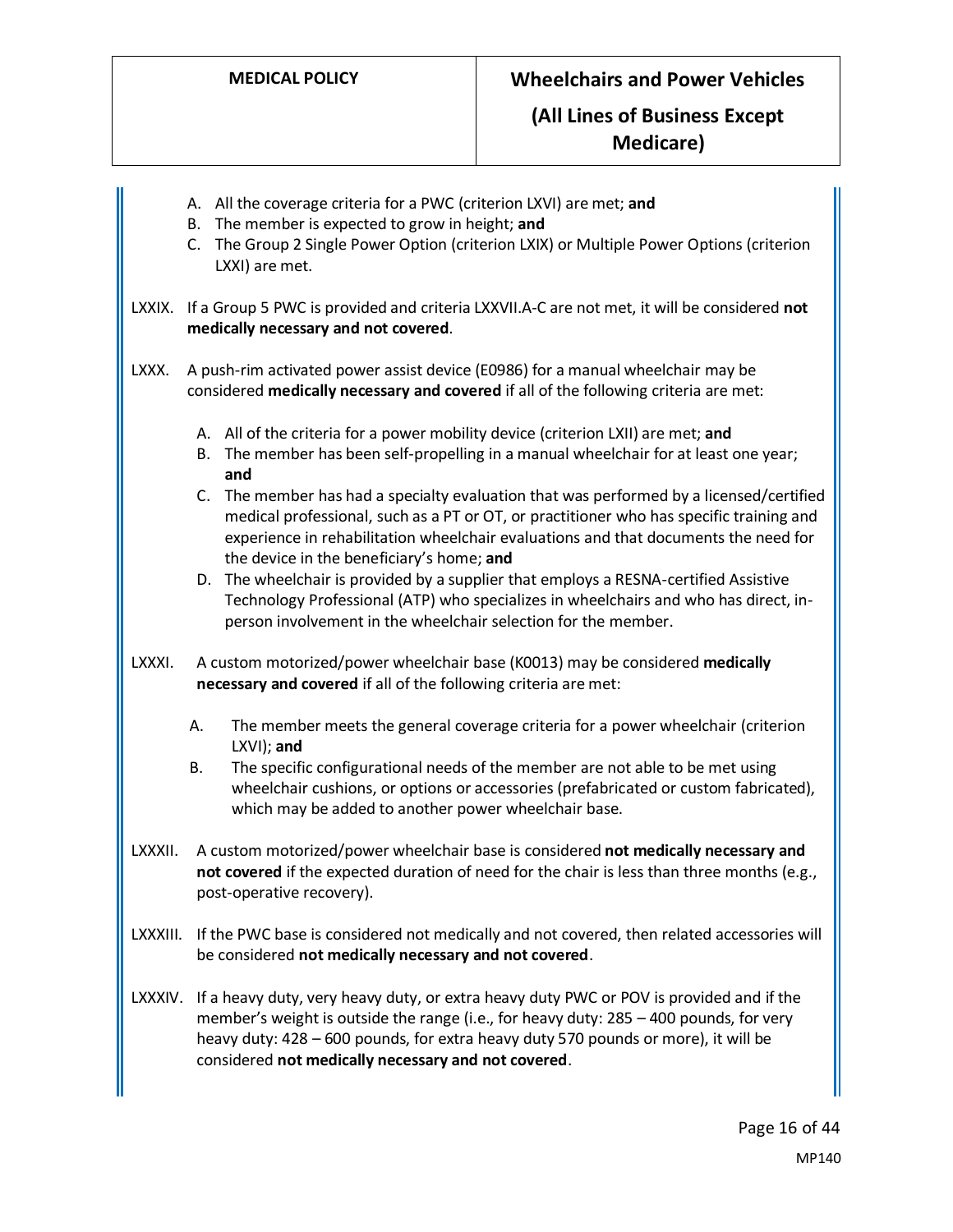**Medicare)**

LXXXV. An add-on to convert a manual wheelchair to a joystick-controlled power mobility device (E0983) or to a tiller-controlled power mobility device (E0984) will be considered **not medically necessary and not covered**.

- LXXXVI. Backup chairs are denied as not reasonable and necessary.
- LXXXVII. One month's rental of a PWC or POV (K0462) may be considered **medically necessary and covered** if a member-owned wheelchair is being repaired.

LXXXVIII. A power mobility device will be considered if the underlying condition is reversible and the length of need is less than 3 months (e.g., following lower extremity surgery which limits ambulation).

## **POLICY GUIDELINES**

Definitions:

### *Wheelchair bases*

- A complete manual wheelchair base includes:
	- o A complete frame
	- o Propulsion wheels
	- o Casters
	- o Brakes
	- $\circ$  A sling seat, seat pan which can accommodate a wheelchair seat cushion, or a seat frame structured in such a way as to be capable of accepting a seating system
	- o A sling back, other seat back support which can accommodate a wheelchair back cushion, or a back frame structured in such a way as to be capable of accepting a back system
	- o Standard leg and footrests
	- o Armrests
	- o Safety accessories
- Adult manual wheelchairs (K0001-K0009, E1161) are those which have a seat width and a seat depth of 15" or greater. For codes K0001-K0009, the wheels must be large enough and positioned such that the wheelchair could be propelled by the user. In addition, specific codes are defined by the following characteristics:

| <b>Wheelchair Type</b>              | Code  | Weight      | <b>Seat Height</b> | <b>Weight capacity</b> |
|-------------------------------------|-------|-------------|--------------------|------------------------|
| Standard wheelchair                 | K0001 | $>$ 36 lbs. | $>$ 19 in          | $\leq$ 250 lbs.        |
| Standard hemi (low seat) wheelchair | K0002 | $>$ 36 lbs. | $<$ 19 in          | $\leq$ 250 lbs.        |
| Lightweight wheelchair              | K0003 | 34-36 lbs.  |                    | $\leq$ 250 lbs.        |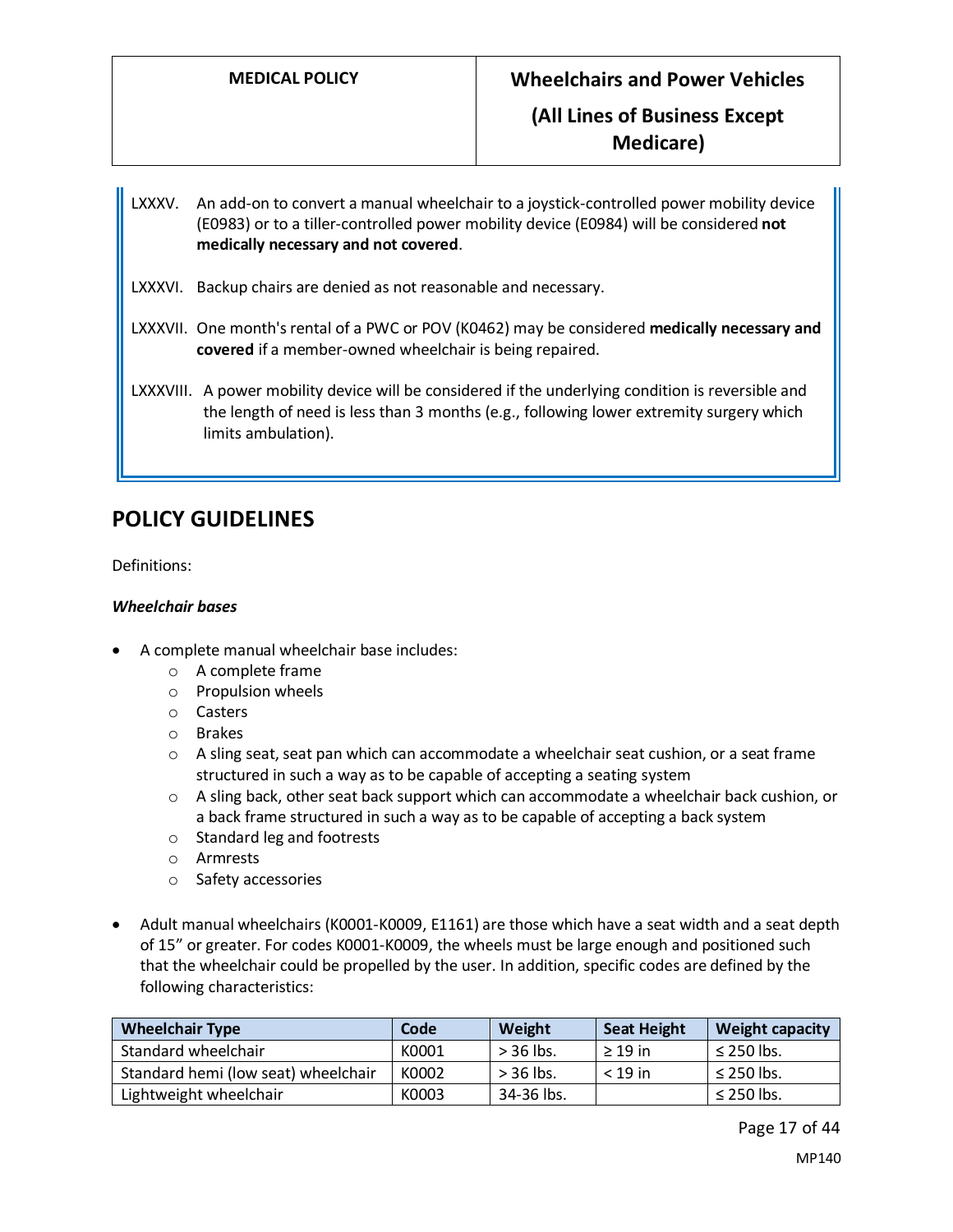## **(All Lines of Business Except Medicare)**

| High strength, lightweight wheelchair<br>(Lifetime Warranty on side frames<br>and cross braces) | K0004 | $<$ 34 lbs. |              |
|-------------------------------------------------------------------------------------------------|-------|-------------|--------------|
| Heavy duty wheelchair                                                                           | K0006 |             | $>$ 250 lbs. |
| Extra heavy duty wheelchair                                                                     | K0007 |             | $> 300$ lbs. |
| Custom manual wheelchair/base                                                                   | K0008 |             |              |
| Adult Tilt-In-Space wheelchair                                                                  | E1161 |             |              |
| (Lifetime Warranty: On side frames                                                              |       |             |              |
| and cross braces)                                                                               |       |             |              |

- Adult Tilt-In-Space wheelchair must have the ability to tilt the frame of the wheelchair greater than or equal to 20 degrees from horizontal while maintaining the same back to seat angle. Wheelchairs with less than 20 degrees of tilt must not be coded based upon the tilt feature. The appropriate base product must be coded as K0001 – K0007. The product must not be coded as E1161 or K0108.
- "Weight" represents the weight of the wheelchair itself in pounds without the front rigging as in the case of the K0001, K0002, K0003, K0004, and K0005. "Weight capacity" represents the carrying capacity or the amount of weight (beneficiary plus all accessories) that the wheelchair can carry for safe operation as in the case of the K0001, K0002, K0003, K0006 and K0007.

The following features are included in the allowance for all adult manual wheelchairs:

- o Seat Width: 15" 19"
- $\circ$  Seat Depth:  $15" 19"$
- o Arm Style: Fixed, swingaway, or detachable; fixed height
- o Footrests: Fixed, swingaway, or detachable
- Codes K0003-K0008 and E1161 include any seat height.

## *Wheelchair Options/Accessories*

- Power Wheelchair Basic Equipment Package Each power wheelchair code is required to include all these items on initial issue (i.e., no separate billing/payment at the time of initial issue, unless otherwise noted). The statement that an item may be separately billed does not necessarily indicate coverage.
	- $\circ$  Lap belt or safety belt. Shoulder harness/straps or chest straps/vest may be billed separately.
	- o Battery charger, single mode
	- o Complete set of tires and casters, any type
	- $\circ$  Legrests. There is no separate billing/payment if fixed, swingaway, or detachable nonelevating legrests with or without calf pad are provided. Elevating legrests may be billed separately.
	- $\circ$  Footrests/foot platform. There is no separate billing/payment if fixed, swingaway, or detachable footrests or a foot platform without angle adjustment are provided. There is no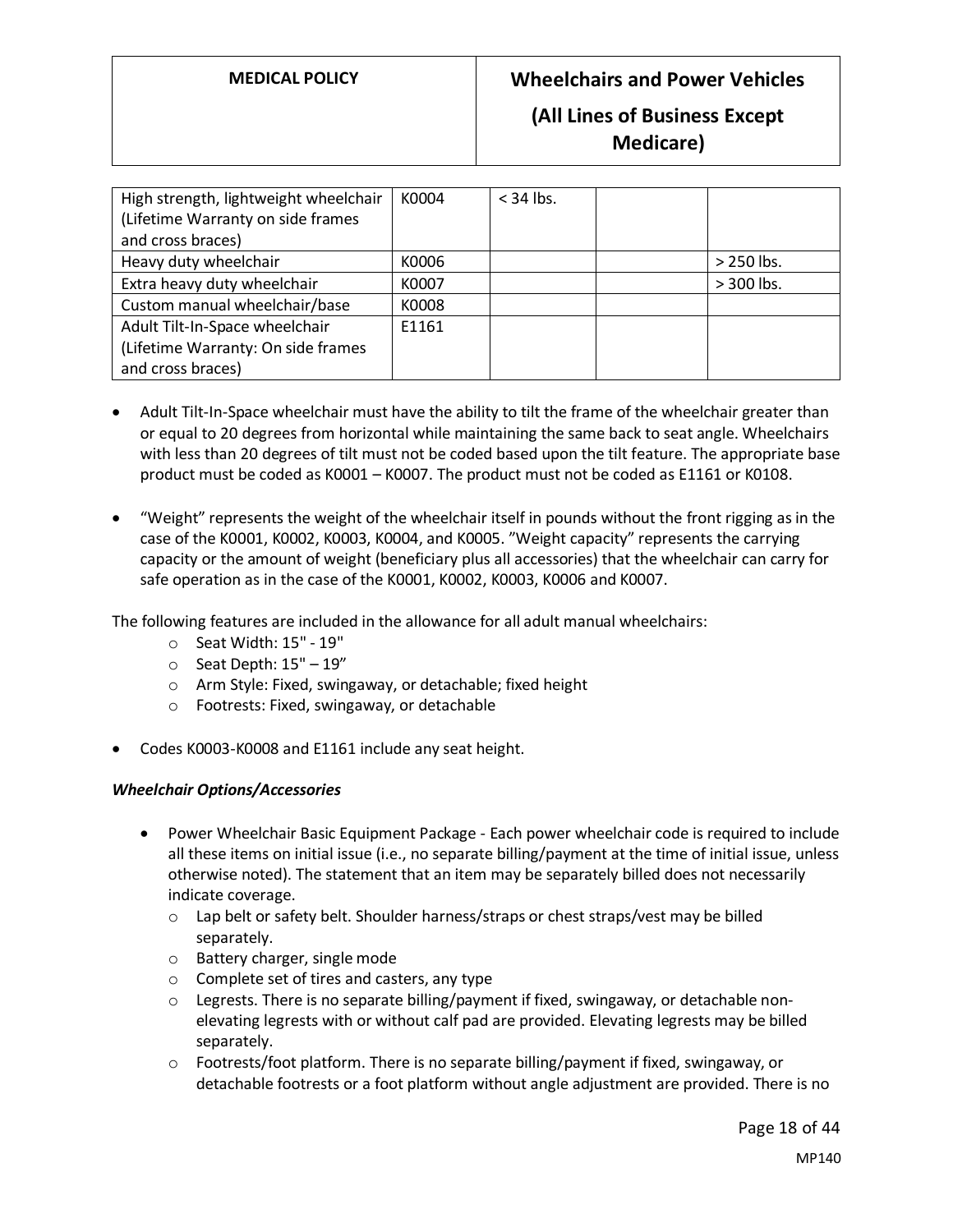## **(All Lines of Business Except Medicare)**

separate billing for angle adjustable footplates with Group 1 or 2 PWCs. Angle adjustable footplates may be billed separately with Group 3, 4 and 5 PWCs.

- o Armrests. There is no separate billing/ payment if fixed, swingaway, or detachable nonadjustable height armrests with arm pad are provided (K0015). Adjustable height armrests (E0973, K0020) may be billed separately.
- $\circ$  Any weight specific components (braces, bars, upholstery, brackets, motors, gears, etc.) as required by beneficiary weight capacity.
- o Any seat width and depth. Exception: For Group 3 and 4 PWCs with a sling/solid seat/back, the following may be billed separately:
	- For Standard Duty, seat width and/or depth greater than 20 inches;
	- For Heavy Duty, seat width and/or depth greater than 22 inches;
	- For Very Heavy Duty, seat width and/or depth greater than 24 inches;
	- For Extra Heavy Duty, no separate billing
- o Any back width. Exception: For Group 3 and 4 PWCs with a sling/solid seat/back, the following may be billed separately:
	- For Standard Duty, back width greater than 20 inches;
	- For Heavy Duty, back width greater than 22 inches;
	- For Very Heavy Duty, back width greater than 24 inches;
	- For Extra Heavy Duty, no separate billing
- o Controller and Input device. There is no separate billing/payment if a non-expandable controller and a standard proportional joystick (integrated or remote) is provided. An expandable controller, a nonstandard joystick (i.e., non-proportional or mini, compact or short throw proportional), or other alternative control device may be billed separately.
- Power Operated Vehicle (POV) Basic Equipment Package Each POV is to include all these items on initial issue (i.e., no separate billing/payment at time of initial issue):
	- $\circ$  Lap belt or safety belt. Shoulder harness/straps or chest straps/vest may be billed separately
	- o Battery or batteries required for operation
	- o Battery charger, single mode
	- o Weight appropriate upholstery and seating system
	- o Tiller steering
	- o Non-expandable controller with proportional response to input
	- o Complete set of tires
	- o All accessories needed for safe operation

## *Wheels/Tires for Manual Wheelchairs:*

- A propulsion wheel is a large wheel which can be used by a member to propel the wheelchair with his/her arms.
- A caster is a small wheel that is in contact with the ground during normal operation of the wheelchair and which cannot be used for arm propulsion. This includes rear tires on tilt-in-space wheelchairs that are not used for arm propulsion.
- A lever activated drive (E0988) is an alternative drive mechanism for propulsion of a manual wheelchair. It includes a user-powered lever-arm mechanism attached to one or both wheel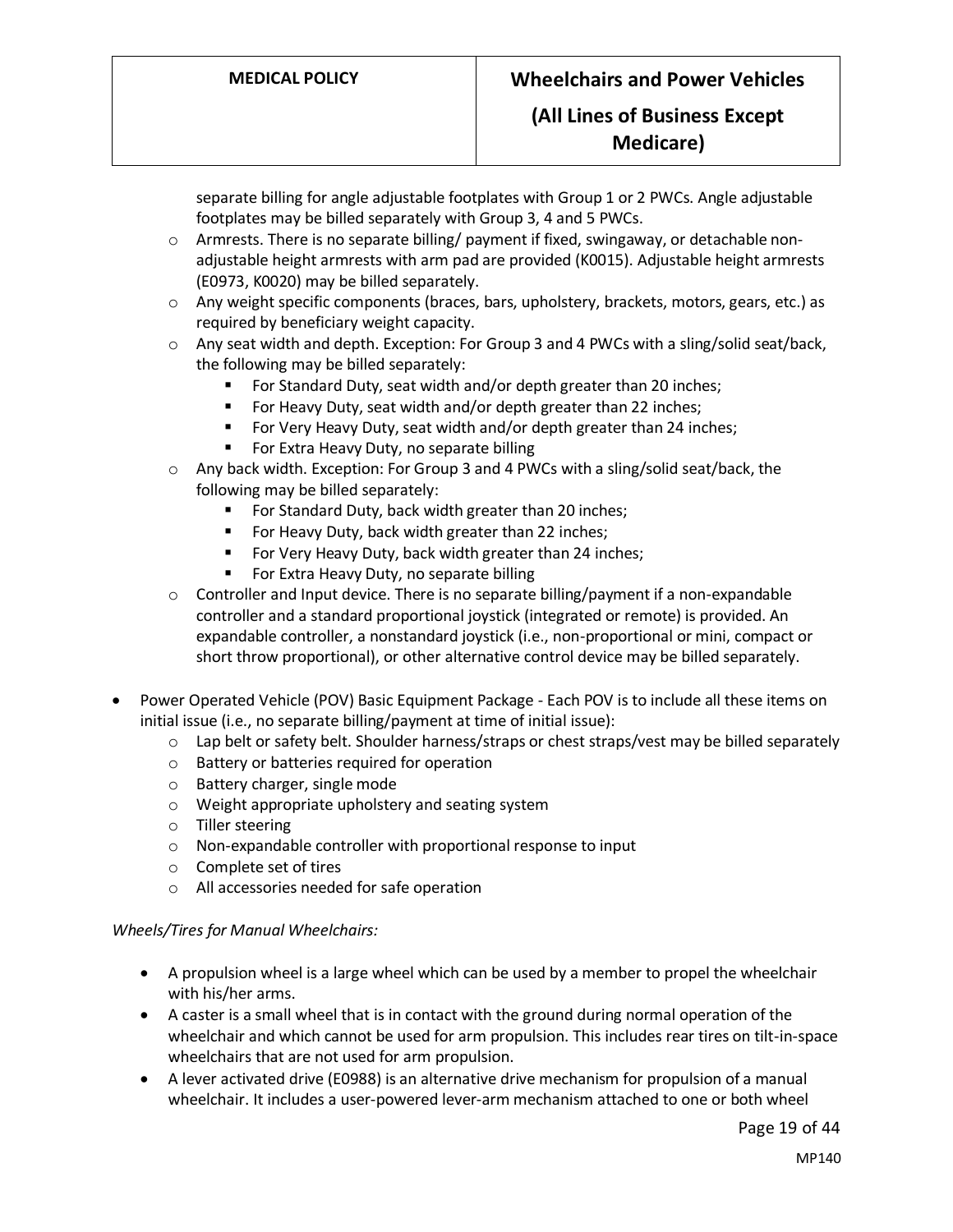**Medicare)**

hub(s). The lever activates adjustable-ratio gears and has the capability to shift between forward, reverse and braking.

- A pneumatic tire (E2211, E2214) is a rubber tire which is used in conjunction with a separate tube (E2212, E2215) which is filled with air.
- A flat free insert (E2213) is a removable ring of firm material that is placed inside of a pneumatic tire to allow the wheelchair to continue to move if the pneumatic tire is punctured. This code may not be used for a foam filled tire.
- A foam filled tire (E2216, E2217) is one in which a rubber tire shell has been filled with foam which is non-removable.
- A foam tire (E2218, E2219) is one which is made entirely of self-skinning urethane.
- A replacement only solid tire (E2220, E2221, E2222) is one which is made of hard plastic or rubber.
- A gear reduction drive wheel (E2227) is one that has more than one gear ratio option. Pushing on the rim allows the user to manually shift between the gears in order to provide additional leverage to assist propulsion of a manual wheelchair.
- A wheel braking and lock system (E2228) is a caliper or disc type braking system that permits the controlled slowing of a manual wheelchair or the controlled descent on inclines. It also has full wheel lock capability.
- A replacement only rear wheel assembly (K0069, K0070) includes a wheel rim plus a tire. For pneumatic tires, it also includes the tire tube, but not a flat free insert.
- A replacement only caster assembly (K0071, K0072, K0077) includes a caster fork, wheel rim, and tire.

## *Footrest/ Legrest*

- A footbox, E0954, is a padded box designed to position a beneficiary's foot. This item comes in multiple configurations, i.e., it may be for a single foot or for both feet. Regardless of configuration, the unit of service (UOS) is per foot. E0954 includes both prefabricated and custom fabricated products. The code also includes all mounting hardware.
- Elevating legrests that are used with a wheelchair that is purchased or owned by the beneficiary are coded E0990. This code is per legrest. Elevating legrests that are used with a capped rental wheelchair base are coded K0195. This code is per pair of legrests.

#### *Power Seating Systems*

• A power tilt seating system (E1002) includes: a solid seat platform and a solid back; any frame width and depth; detachable or flip-up fixed height or adjustable height armrests; fixed or swingaway detachable legrests; fixed or flip-up footplates; a motor and related electronics with or without variable speed programmability; a switch control which is independent of the power wheelchair drive control interface; any hardware that is needed to attach the seating system to the wheelchair base. It does not include a headrest. It must have the following features: ability to tilt to greater than or equal to 20 degrees from horizontal; back height of at least 20 inches;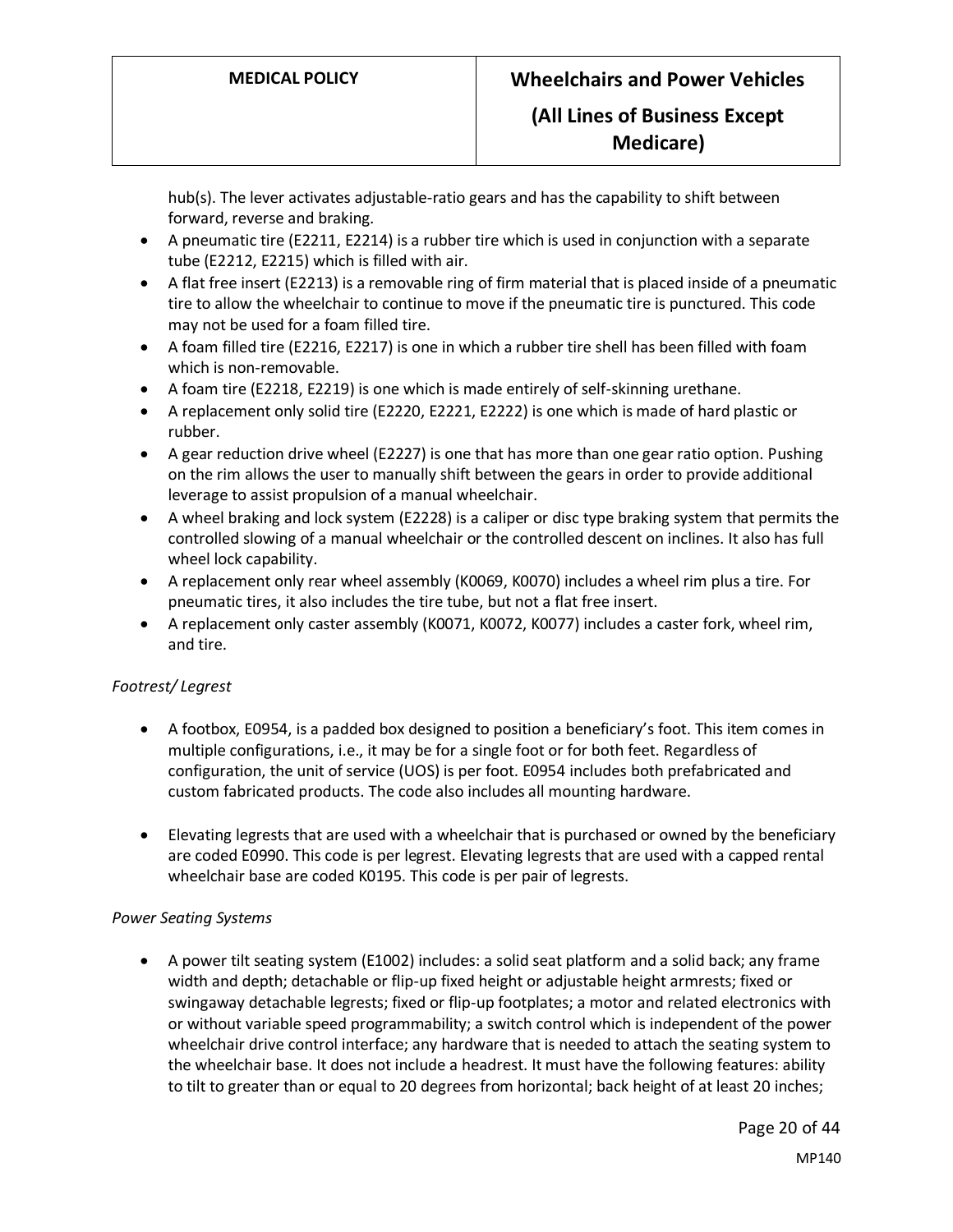ability for the supplier to adjust the seat to back angle; ability to support beneficiary weight of at least 250 pounds.

- A power recline seating system (E1003, E1004, E1005) includes: a solid seat platform and a solid back; any frame width and depth; detachable or flip-up fixed height or adjustable height arm rests; fixed or swingaway detachable legrests; fixed or flip-up footplates; a motor and related electronics with or without variable speed programmability; a switch control which is independent of the power wheelchair drive control interface; any hardware that is needed to attach the seating system to the wheelchair base. It does not include a headrest. It must have the following features: ability to recline to greater than or equal to 150 degrees from horizontal; back height of at least 20 inches; ability to support beneficiary weight of at least 250 pounds.
- A power tilt and recline seating system (E1006, E1007, E1008) includes: a solid seat platform and a solid back; any frame width and depth; detachable or flip-up fixed height or adjustable height armrests; fixed or swingaway detachable legrests; fixed or flip-up footplates; two motors and related electronics with or without variable speed programmability; a switch control which is independent of the power wheelchair drive control interface; any hardware that is needed to attach the seating system to the wheelchair base. It does not include a headrest. It must have the following features: ability to tilt to greater than or equal to 20 degrees from horizontal; ability to recline to greater than or equal to 150 degrees from horizontal; back height of at least 20 inches; ability to support beneficiary weight of at least 250 pounds.
- A mechanical shear reduction feature (E1004 and E1007) consists of two separate back panels. As the posterior back panel reclines or raises there is a mechanical linkage between the two panels which allows the member's back to stay in contact with the anterior panel without sliding along that panel.
- A power shear reduction feature (E1005 and E1008) consists of two separate back panels. As the posterior back panel reclines or raises there is a separate motor which controls the linkage between the two panels and allows the member back to stay in contact with the anterior panel without sliding along that panel.
- A mechanically linked leg elevation feature (E1009) involves a pushrod which connects the legrest to a power recline seating system. With this feature, when the back reclines, the legrest elevates; when the back raises, the legrest lowers.
- A power leg elevation feature (E1010, E1012) involves dedicated motor(s) and related electronics with or without variable speed programmability which allows the legrest to be raised and lowered independently of the recline and/or tilt of the seating system. It includes a switch control which may or may not be integrated with the power tilt and/or recline control(s). It includes either articulating or non-articulating legrests. The unit of service of code E1010 is a pair. The unit of service for code E1012 is each.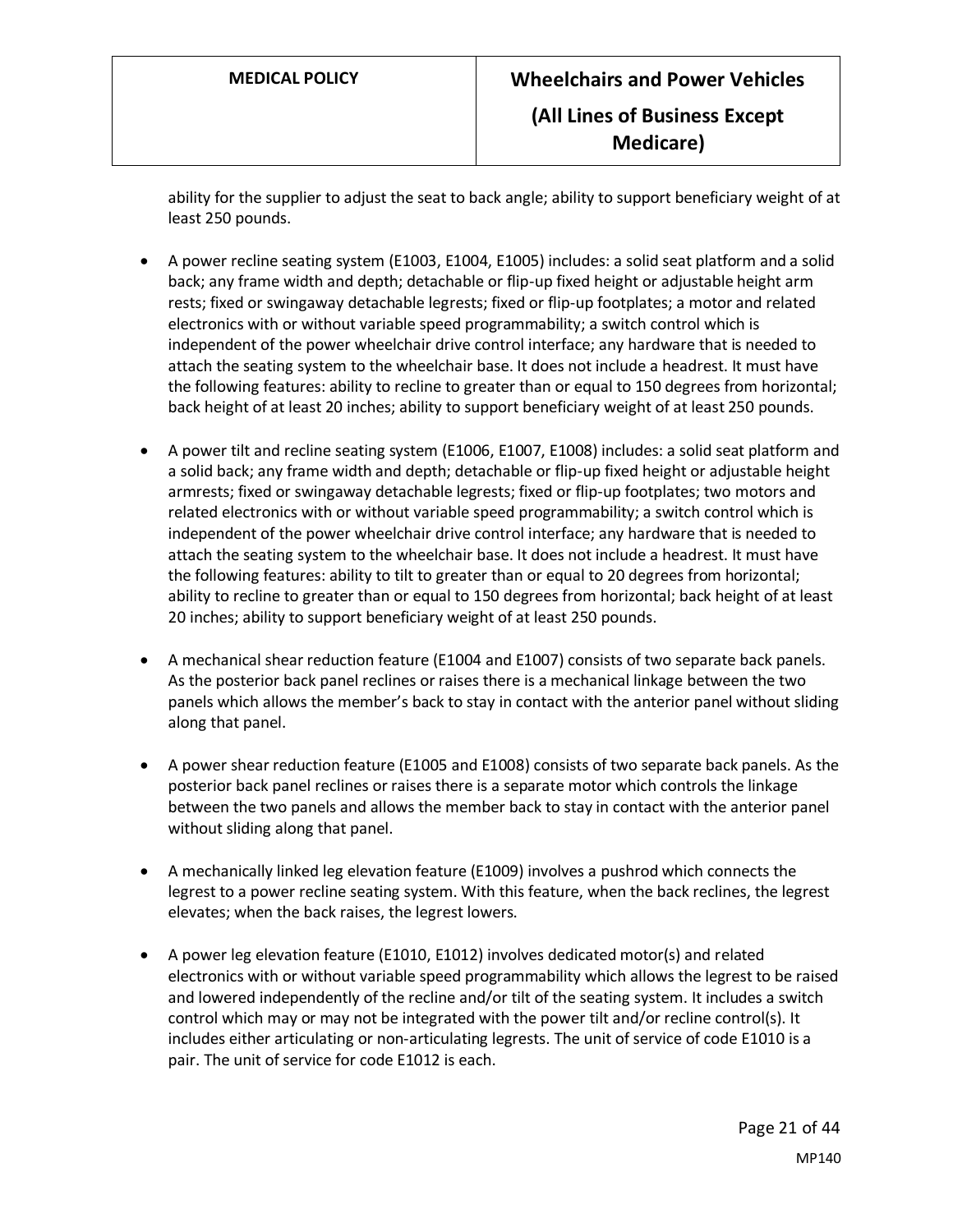- A power seat elevation system (E2300) includes: a motor and related electronics with or without variable speed programmability; a switch control which is independent of the power wheelchair drive control interface; any hardware that is needed to attach the seating system to the wheelchair base. It must provide a seat elevation of at least 6 inches.
- A power standing system (E2301) includes: a solid seat platform and a solid back; detachable or flip-up fixed height armrests; hinged legrests; anterior knee supports; fixed or flip-up footplates; a motor and related electronics with or without variable speed programmability; a basic switch control which is independent of the power wheelchair drive control interface; any hardware that is needed to attach the seating system to the wheelchair base. It does not include a headrest. It must have the following features: ability to move the beneficiary to a standing position; ability to support beneficiary weight of at least 250 pounds.

## *Wheelchair Seating*

- A general use seat cushion (E2601, E2602) is a prefabricated cushion, which has the following characteristics:
	- o It has the following minimum performance characteristics:
		- Simulation tests demonstrate a loaded contour depth of at least 25mm with an overload deflection of at least 5 mm, or
		- Human subject tests demonstrate an average peak pressure index that is less than 125% of that of a standard reference cushion within the area of the ischial tuberosities and sacrum/coccyx; and
	- o Following testing simulating 12 months of use:
		- Simulation tests demonstrate an overload deflection of at least 5 mm, or
		- Human subject tests demonstrate an average peak pressure index that is less than 125% of those of a standard reference cushion within the area of the ischial tuberosities and sacrum/coccyx; and
	- $\circ$  It has a removable vapor permeable or waterproof cover or it has a waterproof surface; and
	- $\circ$  The cushion and cover meet the minimum standards of the California Bulletin 117 or 133 for flame resistance; and
	- o It has a permanent label indicating the model and the manufacturer; and
	- $\circ$  It has a warranty that provides for repair or full replacement if manufacturing defects are identified or the surface does not remain intact due to normal wear within 12 months.

A nonadjustable skin protection seat cushion (E2603, E2604) is a prefabricated cushion, which has the following characteristics:

- o It has the following minimum performance characteristics:
	- **EXECT** Simulation tests demonstrate a loaded contour depth of at least 40 mm with an overload deflection of at least 5 mm, or
	- Human subject tests demonstrate an average peak pressure index that is less than 85% of that of a standard reference cushion within the area of the ischial tuberosities and sacrum/coccyx; and
- o Following testing simulating 18 months of use:
	- Simulation tests demonstrate an overload deflection of at least 5 mm, or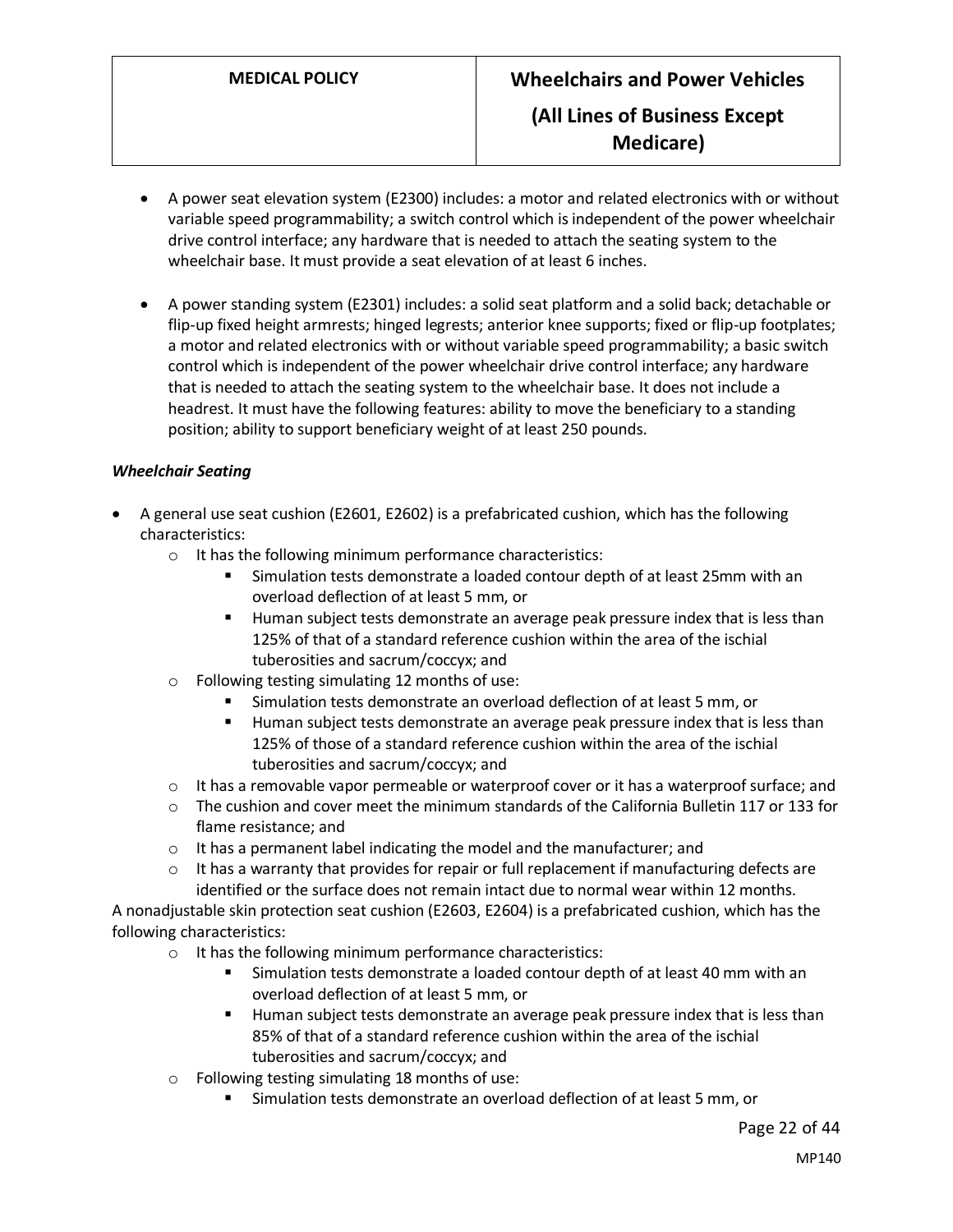## **Medicare)**

- Human subject tests demonstrate an average peak pressure index that is less than 85% of those of a standard reference cushion within the area of the ischial tuberosities and sacrum/coccyx; and
- $\circ$  It has a removable vapor permeable or waterproof cover or it has a waterproof surface; and
- $\circ$  The cushion and cover meet the minimum standards of the California Bulletin 117 or 133 for flame resistance; and
- o It has a permanent label indicating the model and the manufacturer; and
- $\circ$  It has a warranty that provides for repair or full replacement if manufacturing defects are identified or the surface does not remain intact due to normal wear within 18 months.
- An adjustable skin protection seat cushion (E2622, E2623) has all the characteristics of a E2603 or E2604 cushion and is determined to be adjustable by the PDAC.
- A positioning seat cushion (E2605, E2606) is a prefabricated cushion that has the following characteristics:
	- $\circ$  It has the minimum structural features described in (a) or (b):
		- The feature must be at least 25 mm in height in the pre-loaded state. It has two or more of the following:
			- A pre-ischial bar or ridge which is placed anterior to the ischial tuberosities and prevents forward migration of the pelvis,
			- Two lateral pelvic supports which are placed posterior to the trochanters and are intended to maintain the pelvis in a centered position in the seat and/or provide lateral stability to the pelvis,
			- A medial thigh support which is placed in contact with the adductor region of the thigh and provides the prescribed amount of abduction and prevents adduction of the thighs,
			- Two lateral thigh supports which are placed anterior to the trochanters and provide lateral stability to the lower extremities and prevent unwanted abduction of the thighs.
		- It has two or more air compartments located in areas which address postural asymmetries, each of which must have a cell height of at least 50 mm, must allow the user to add or remove air, and must have a valve which retains the desired air volume; and
	- o It has the following minimum performance characteristics:
		- Simulation tests demonstrate a loaded contour depth of at least 25mm with an overload deflection of at least 5 mm, or
		- Human subject tests demonstrate an average peak pressure index that is less than 125% of that of a standard reference cushion within the area of the ischial tuberosities and sacrum/coccyx; and
	- o Following testing simulating 18 months of use:
		- Simulation tests demonstrate an overload deflection of at least 5 mm, or
		- Human subject tests demonstrate an average peak pressure index that is less than 125% of those of a standard reference cushion within the area of the ischial tuberosities and sacrum/coccyx; and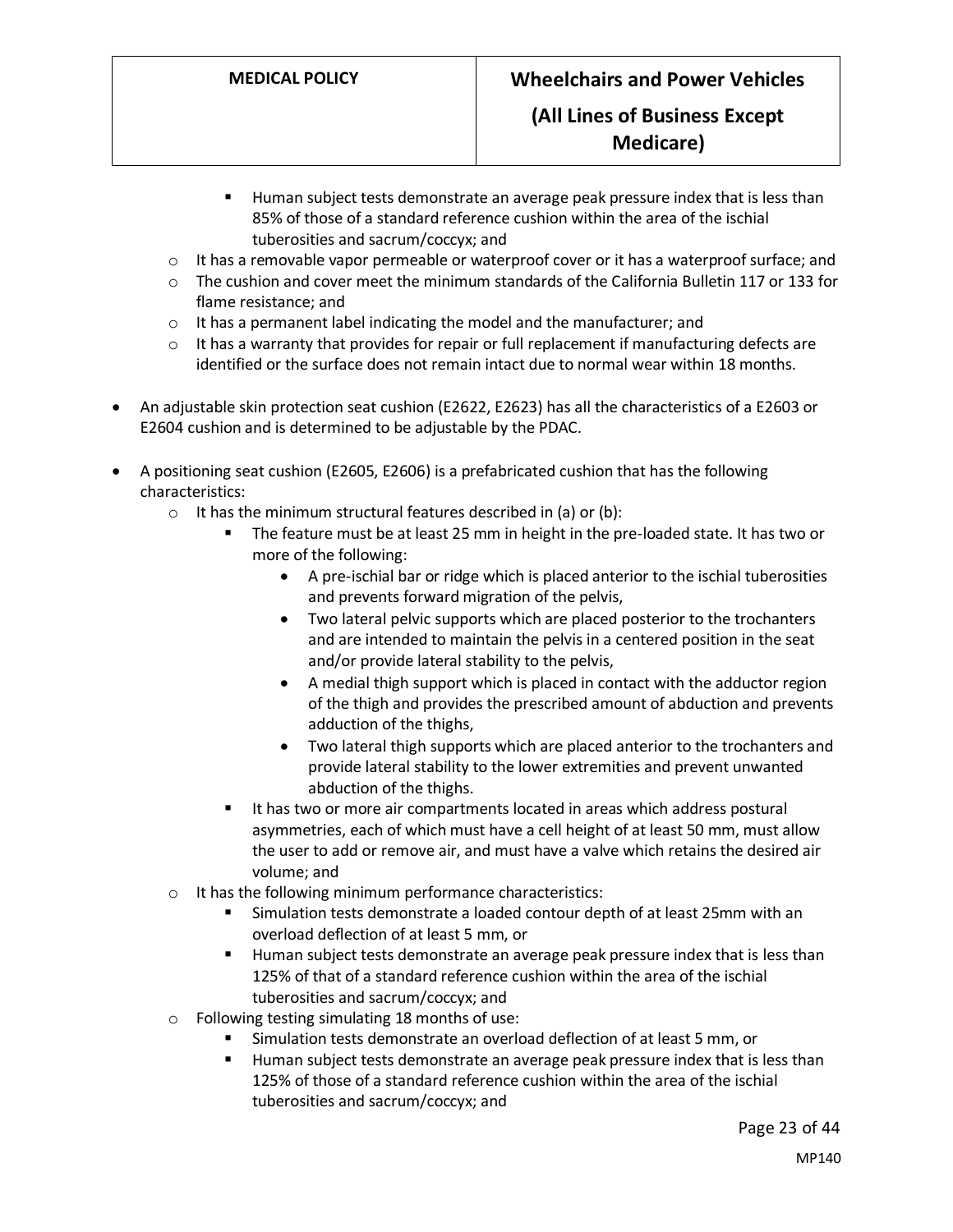- $\circ$  It has a removable vapor permeable or waterproof cover or it has a waterproof surface; and
- $\circ$  The cushion and cover meet the minimum standards of the California Bulletin 117 or 133 for flame resistance; and
- o It has a permanent label indicating the model and the manufacturer; and
- o It has a warranty that provides for repair or full replacement if manufacturing defects are identified or the surface does not remain intact due to normal wear within 18 months

#### *Power Mobility Devices*

- Power Mobility Device (PMD) Base codes include both integral frame and modular construction type power wheelchairs (PWCs) and power operated vehicles (POVs).
- Power Wheelchair Chair-like battery powered mobility device for people with difficulty walking due to illness or disability, with integrated or modular seating system, electronic steering, and four or more wheel non-highway construction.
- Power Operated Vehicle Chair-like battery powered mobility device for people with difficulty walking due to illness or disability, with integrated seating system, tiller steering, and three or four-wheel non-highway construction.
- Member Weight Capacity The terms Standard Duty, Heavy Duty, etc., refer to weight capacity, not performance. For example, the term Group 3 heavy duty power wheelchair denotes that the PWC has Group 3 performance characteristics and beneficiary weight handling capacity between 301 and 450 pounds. A device is not required to carry all the weight listed in the class of devices, but must have a beneficiary weight capacity within the range to be included. For example, a PMD that has a weight capacity of 400 pounds is coded as a Heavy Duty device.

## **BILLING GUIDELINES**

The following information has been taken from the below guidance documents.

- Local Coverage Article: Manual Wheelchair Bases Policy Article (A52497)<sup>6</sup>
- Local Coverage Article: Wheelchair Options/Accessories Policy Article (A52504)<sup>7</sup>
- Local Coverage Article: Power Mobility Devices Policy Article (A52498)<sup>8</sup>
- Local Coverage Article: Wheelchair Seating Policy Article (A52505)<sup>9</sup>

#### Manual Wheelchair Bases

• If K0008 is used to describe a prefabricated manual wheelchair base, even one that has been modified in any fashion, the claim will be denied for incorrect coding.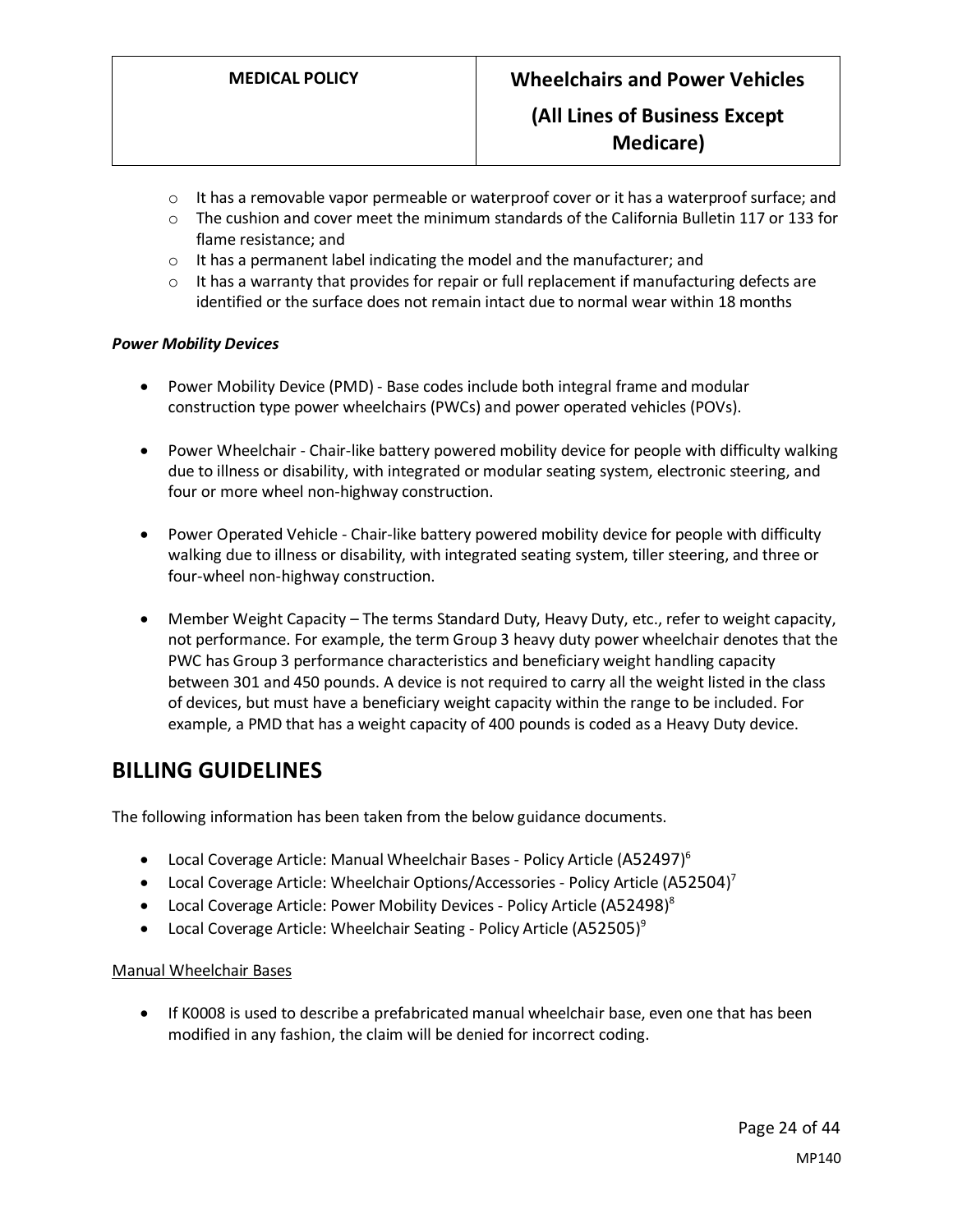- Reimbursement for wheelchair codes includes all labor charges involved in the assembly of the wheelchair. Reimbursement also includes support services such as emergency services, delivery, set-up, education, and on-going assistance with use of the wheelchair.
- A custom manual wheelchair base (K0008) must be uniquely constructed or substantially modified for a specific beneficiary according to the description and orders of the beneficiary's treating practitioner. The beneficiary's needs cannot be accommodated by any other existing manual wheelchair and accessories, including customized seating arrangements.

Manual Wheelchair base coding guide (each codes describes a complete product):

- Rollabout Chair (E1031)
- Transport Chairs (E1037, E1038, E1039)
- Manual Wheelchair Bases (E1161, E1229, E1231, E1232, E1233, E1234, E1235, E1236, E1237, E1238, K0001, K0002, K0003, K0004, K0005, K0006, K0007, K0009)
- Manual wheelchair bases (K0001 K0009) include construction of any type material, including but not limited to, titanium, carbon, or any other lightweight high strength material. Suppliers must not bill HCPCS code K0108 in addition to the base wheelchair for construction materials or for a "heavy duty package" reflecting the type of material used to construct the manual wheelchair base. Billing for construction material is considered incorrect coding - unbundling.
- A manual wheelchair with a seat width and/or depth of 14" or less is considered a pediatric size wheelchair and is billed with codes E1231-E1238 or E1229.
- Codes E1050-E1060, E1070–E1160, E1170-E1200, E1220-E1224, E1240-E1295 should only be used to bill for maintenance and service for an item for which the initial claim was paid by the local carrier prior to transition to the DME MAC.

#### Wheelchair Accessories

*Batteries/chargers*

- The usual maximum frequency of replacement for a lithium-based battery (E2397) is one every 3 years. Only one battery is allowed at any one time.
- A sealed battery (E2359, E2361, E2363, E2365, E2371, E2397, K0733) is separately payable from a power wheelchair base
- There is no additional/separate payment when a dual mode battery charger is provided at the time of initial issue of a power wheelchair.
- A battery charger (E2366, E2367) is included in the allowance for a power wheelchair base.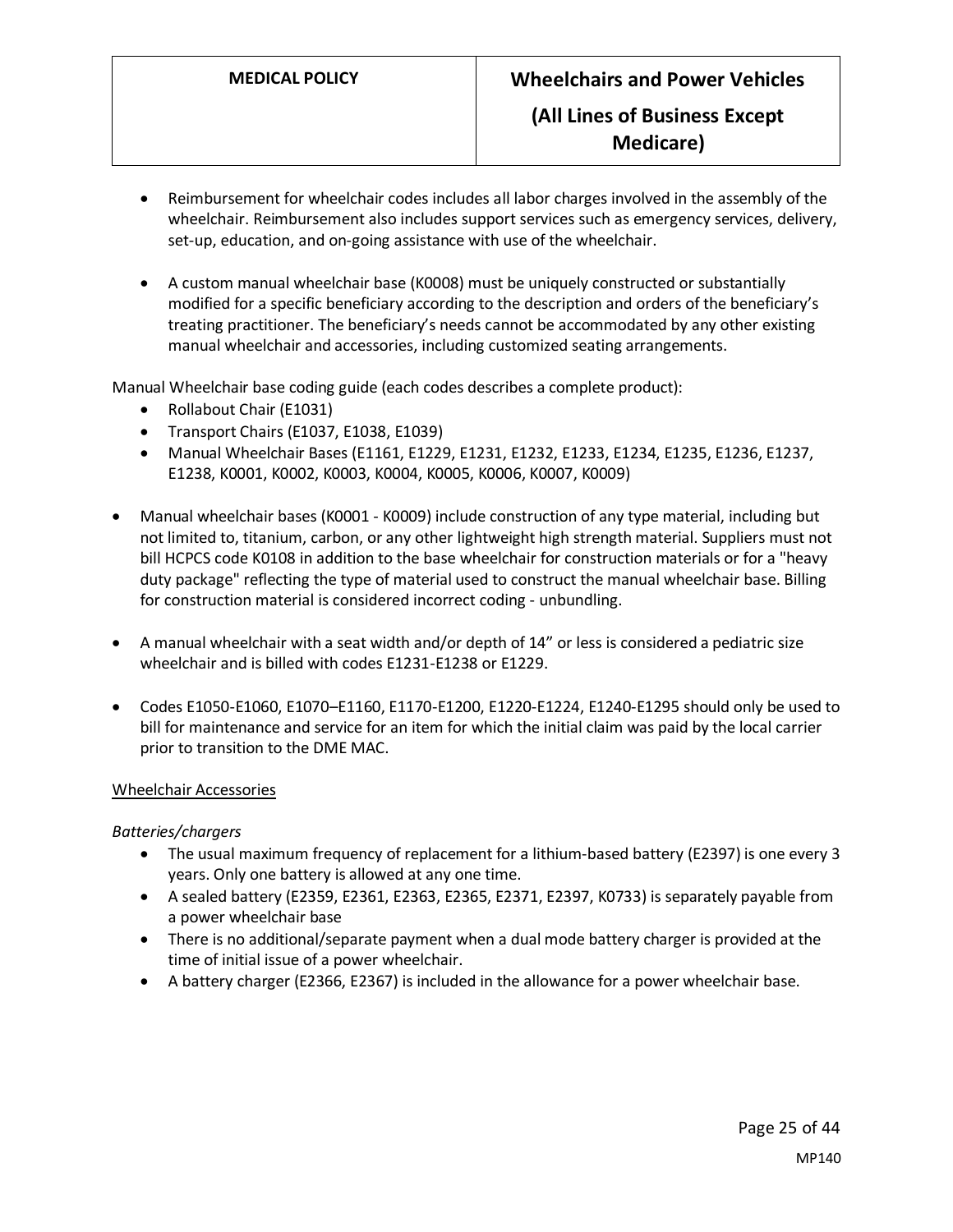#### *General*

- Codes K0015, K0019, K0042, K0043, K0044, K0045, K0046, K0047, K0050, K0051, K0052, K0069, K0070, K0071, K0072, K0077, K0098, E0967, E0995, E2206, E2220, E2221, E2222, and E2224 are for replacement items only. These codes are not used at the time of initial issue.
- A replacement option/accessory for POV is billed using a wheelchair option/accessory code. All options and accessories provided at the time of initial issue of a POV are not separately billable.
- Accessories provided at the time of initial issue of a rollabout chair are not separately billable. Accessories provided with the initial issue of a transport chair are not separately billable with the exception of elevating legrests (E0990, K0195). A replacement accessory for a rollabout or transport chair is billed using code E1399.
- Miscellaneous options, accessories, or replacement parts for wheelchairs that do not have a specific HCPCS code and are not included in another code should be coded K0108. If multiple miscellaneous accessories are provided, each should be billed on a separate claim line using code K0108. When billing more than one line item with code K0108, ensure that the additional information can be matched to the appropriate line item on the claim. It is also helpful to reference the line item to the submitted charge. If a supplier chooses to bill separately for a component that is included in another code, code A9900 must be used.
- The right (RT) and left (LT) modifiers must be used when appropriate. Effective for claims with dates of service (DOS) on or after 3/1/2019, if bilateral items (left and right) are provided as a purchase and the unit of service of the code is "each", bill each item on two separate claim lines using the RT and LT modifiers and 1 unit of service (UOS) on each claim line. Do not use the RTLT modifier on the same claim line and billed with 2 UOS. Claims for purchased items billed without modifiers RT and/or LT, or with RTLT on the same claim line and 2 UOS, will be rejected as incorrect coding. If bilateral items are provided as a rental and the UOS is "each", bill the items on two separate claim lines with the RT modifier on one line and the LT modifier on the other. If bilateral items are provided and the unit of service is "pair", the LT and RT modifiers do not need to be reported.
- Codes E0968, E0969, E0970, E0980, E0994, E1227, E1228, E1296, E1297, E1298, and E2340, E2341, E2342, E2343 are not valid for claim submission.

#### *Nonstandard Seat Frame Dimensions*

• For all adult manual wheelchairs (E1161, K0001, K0002, K0003, K0004, K0005, K0006, K0007, K0008, K0009), payment for seat widths and/or seat depths of 15-19 inches is included in the payment for the base code. These seat dimensions should not be billed separately. Codes E2201, E2202, E2203, E2204 describe seat widths and/or depths of 20 inches or more for manual wheelchairs.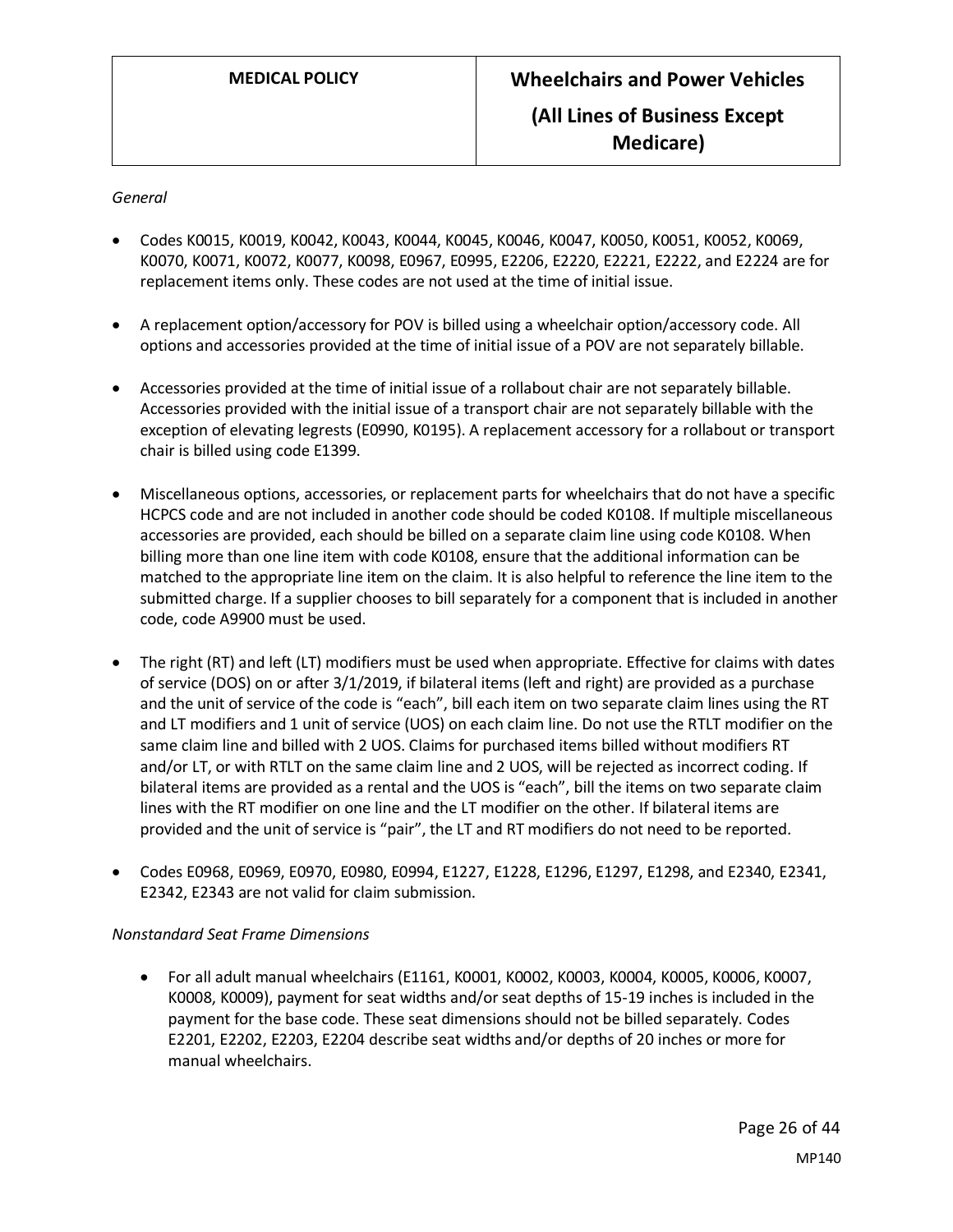## **(All Lines of Business Except Medicare)**

- For power wheelchairs, there is no separate billing for nonstandard seat frame dimensions (width, depth, or height) with the following exceptions: For Group 3 and 4 power wheelchairs, with a sling/solid seat/back, the following items may be billed separately using code K0108:
	- o For Standard Duty, seat width and/or depth greater than 20 inches;
	- o For Heavy Duty, seat width and/or depth greater than 22 inches;
	- o For Very Heavy Duty, seat width and/or depth greater than 24 inches;
	- o For Extra Heavy Duty, no separate billing
- For Group 3 and 4 PWCs with a sling/solid seat/back, the following items may be billed separately using code K0108:
	- o For Standard Duty, back width greater than 20 inches;
	- o For Heavy Duty, back width greater than 22 inches;
	- o For Very Heavy Duty, back width greater than 24 inches;
	- o For Extra Heavy Duty, no separate billing
- Code K0108 may not be billed for nonstandard dimensions of a power tilt and/or recline seating system (E1002, E1003, E1004, E1005, E1006, E1007, E1008). The definition of those codes includes any frame width and depth.

#### *Power Seating Systems*

- Coding for a power tilt system (E1002), power recline system (E1003, E1004 and E1005), and tilt/recline system (E1006, E1007 and E1008) are all-inclusive. Usage of K0108 to bill for additional heavy duty or bariatric features is considered unbundling and is not allowed.
- A power tilt seating system or power tilt and recline seating system which does not achieve a tilt of greater than or equal to 20 degrees is considered to be the same as the standard seat included in the base wheelchair. Codes E1002, E1003, E1004, E1005, E1006, E1007, E1008 must not be used to describe a power tilt seating system or a power tilt and recline seating system which does not achieve a tilt of greater than or equal to 20 degrees. These seating systems must be coded as A9900 and are not separately payable.
- HCPCS code E1012 includes all components of the leg rest, including fixed angle footplates and foot platforms. Adjustable angle footplates coded K0040 (ADJUSTABLE ANGLE FOOTPLATE, EACH) are separately payable when provided with leg rests coded as E1012.

#### Wheelchair Seating

- If a supplier chooses to bill separately for mounting hardware, either nonadjustable or adjustable, for a seat or back cushion or solid support base, code A9900 must be used.
- Pediatric size positioning accessories are billed with the codes described in this policy. Codes E1025, E1026, E1027 (lateral thoracic and lateral/anterior supports) are invalid for claim submission.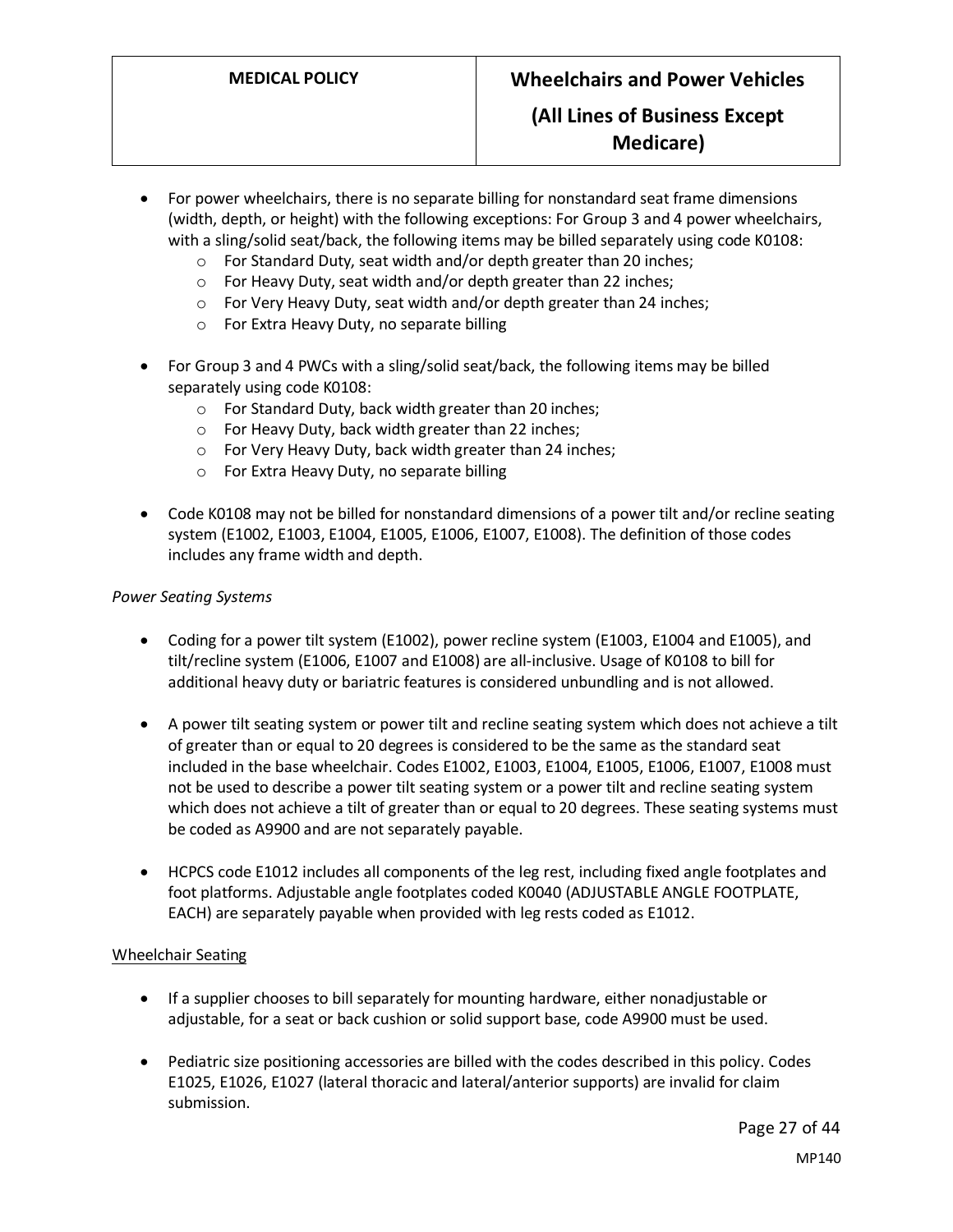- Code E1028 (swingaway or removable mounting hardware upgrade) may be billed in addition to codes E0953, E0955, E0956, E0957. It must not be billed in addition to code E0960. It must not be used for mounting hardware related to a wheelchair seat cushion or back cushion code.
- Wheelchair seat and back cushion codes are all-inclusive. Use of HCPCS code K0108 or any other HCPCS code to separately bill for added components such as the foam blocks, gel packs, air cells, or equivalent material is incorrect coding.

The following items listed in Column II are considered incidental to/included in the allowance for the item listed in Column I, therefore separate reimbursement will not be not be provided for the items in Column II when provided in association with the item(s) in Column 1:

| Column I                                     | Column II                                                      |
|----------------------------------------------|----------------------------------------------------------------|
| Power Operated Vehicle (K0800-K0812)         | All options and accessories                                    |
| Rollabout Chair (E1031)                      | All options and accessories                                    |
| Transport Chair (E1037, E1038, E1039)        | All options and accessories except E0990, K0195                |
| Manual wheelchair Base (E1161, E1229,        | E0967, E0981, E0982, E0995, E2205, E2206, E2210, E2220, E2221, |
| E1231, E1232, E1233, E1234, E1235,           | E2222, E2224, E2225, E2226, K0015, K0017, K0018, K0019, K0042, |
| E1236, E1237, E1238, K0001, K0002,           | K0043, K0044, K0045, K0046, K0047, K0050, K0052, K0069, K0070, |
| K0003, K0004, K0005, K0006, K0007,<br>K0009) | K0071, K0072, K0077                                            |
| Power wheelchair Base Groups 1 and 2         | E0971, E0978, E0981, E0982, E0995, E1225, E2366, E2367, E2368, |
| (K0813-K0843)                                | E2369, E2370, E2374, E2375, E2376, E2378, E2381, E2382, E2383, |
|                                              | E2384, E2385, E2386, E2387, E2388, E2389, E2390, E2391, E2392, |
|                                              | E2394, E2395, E2396, K0015, K0017, K0018, K0019, K0037, K0040, |
|                                              | K0041, K0042, K0043, K0044, K0045, K0046, K0047, K0051, K0052, |
|                                              | K0077, K0098                                                   |
| Power wheelchair Base Groups 3, 4, and 5     | E0971, E0978, E0981, E0982, E0995, E1225, E2366, E2368, E2369, |
| (K0848-K0891)                                | E2370, E2374, E2375, E2376, E2378, E2381, E2382, E2383, E2384, |
|                                              | E2385, E2386, E2387, E2388, E2389, E2390, E2391, E2392, E2394, |
|                                              | E2395, E2396, K0015, K0017, K0018, K0019, K0037, K0041, K0042, |
|                                              | K0043, K0044, K0045, K0046, K0047, K0051, K0052, K0077, K0098  |
| E0973                                        | K0017, K0018, K0019                                            |
| E0950                                        | E1028                                                          |
| E0954                                        | E1028                                                          |
| E0990                                        | E0995, K0042, K0043, K0044, K0045, K0046, K0047                |
| Power tilt and/or recline seating systems    | E0973, K0015, K0017, K0018, K0019, K0020, K0042, K0043, K0044, |
| (E1002, E1003, E1004, E1005, E1006,          | K0045, K0046, K0047, K0050, K0051, K0052                       |
| E1007, E1008)                                |                                                                |
| E1009, E1010, E1012                          | Е0990, Е0995, КОО42, КОО43, КОО44, КОО45, КОО46, КОО47, КОО52, |
|                                              | K0053, K0195                                                   |
| E2325                                        | E1028                                                          |
| E1020                                        | E1028                                                          |
| E2325                                        | E1028                                                          |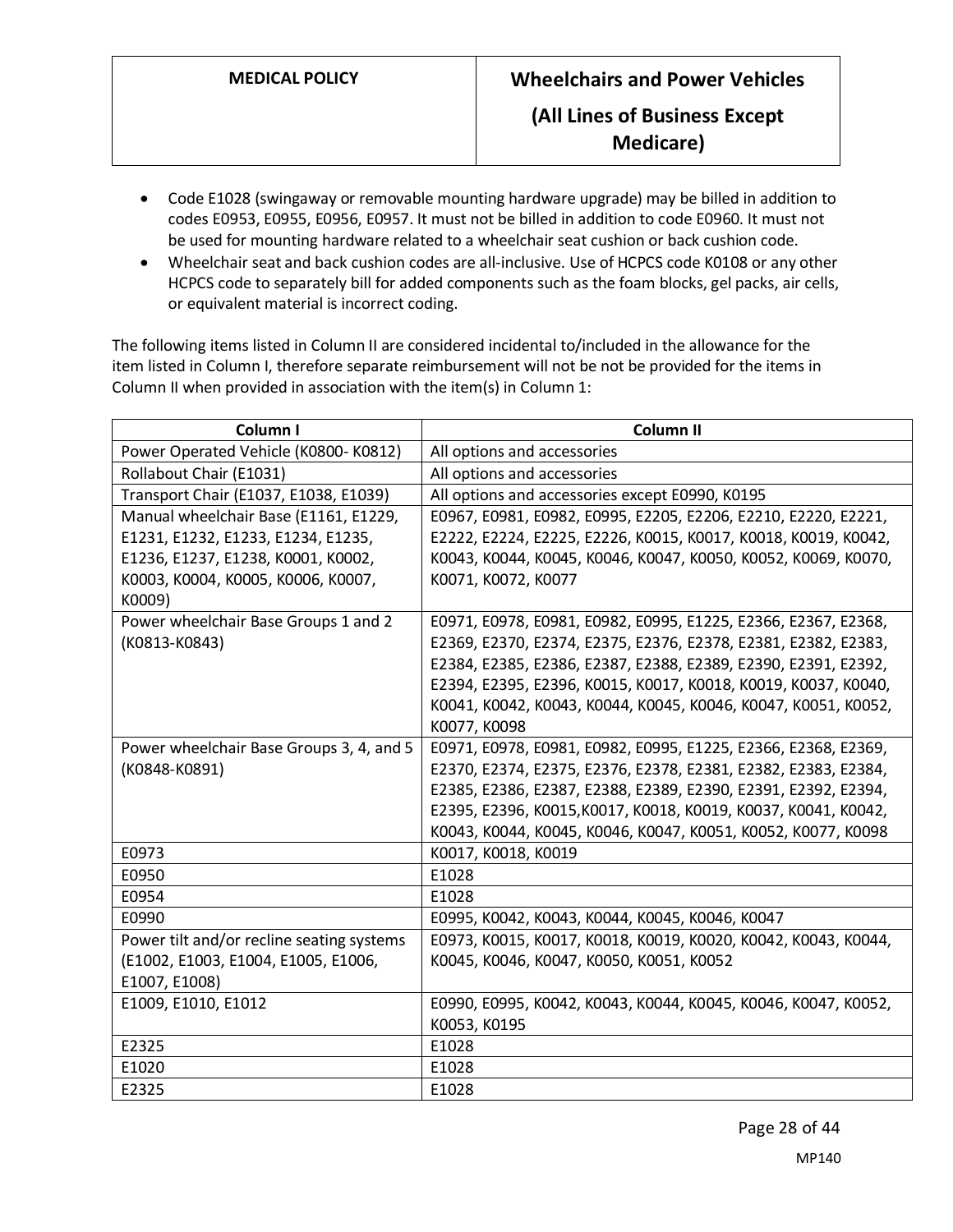# **(All Lines of Business Except Medicare)**

| K0039 | K0038                                           |
|-------|-------------------------------------------------|
| K0045 | K0043, K0044                                    |
| K0046 | K0043                                           |
| K0047 | K0044                                           |
| K0069 | E2220, E2224                                    |
| K0070 | E2211, E2212, E2224                             |
| K0071 | E2214, E2215, E2225, E2226                      |
| K0072 | E2219, E2225, E2226                             |
| K0077 | E2221, E2222, E2225, E2226                      |
| K0195 | E0995, K0042, K0043, K0044, K0045, K0046, K0047 |

# **CPT/HCPCS CODES**

| <b>All Lines of Business Except Medicare</b> |                                                                                                                                                                        |  |
|----------------------------------------------|------------------------------------------------------------------------------------------------------------------------------------------------------------------------|--|
| <b>Prior Authorization Required</b>          |                                                                                                                                                                        |  |
|                                              | <b>Power Wheelchair</b>                                                                                                                                                |  |
| E2331                                        | Power wheelchair accessory, attendant control, proportional, including all related<br>electronics and fixed mounting hardware                                          |  |
| E2358                                        | Power wheelchair accessory, group 34 non-sealed lead acid battery, each                                                                                                |  |
| E2360                                        | Power wheelchair accessory, 22nf non-sealed lead acid battery, each                                                                                                    |  |
| E2362                                        | Power wheelchair accessory, group 24 non-sealed lead acid battery, each                                                                                                |  |
| E2364                                        | Power wheelchair accessory, u-1 non-sealed lead acid battery, each                                                                                                     |  |
| K0010                                        | Standard - weight frame motorized/power wheelchair                                                                                                                     |  |
| K0011*                                       | Standard - weight frame motorized/power wheelchair with programmable control<br>parameters for speed adjustment, tremor dampening, acceleration control and<br>braking |  |
| K0012                                        | Lightweight portable motorized/power wheelchair                                                                                                                        |  |
| K0013                                        | Custom motorized/power wheelchair base                                                                                                                                 |  |
| K0813                                        | Power wheelchair, group 1 standard, portable, sling/solid seat and back, patient<br>weight capacity up to and including 300 pounds                                     |  |
| K0814                                        | Power wheelchair, group 1 standard, portable, captains chair, patient weight capacity<br>up to and including 300 pounds                                                |  |
| K0815                                        | Power wheelchair, group 1 standard, sling/solid seat and back, patient weight capacity<br>up to and including 300 pounds                                               |  |
| K0816                                        | Power wheelchair, group 1 standard, captains chair, patient weight capacity up to and<br>including 300 pounds                                                          |  |
| K0820                                        | Power wheelchair, group 2 standard, portable, sling/solid seat/back, patient weight<br>capacity up to and including 300 pounds                                         |  |
| K0821                                        | Power wheelchair, group 2 standard, portable, captains chair, patient weight capacity<br>up to and including 300 pounds                                                |  |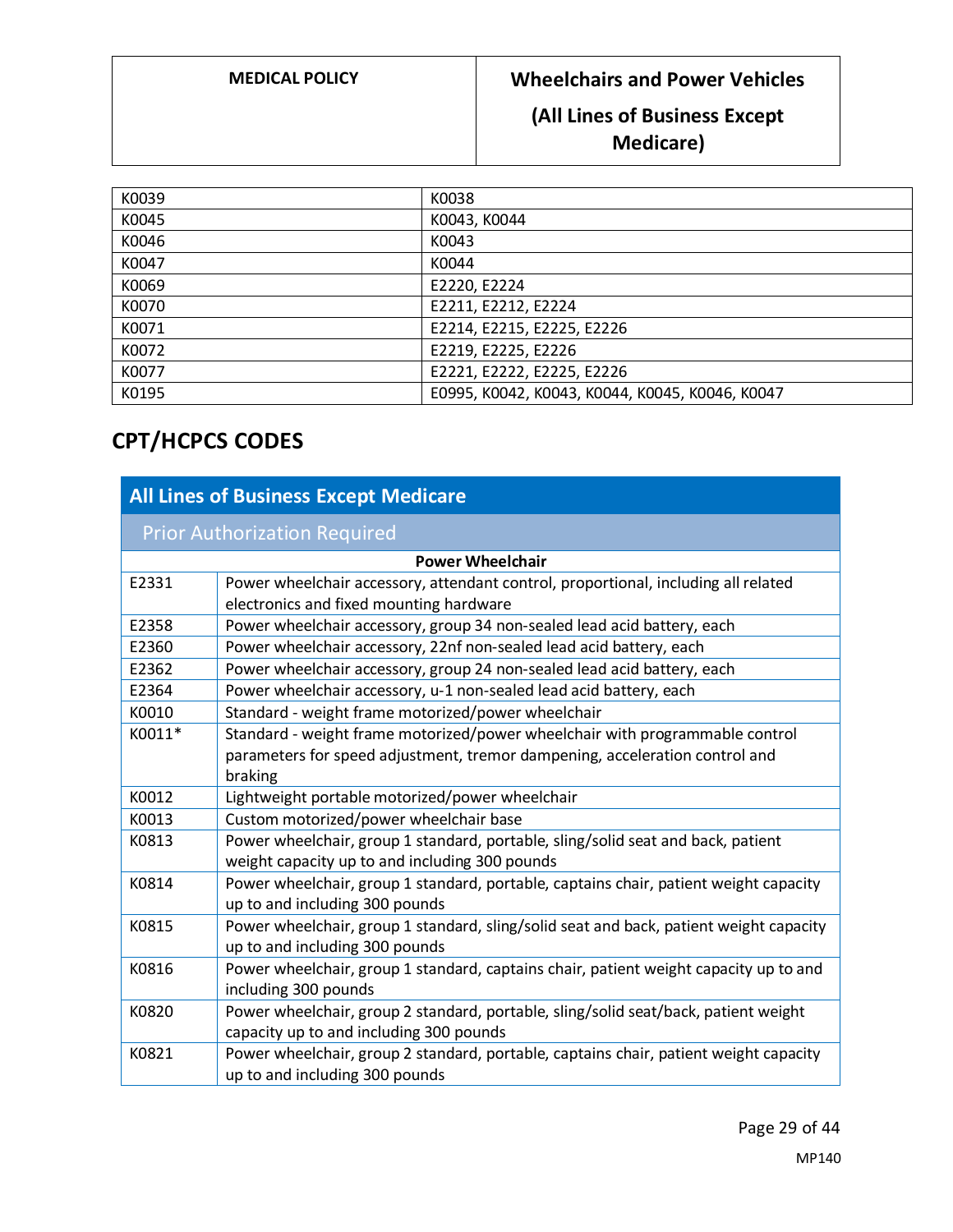**Medicare)**

| K0822 | Power wheelchair, group 2 standard, sling/solid seat/back, patient weight capacity up<br>to and including 300 pounds                        |
|-------|---------------------------------------------------------------------------------------------------------------------------------------------|
| K0823 | Power wheelchair, group 2 standard, captains chair, patient weight capacity up to and<br>including 300 pounds                               |
| K0824 | Power wheelchair, group 2 heavy duty, sling/solid seat/back, patient weight capacity<br>301 to 450 pounds                                   |
| K0825 | Power wheelchair, group 2 heavy duty, captains chair, patient weight capacity 301 to<br>450 pounds                                          |
| K0826 | Power wheelchair, group 2 very heavy duty, sling/solid seat/back, patient weight<br>capacity 451 to 600 pounds                              |
| K0827 | Power wheelchair, group 2 very heavy duty, captains chair, patient weight capacity 451<br>to 600 pounds                                     |
| K0828 | Power wheelchair, group 2 extra heavy duty, sling/solid seat/back, patient weight<br>capacity 601 pounds or more                            |
| K0829 | Power wheelchair, group 2 extra heavy duty, captains chair, patient weight 601<br>pounds or more                                            |
| K0835 | Power wheelchair, group 2 standard, single power option, sling/solid seat/back,<br>patient weight capacity up to and including 300 pounds   |
| K0836 | Power wheelchair, group 2 standard, single power option, captains chair, patient<br>weight capacity up to and including 300 pounds          |
| K0837 | Power wheelchair, group 2 heavy duty, single power option, sling/solid seat/back,<br>patient weight capacity 301 to 450 pounds              |
| K0838 | Power wheelchair, group 2 heavy duty, single power option, captains chair, patient<br>weight capacity 301 to 450 pounds                     |
| K0839 | Power wheelchair, group 2 very heavy duty, single power option, sling/solid seat/back,<br>patient weight capacity 451 to 600 pounds         |
| K0840 | Power wheelchair, group 2 extra heavy duty, single power option, sling/solid<br>seat/back, patient weight capacity 601 pounds or more       |
| K0841 | Power wheelchair, group 2 standard, multiple power option, sling/solid seat/back,<br>patient weight capacity up to and including 300 pounds |
| K0842 | Power wheelchair, group 2 standard, multiple power option, captains chair, patient<br>weight capacity up to and including 300 pounds        |
| K0843 | Power wheelchair, group 2 heavy duty, multiple power option, sling/solid seat/back,<br>patient weight capacity 301 to 450 pounds            |
| K0848 | Power wheelchair, group 3 standard, sling/solid seat/back, patient weight capacity up<br>to and including 300 pounds                        |
| K0849 | Power wheelchair, group 3 standard, captains chair, patient weight capacity up to and<br>including 300 pounds                               |
| K0850 | Power wheelchair, group 3 heavy duty, sling/solid seat/back, patient weight capacity<br>301 to 450 pounds                                   |
| K0851 | Power wheelchair, group 3 heavy duty, captains chair, patient weight capacity 301 to<br>450 pounds                                          |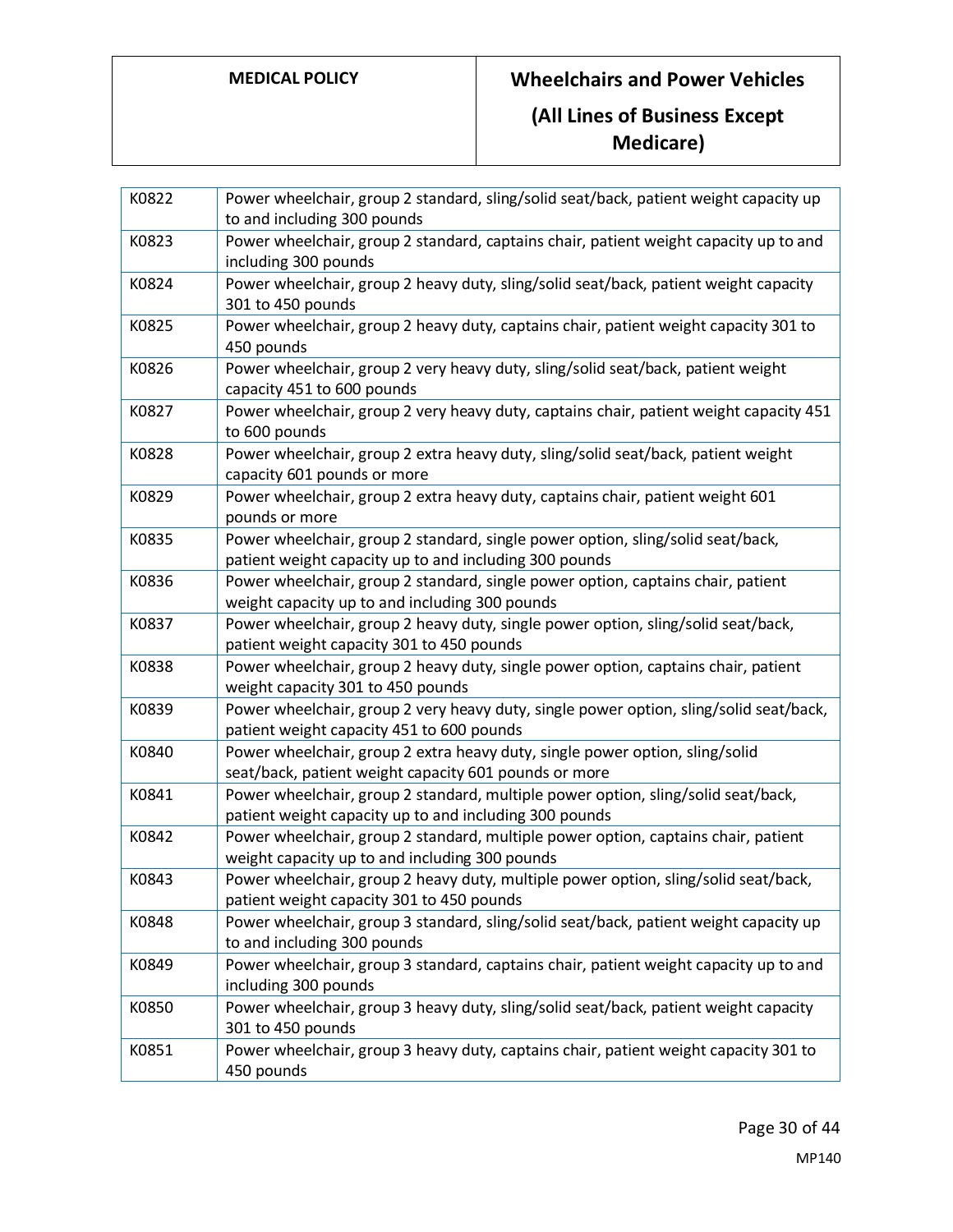| K0852 | Power wheelchair, group 3 very heavy duty, sling/solid seat/back, patient weight<br>capacity 451 to 600 pounds                               |
|-------|----------------------------------------------------------------------------------------------------------------------------------------------|
| K0853 | Power wheelchair, group 3 very heavy duty, captains chair, patient weight capacity 451<br>to 600 pounds                                      |
| K0854 | Power wheelchair, group 3 extra heavy duty, sling/solid seat/back, patient weight<br>capacity 601 pounds or more                             |
| K0855 | Power wheelchair, group 3 extra heavy duty, captains chair, patient weight capacity<br>601 pounds or more                                    |
| K0856 | Power wheelchair, group 3 standard, single power option, sling/solid seat/back,<br>patient weight capacity up to and including 300 pounds    |
| K0857 | Power wheelchair, group 3 standard, single power option, captains chair, patient<br>weight capacity up to and including 300 pounds           |
| K0858 | Power wheelchair, group 3 heavy duty, single power option, sling/solid seat/back,<br>patient weight 301 to 450 pounds                        |
| K0859 | Power wheelchair, group 3 heavy duty, single power option, captains chair, patient<br>weight capacity 301 to 450 pounds                      |
| K0860 | Power wheelchair, group 3 very heavy duty, single power option, sling/solid seat/back,<br>patient weight capacity 451 to 600 pounds          |
| K0861 | Power wheelchair, group 3 standard, multiple power option, sling/solid seat/back,<br>patient weight capacity up to and including 300 pounds  |
| K0862 | Power wheelchair, group 3 heavy duty, multiple power option, sling/solid seat/back,<br>patient weight capacity 301 to 450 pounds             |
| K0863 | Power wheelchair, group 3 very heavy duty, multiple power option, sling/solid<br>seat/back, patient weight capacity 451 to 600 pounds        |
| K0864 | Power wheelchair, group 3 extra heavy duty, multiple power option, sling/solid<br>seat/back, patient weight capacity 601 pounds or more      |
| K0890 | Power wheelchair, group 5 pediatric, single power option, sling/solid seat/back,<br>patient weight capacity up to and including 125 pounds   |
| K0891 | Power wheelchair, group 5 pediatric, multiple power option, sling/solid seat/back,<br>patient weight capacity up to and including 125 pounds |
|       | <b>Power Operated Vehicle</b>                                                                                                                |
| E1230 | Power operated vehicle (three or four wheel nonhighway) specify brand name and<br>model number                                               |
| E2372 | Power wheelchair accessory, group 27 non-sealed lead acid battery, each                                                                      |
| E2610 | Wheelchair seat cushion, powered                                                                                                             |
| K0800 | Power operated vehicle, group 1 standard, patient weight capacity up to and including<br>300 pounds                                          |
| K0801 | Power operated vehicle, group 1 heavy duty, patient weight capacity 301 to 450<br>pounds                                                     |
| K0802 | Power operated vehicle, group 1 very heavy duty, patient weight capacity 451 to 600<br>pounds                                                |
| K0830 | Power wheelchair, group 2 standard, seat elevator, sling/solid seat/back, patient<br>weight capacity up to and including 300 pounds          |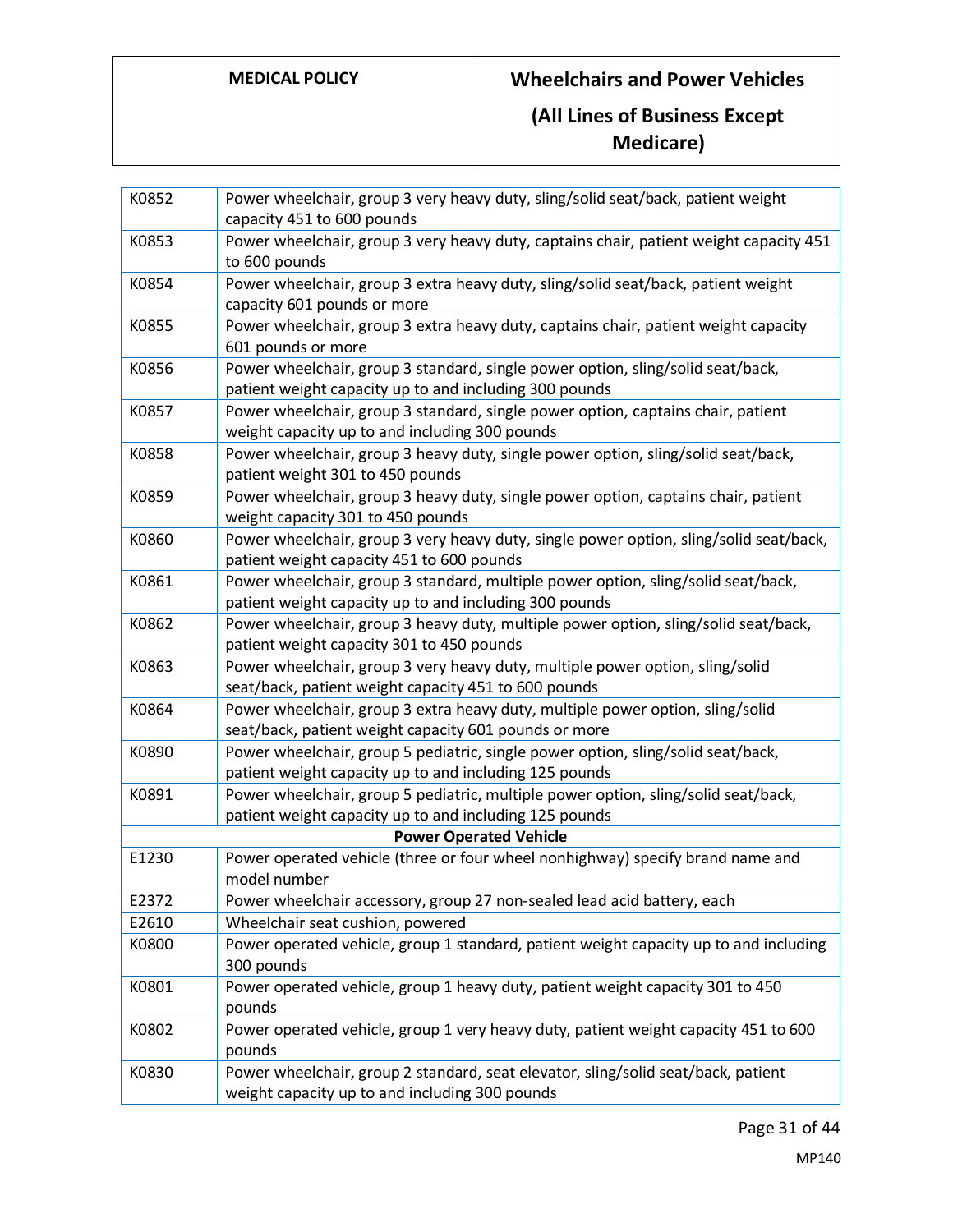| K0831      | Power wheelchair, group 2 standard, seat elevator, captains chair, patient weight<br>capacity up to and including 300 pounds                                                                                                                                                    |  |
|------------|---------------------------------------------------------------------------------------------------------------------------------------------------------------------------------------------------------------------------------------------------------------------------------|--|
| K0898      | Power wheelchair, not otherwise classified                                                                                                                                                                                                                                      |  |
| necessary. | *Note: Stair-climbing wheelchairs, computerized or gyroscopic mobility systems (e.g.,<br>INDEPENDENCE™ IBOT™ Mobility System, Independence Technology, LLC, Warren, NJ) are<br>considered not primarily medical in nature, a self-help or convenience item and/or not medically |  |
|            | No Prior Authorization Required                                                                                                                                                                                                                                                 |  |
| E0705      | Transfer device, any type, each                                                                                                                                                                                                                                                 |  |
| E0950      | Wheelchair accessory, tray, each                                                                                                                                                                                                                                                |  |
| E0951      | Heel loop/holder, any type, with or without ankle strap, each                                                                                                                                                                                                                   |  |
| E0952      | Toe loop/holder, any type, each                                                                                                                                                                                                                                                 |  |
| E0953      | Wheelchair accessory, lateral thigh or knee support, any type including fixed mounting<br>hardware, each                                                                                                                                                                        |  |
| E0954      | Wheelchair accessory, foot box, any type, includes attachment and mounting<br>hardware, each foot                                                                                                                                                                               |  |
| E0955      | Wheelchair accessory, headrest, cushioned, any type, including fixed mounting<br>hardware, each                                                                                                                                                                                 |  |
| E0956      | Wheelchair accessory, lateral trunk or hip support, any type, including fixed mounting<br>hardware, each                                                                                                                                                                        |  |
| E0957      | Wheelchair accessory, medial thigh support, any type, including fixed mounting<br>hardware, each                                                                                                                                                                                |  |
| E0958      | Manual wheelchair accessory, one-arm drive attachment, each                                                                                                                                                                                                                     |  |
| E0959      | Manual wheelchair accessory, adapter for amputee, each                                                                                                                                                                                                                          |  |
| E0960      | Wheelchair accessory, shoulder harness/straps or chest strap, including any type<br>mounting hardware                                                                                                                                                                           |  |
| E0961      | Manual wheelchair accessory, wheel lock brake extension (handle), each                                                                                                                                                                                                          |  |
| E0966      | Manual wheelchair accessory, headrest extension, each                                                                                                                                                                                                                           |  |
| E0967      | Manual wheelchair accessory, hand rim with projections, any type, replacement only,<br>each                                                                                                                                                                                     |  |
| E0968      | Commode seat, wheelchair                                                                                                                                                                                                                                                        |  |
| E0969      | Narrowing device, wheelchair                                                                                                                                                                                                                                                    |  |
| E0970      | No. 2 footplates, except for elevating leg rest                                                                                                                                                                                                                                 |  |
| E0971      | Manual wheelchair accessory, anti-tipping device, each                                                                                                                                                                                                                          |  |
| E0973      | Wheelchair accessory, adjustable height, detachable armrest, complete assembly,<br>each                                                                                                                                                                                         |  |
| E0974      | Manual wheelchair accessory, anti-rollback device, each                                                                                                                                                                                                                         |  |
| E0978      | Wheelchair accessory, positioning belt/safety belt/pelvic strap, each                                                                                                                                                                                                           |  |
| E0980      | Safety vest, wheelchair                                                                                                                                                                                                                                                         |  |
| E0981      | Wheelchair accessory, seat upholstery, replacement only, each                                                                                                                                                                                                                   |  |
| E0982      | Wheelchair accessory, back upholstery, replacement only, each                                                                                                                                                                                                                   |  |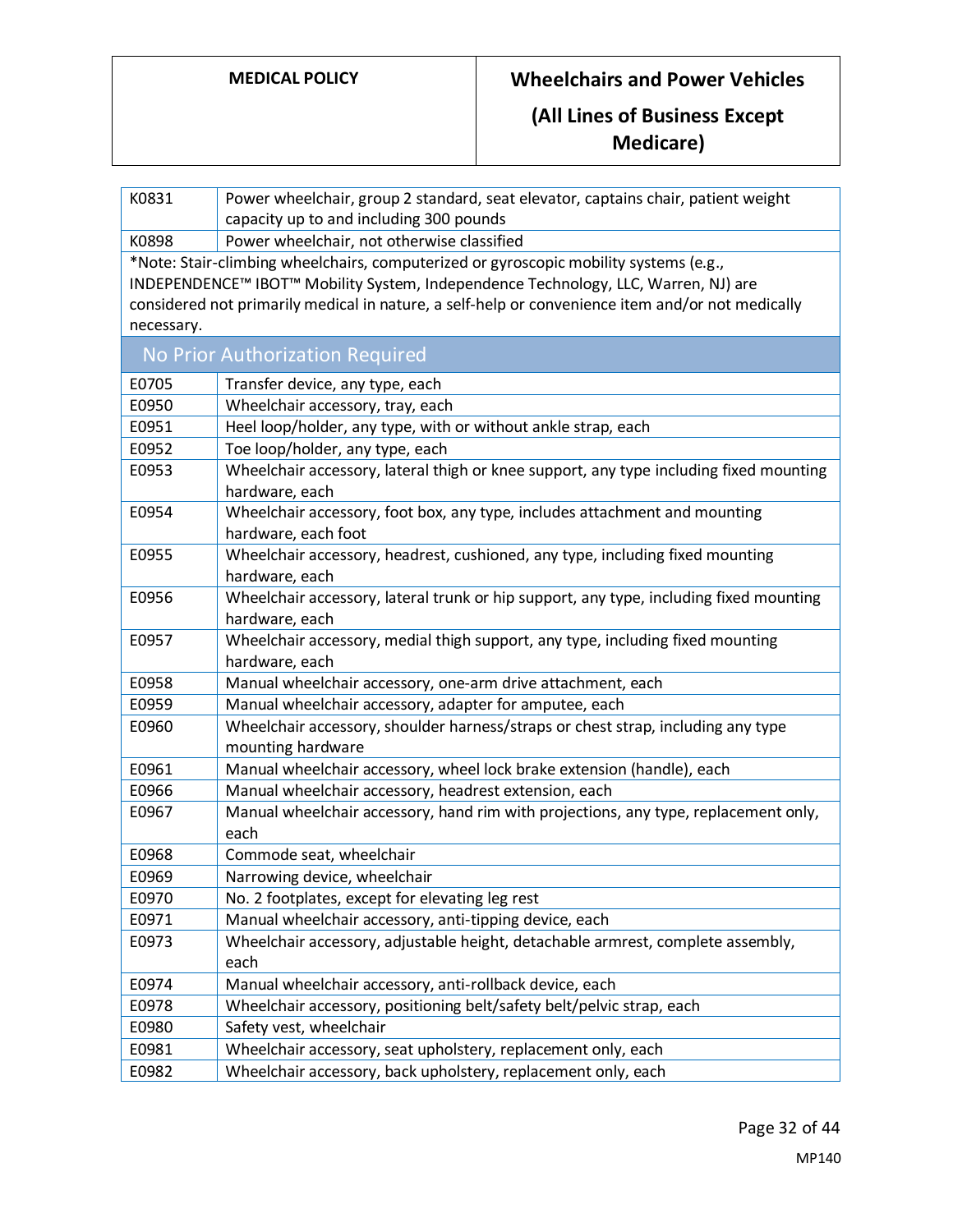| E0983 | Manual wheelchair accessory, power add-on to convert manual wheelchair to            |
|-------|--------------------------------------------------------------------------------------|
|       | motorized wheelchair, joystick control                                               |
| E0984 | Manual wheelchair accessory, power add-on to convert manual wheelchair to            |
|       | motorized wheelchair, tiller control                                                 |
| E0986 | Manual wheelchair accessory, push-rim activated power assist system                  |
| E0988 | Manual wheelchair accessory, lever-activated, wheel drive, pair                      |
| E0990 | Wheelchair accessory, elevating leg rest, complete assembly, each                    |
| E0992 | Manual wheelchair accessory, solid seat insert                                       |
| E0994 | Arm rest, each                                                                       |
| E0995 | Wheelchair accessory, calf rest/pad, replacement only, each                          |
| E1002 | Wheelchair accessory, power seating system, tilt only                                |
| E1003 | Wheelchair accessory, power seating system, recline only, without shear reduction    |
| E1004 | Wheelchair accessory, power seating system, recline only, with mechanical shear      |
|       | reduction                                                                            |
| E1005 | Wheelchair accessory, power seatng system, recline only, with power shear reduction  |
| E1006 | Wheelchair accessory, power seating system, combination tilt and recline, without    |
|       | shear reduction                                                                      |
| E1007 | Wheelchair accessory, power seating system, combination tilt and recline, with       |
|       | mechanical shear reduction                                                           |
| E1008 | Wheelchair accessory, power seating system, combination tilt and recline, with power |
|       | shear reduction                                                                      |
| E1009 | Wheelchair accessory, addition to power seating system, mechanically linked leg      |
|       | elevation system, including pushrod and leg rest, each                               |
| E1010 | Wheelchair accessory, addition to power seating system, power leg elevation system,  |
|       | including leg rest, pair                                                             |
| E1011 | Modification to pediatric size wheelchair, width adjustment package (not to be       |
|       | dispensed with initial chair)                                                        |
| E1012 | Wheelchair accessory, addition to power seating system, center mount power           |
|       | elevating leg rest/platform, complete system, any type, each                         |
| E1014 | Reclining back, addition to pediatric size wheelchair                                |
| E1015 | Shock absorber for manual wheelchair, each                                           |
| E1016 | Shock absorber for power wheelchair, each                                            |
| E1017 | Heavy duty shock absorber for heavy duty or extra heavy duty manual wheelchair,      |
|       | each                                                                                 |
| E1018 | Heavy duty shock absorber for heavy duty or extra heavy duty power wheelchair, each  |
| E1020 | Residual limb support system for wheelchair, any type                                |
| E1028 | Wheelchair accessory, manual swingaway, retractable or removable mounting            |
|       | hardware for joystick, other control interface or positioning accessory              |
| E1029 | Wheelchair accessory, ventilator tray, fixed                                         |
| E1030 | Wheelchair accessory, ventilator tray, gimbaled                                      |
| E1031 | Roll about chair, any and all types with casters 5" or greater                       |
| E1037 | Transport chair, pediatric size                                                      |
| E1038 | Transport chair, adult size, patient weight capacity up to and including 300 pounds  |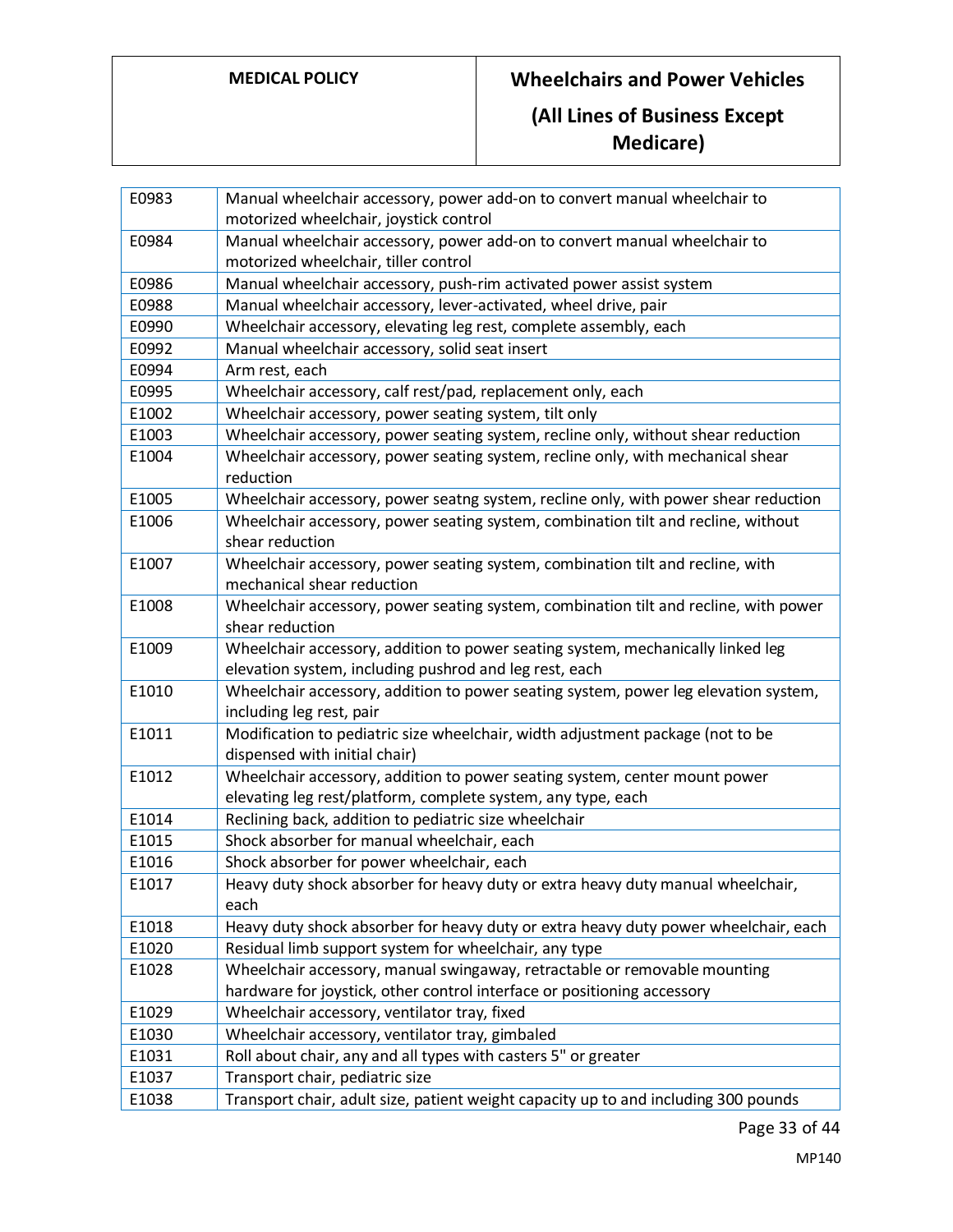# **MEDICAL POLICY Wheelchairs and Power Vehicles (All Lines of Business Except Medicare)**

| E1039 | Transport chair, adult size, heavy duty, patient weight capacity greater than 300<br>pounds                             |
|-------|-------------------------------------------------------------------------------------------------------------------------|
| E1050 | Fully-reclining wheelchair, fixed full length arms, swing away detachable elevating leg<br>rests                        |
| E1060 | Fully-reclining wheelchair, detachable arms, desk or full length, swing away detachable<br>elevating legrests           |
| E1070 | Fully-reclining wheelchair, detachable arms (desk or full length) swing away detachable<br>footrest                     |
| E1083 | Hemi-wheelchair, fixed full length arms, swing away detachable elevating leg rest                                       |
| E1084 | Hemi-wheelchair, detachable arms desk or full length arms, swing away detachable<br>elevating leg rests                 |
| E1085 | Hemi-wheelchair, fixed full length arms, swing away detachable foot rests                                               |
| E1086 | Hemi-wheelchair detachable arms desk or full length, swing away detachable footrests                                    |
| E1087 | High strength lightweight wheelchair, fixed full length arms, swing away detachable<br>elevating leg rests              |
| E1088 | High strength lightweight wheelchair, detachable arms desk or full length, swing away<br>detachable elevating leg rests |
| E1089 | High strength lightweight wheelchair, fixed length arms, swing away detachable<br>footrest                              |
| E1090 | High strength lightweight wheelchair, detachable arms desk or full length, swing away<br>detachable foot rests          |
| E1092 | Wide heavy duty wheel chair, detachable arms (desk or full length), swing away<br>detachable elevating leg rests        |
| E1093 | Wide heavy duty wheelchair, detachable arms desk or full length arms, swing away<br>detachable footrests                |
| E1100 | Semi-reclining wheelchair, fixed full length arms, swing away detachable elevating leg<br>rests                         |
| E1110 | Semi-reclining wheelchair, detachable arms (desk or full length) elevating leg rest                                     |
| E1130 | Standard wheelchair, fixed full length arms, fixed or swing away detachable footrests                                   |
| E1140 | Wheelchair, detachable arms, desk or full length, swing away detachable footrests                                       |
| E1150 | Wheelchair, detachable arms, desk or full length swing away detachable elevating<br>legrests                            |
| E1160 | Wheelchair, fixed full length arms, swing away detachable elevating legrests                                            |
| E1161 | Manual adult size wheelchair, includes tilt in space                                                                    |
| E1170 | Amputee wheelchair, fixed full length arms, swing away detachable elevating legrests                                    |
| E1171 | Amputee wheelchair, fixed full length arms, without footrests or legrest                                                |
| E1172 | Amputee wheelchair, detachable arms (desk or full length) without footrests or legrest                                  |
| E1180 | Amputee wheelchair, detachable arms (desk or full length) swing away detachable<br>footrests                            |
| E1190 | Amputee wheelchair, detachable arms (desk or full length) swing away detachable<br>elevating legrests                   |
| E1195 | Heavy duty wheelchair, fixed full length arms, swing away detachable elevating<br>legrests                              |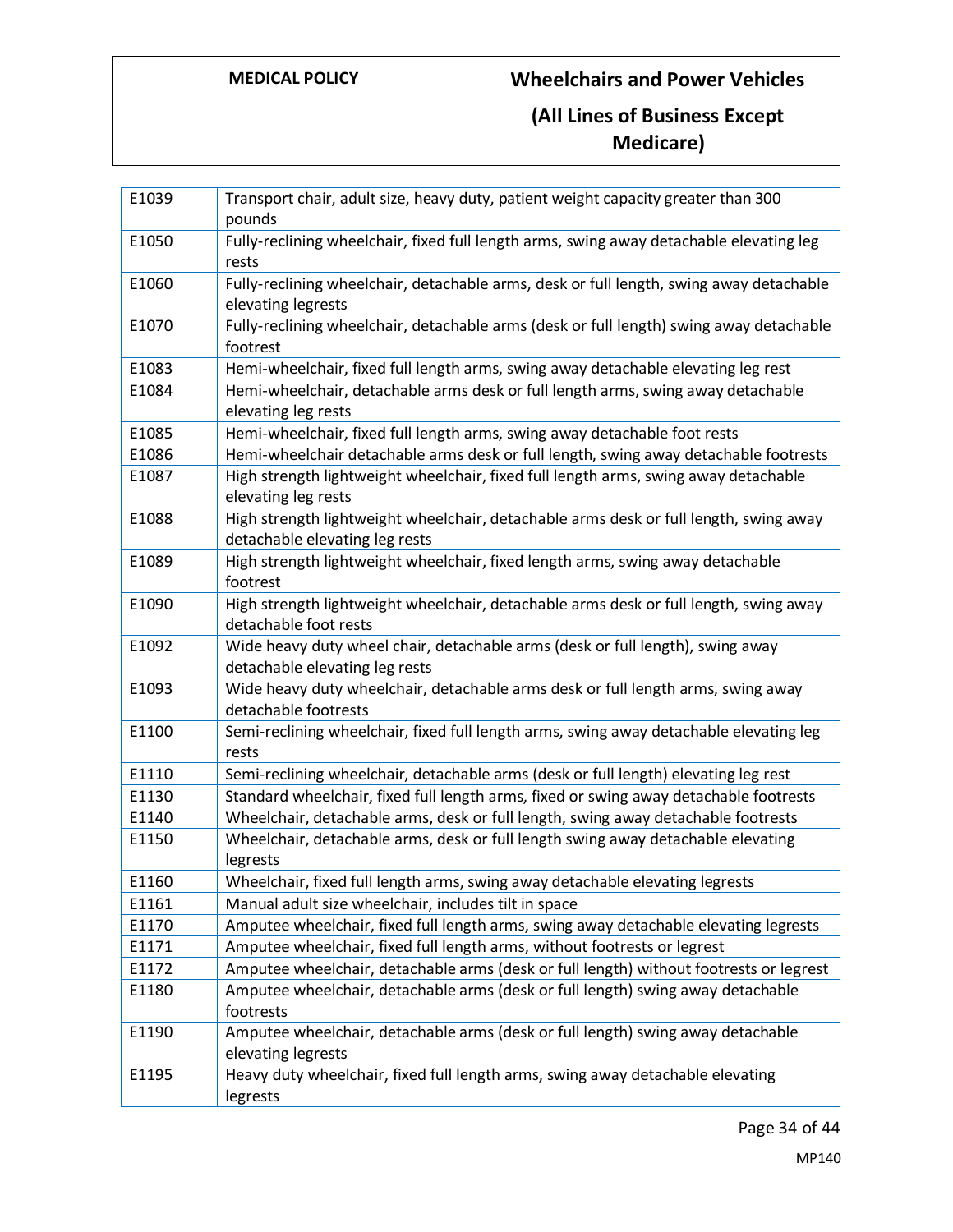| E1200 | Amputee wheelchair, fixed full length arms, swing away detachable footrest             |
|-------|----------------------------------------------------------------------------------------|
| E1220 | Wheelchair; specially sized or constructed, (indicate brand name, model number, if     |
|       | any) and justification                                                                 |
| E1221 | Wheelchair with fixed arm, footrests                                                   |
| E1222 | Wheelchair with fixed arm, elevating legrests                                          |
| E1223 | Wheelchair with detachable arms, footrests                                             |
| E1224 | Wheelchair with detachable arms, elevating legrests                                    |
| E1225 | Wheelchair accessory, manual semi-reclining back, (recline greater than 15 degrees,    |
|       | but less than 80 degrees), each                                                        |
| E1226 | Wheelchair accessory, manual fully reclining back, (recline greater than 80 degrees),  |
|       | each                                                                                   |
| E1227 | Special height arms for wheelchair                                                     |
| E1228 | Special back height for wheelchair                                                     |
| E1229 | Wheelchair, pediatric size, not otherwise specified                                    |
| E1231 | Wheelchair, pediatric size, tilt-in-space, rigid, adjustable, with seating system      |
| E1232 | Wheelchair, pediatric size, tilt-in-space, folding, adjustable, with seating system    |
| E1233 | Wheelchair, pediatric size, tilt-in-space, rigid, adjustable, without seating system   |
| E1234 | Wheelchair, pediatric size, tilt-in-space, folding, adjustable, without seating system |
| E1235 | Wheelchair, pediatric size, rigid, adjustable, with seating system                     |
| E1236 | Wheelchair, pediatric size, folding, adjustable, with seating system                   |
| E1237 | Wheelchair, pediatric size, rigid, adjustable, without seating system                  |
| E1238 | Wheelchair, pediatric size, folding, adjustable, without seating system                |
| E1239 | Power wheelchair, pediatric size, not otherwise specified                              |
| E1240 | Lightweight wheelchair, detachable arms, (desk or full length) swing away detachable,  |
|       | elevating legrest                                                                      |
| E1250 | Lightweight wheelchair, fixed full length arms, swing away detachable footrest         |
| E1260 | Lightweight wheelchair, detachable arms (desk or full length) swing away detachable    |
|       | footrest                                                                               |
| E1270 | Lightweight wheelchair, fixed full length arms, swing away detachable elevating        |
|       | legrests                                                                               |
| E1280 | Heavy duty wheelchair, detachable arms (desk or full length) elevating legrests        |
| E1285 | Heavy duty wheelchair, fixed full length arms, swing away detachable footrest          |
| E1290 | Heavy duty wheelchair, detachable arms (desk or full length) swing away detachable     |
|       | footrest                                                                               |
| E1295 | Heavy duty wheelchair, fixed full length arms, swing away detachable footrest          |
| E1296 | Special wheelchair seat height from floor                                              |
| E1297 | Special wheelchair seat depth, by upholstery                                           |
| E1298 | Special wheelchair seat depth and/or width, by construction                            |
| E2201 | Manual wheelchair accessory, nonstandard seat frame, width greater than or equal to    |
|       | 20 inches and less than 24 inches                                                      |
| E2202 | Manual wheelchair accessory, nonstandard seat frame width, 24-27 inches                |
| E2203 | Manual wheelchair accessory, nonstandard seat frame depth, 20 to less than 22 inches   |
| E2204 | Manual wheelchair accessory, nonstandard seat frame depth, 22 to 25 inches             |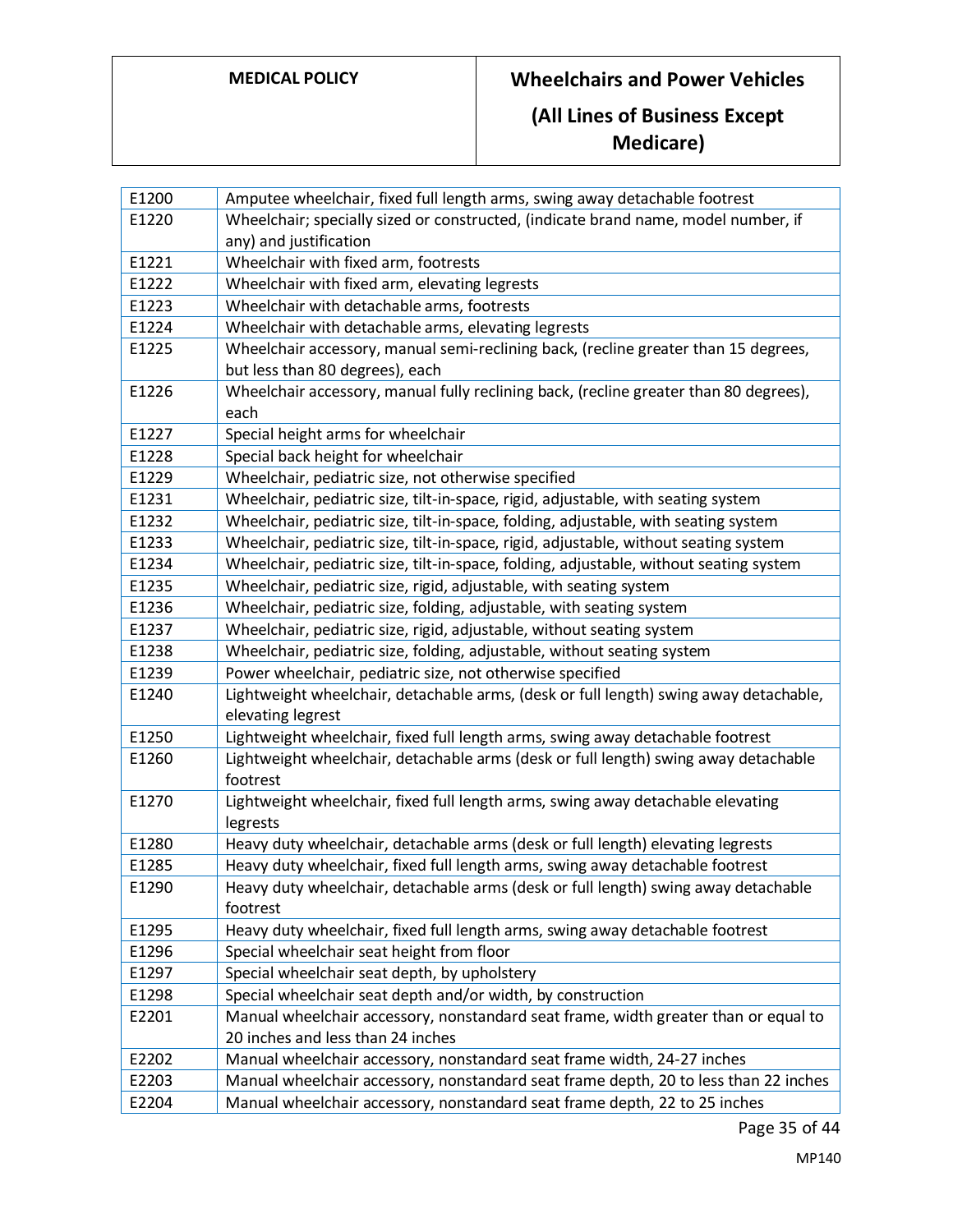| E2205 | Manual wheelchair accessory, handrim without projections (includes ergonomic or        |
|-------|----------------------------------------------------------------------------------------|
|       | contoured), any type, replacement only, each                                           |
| E2206 | Manual wheelchair accessory, wheel lock assembly, complete, replacement only, each     |
| E2207 | Wheelchair accessory, crutch and cane holder, each                                     |
| E2208 | Wheelchair accessory, cylinder tank carrier, each                                      |
| E2209 | Accessory, arm trough, with or without hand support, each                              |
| E2210 | Wheelchair accessory, bearings, any type, replacement only, each                       |
| E2211 | Manual wheelchair accessory, pneumatic propulsion tire, any size, each                 |
| E2212 | Manual wheelchair accessory, tube for pneumatic propulsion tire, any size, each        |
| E2213 | Manual wheelchair accessory, insert for pneumatic propulsion tire (removable), any     |
|       | type, any size, each                                                                   |
| E2214 | Manual wheelchair accessory, pneumatic caster tire, any size, each                     |
| E2215 | Manual wheelchair accessory, tube for pneumatic caster tire, any size, each            |
| E2216 | Manual wheelchair accessory, foam filled propulsion tire, any size, each               |
| E2217 | Manual wheelchair accessory, foam filled caster tire, any size, each                   |
| E2218 | Manual wheelchair accessory, foam propulsion tire, any size, each                      |
| E2219 | Manual wheelchair accessory, foam caster tire, any size, each                          |
| E2220 | Manual wheelchair accessory, solid (rubber/plastic) propulsion tire, any size,         |
|       | replacement only, each                                                                 |
| E2221 | Manual wheelchair accessory, solid (rubber/plastic) caster tire (removable), any size, |
|       | replacement only, each                                                                 |
| E2222 | Manual wheelchair accessory, solid (rubber/plastic) caster tire with integrated wheel, |
|       | any size, replacement only, each                                                       |
| E2224 | Manual wheelchair accessory, propulsion wheel excludes tire, any size, replacement     |
|       | only, each                                                                             |
| E2225 | Manual wheelchair accessory, caster wheel excludes tire, any size, replacement only,   |
|       | each                                                                                   |
| E2226 | Manual wheelchair accessory, caster fork, any size, replacement only, each             |
| E2227 | Manual wheelchair accessory, gear reduction drive wheel, each                          |
| E2228 | Manual wheelchair accessory, wheel braking system and lock, complete, each             |
| E2231 | Manual wheelchair accessory, solid seat support base (replaces sling seat), includes   |
|       | any type mounting hardware                                                             |
| E2291 | Back, planar, for pediatric size wheelchair including fixed attaching hardware         |
| E2292 | Seat, planar, for pediatric size wheelchair including fixed attaching hardware         |
| E2293 | Back, contoured, for pediatric size wheelchair including fixed attaching hardware      |
| E2294 | Seat, contoured, for pediatric size wheelchair including fixed attaching hardware      |
| E2295 | Manual wheelchair accessory, for pediatric size wheelchair, dynamic seating frame,     |
|       | allows coordinated movement of multiple positioning features                           |
| E2310 | Power wheelchair accessory, electronic connection between wheelchair controller and    |
|       | one power seating system motor, including all related electronics, indicator feature,  |
|       | mechanical function selection switch, and fixed mounting hardware                      |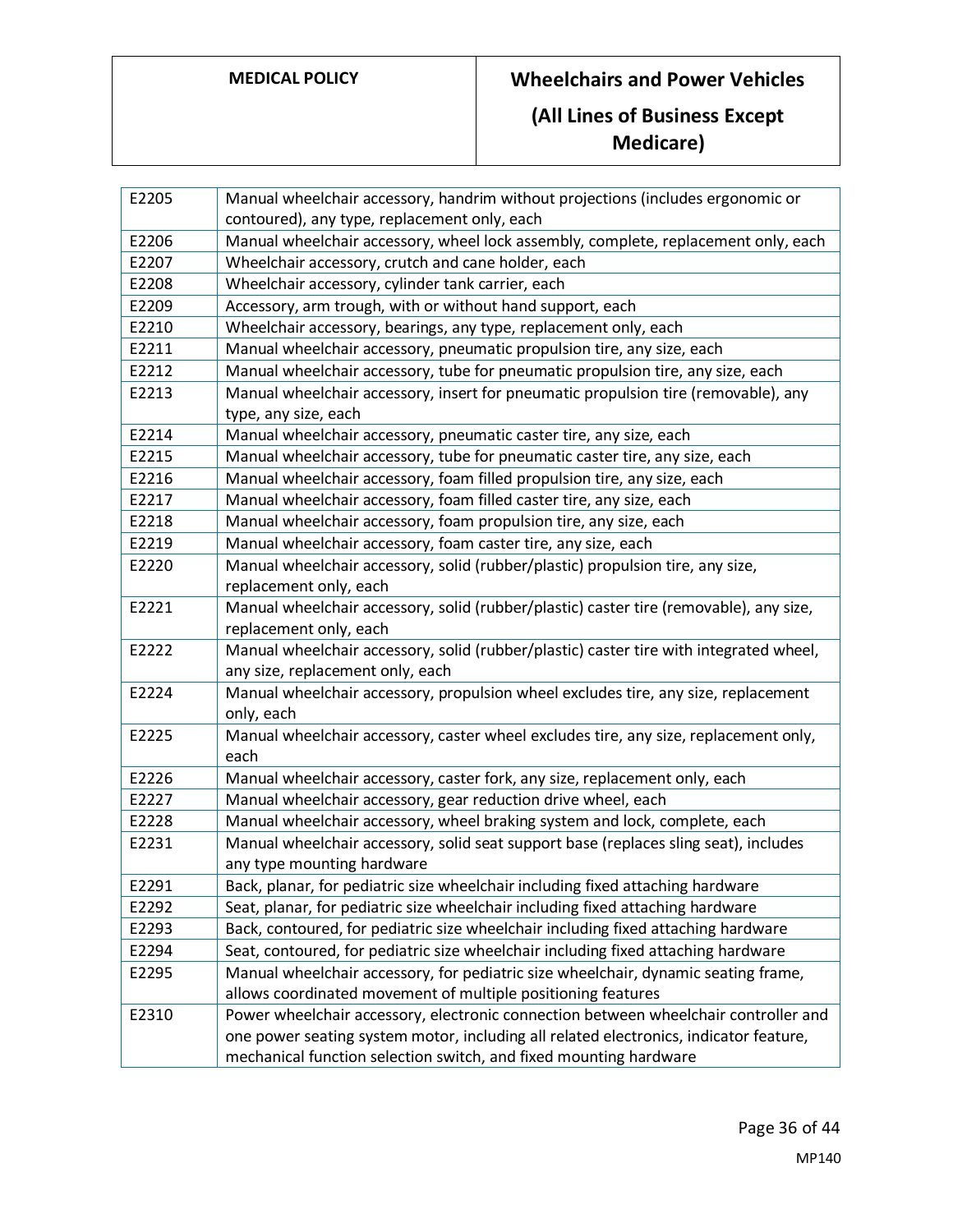| E2311** | Power wheelchair accessory, electronic connection between wheelchair controller and    |
|---------|----------------------------------------------------------------------------------------|
|         | two or more power seating system motors, including all related electronics, indicator  |
|         | feature, mechanical function selection switch, and fixed mounting hardware             |
| E2312   | Power wheelchair accessory, hand or chin control interface, mini-proportional remote   |
|         | joystick, proportional, including fixed mounting hardware                              |
| E2313   | Power wheelchair accessory, harness for upgrade to expandable controller, including    |
|         | all fasteners, connectors and mounting hardware, each                                  |
| E2321   | Power wheelchair accessory, hand control interface, remote joystick, nonproportional,  |
|         | including all related electronics, mechanical stop switch, and fixed mounting hardware |
| E2322   | Power wheelchair accessory, hand control interface, multiple mechanical switches,      |
|         | nonproportional, including all related electronics, mechanical stop switch, and fixed  |
|         | mounting hardware                                                                      |
| E2323   | Power wheelchair accessory, specialty joystick handle for hand control interface,      |
|         | prefabricated                                                                          |
| E2324   | Power wheelchair accessory, chin cup for chin control interface                        |
| E2325   | Power wheelchair accessory, sip and puff interface, nonproportional, including all     |
|         | related electronics, mechanical stop switch, and manual swingaway mounting             |
|         | hardware                                                                               |
| E2326   | Power wheelchair accessory, breath tube kit for sip and puff interface                 |
| E2327   | Power wheelchair accessory, head control interface, mechanical, proportional,          |
|         | including all related electronics, mechanical direction change switch, and fixed       |
|         | mounting hardware                                                                      |
| E2328   | Power wheelchair accessory, head control or extremity control interface, electronic,   |
|         | proportional, including all related electronics and fixed mounting hardware            |
| E2329   | Power wheelchair accessory, head control interface, contact switch mechanism,          |
|         | nonproportional, including all related electronics, mechanical stop switch, mechanical |
|         | direction change switch, head array, and fixed mounting hardware                       |
| E2330   | Power wheelchair accessory, head control interface, proximity switch mechanism,        |
|         | nonproportional, including all related electronics, mechanical stop switch, mechanical |
|         | direction change switch, head array, and fixed mounting hardware                       |
| E2340   | Power wheelchair accessory, nonstandard seat frame width, 20-23 inches                 |
| E2341   | Power wheelchair accessory, nonstandard seat frame width, 24-27 inches                 |
| E2342   | Power wheelchair accessory, nonstandard seat frame depth, 20 or 21 inches              |
| E2343   | Power wheelchair accessory, nonstandard seat frame depth, 22-25 inches                 |
| E2351   | Power wheelchair accessory, electronic interface to operate speech generating device   |
|         | using power wheelchair control interface                                               |
| E2359   | Power wheelchair accessory, group 34 sealed lead acid battery, each (e.g., gel cell,   |
|         | absorbed glassmat)                                                                     |
| E2361   | Power wheelchair accessory, 22nf sealed lead acid battery, each, (e.g., gel cell,      |
|         | absorbed glassmat)                                                                     |
| E2363   | Power wheelchair accessory, group 24 sealed lead acid battery, each (e.g., gel cell,   |
|         | absorbed glassmat)                                                                     |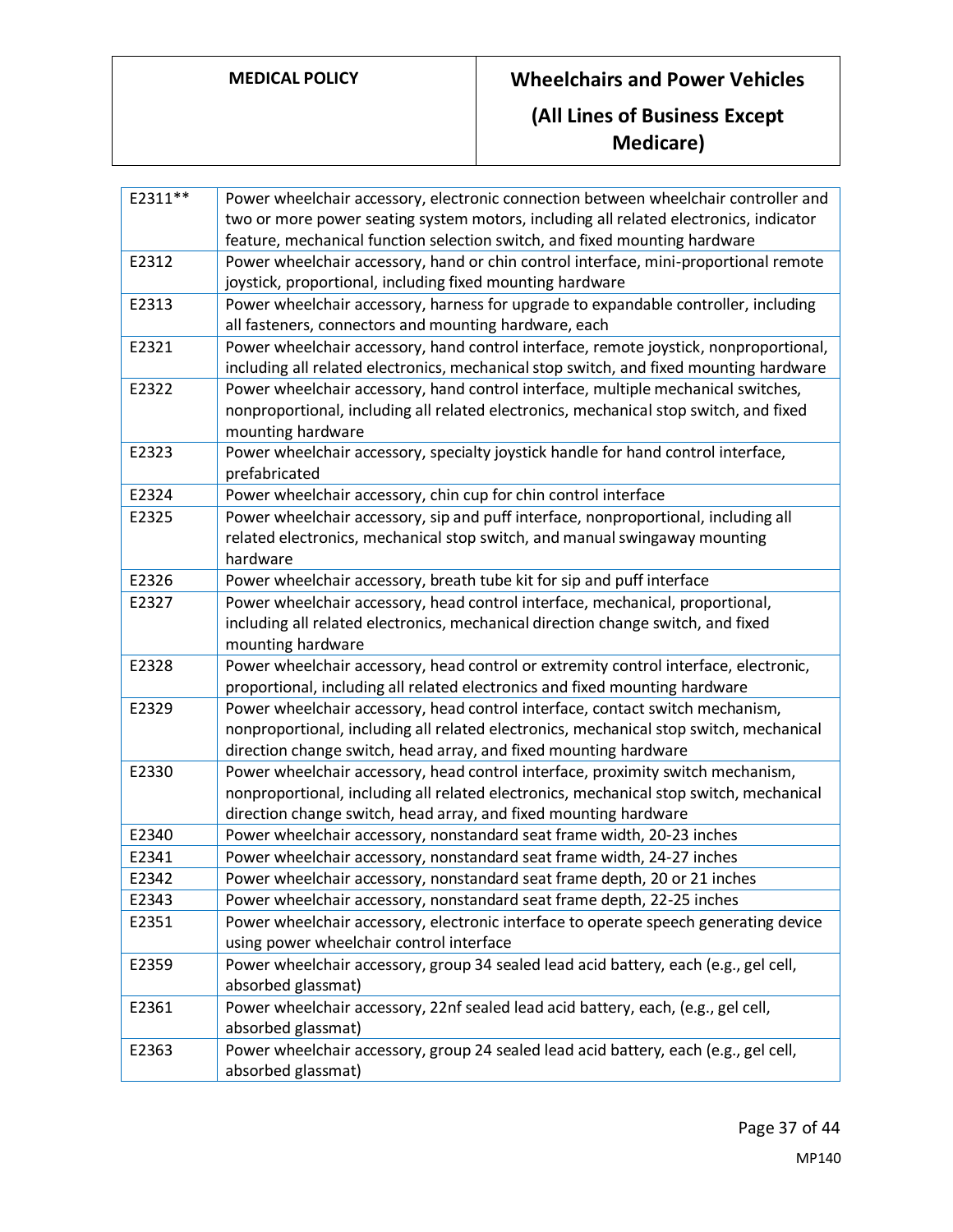| E2365 | Power wheelchair accessory, u-1 sealed lead acid battery, each (e.g., gel cell, absorbed<br>glassmat)                                                                                                                |
|-------|----------------------------------------------------------------------------------------------------------------------------------------------------------------------------------------------------------------------|
| E2366 | Power wheelchair accessory, battery charger, single mode, for use with only one<br>battery type, sealed or non-sealed, each                                                                                          |
| E2368 | Power wheelchair component, drive wheel motor, replacement only                                                                                                                                                      |
| E2369 | Power wheelchair component, drive wheel gear box, replacement only                                                                                                                                                   |
| E2370 | Power wheelchair component, integrated drive wheel motor and gear box<br>combination, replacement only                                                                                                               |
| E2371 | Power wheelchair accessory, group 27 sealed lead acid battery, (e.g., gel cell, absorbed<br>glassmat), each                                                                                                          |
| E2373 | Power wheelchair accessory, hand or chin control interface, compact remote joystick,<br>proportional, including fixed mounting hardware                                                                              |
| E2374 | Power wheelchair accessory, hand or chin control interface, standard remote joystick<br>(not including controller), proportional, including all related electronics and fixed<br>mounting hardware, replacement only |
| E2375 | Power wheelchair accessory, non-expandable controller, including all related<br>electronics and mounting hardware, replacement only                                                                                  |
| E2376 | Power wheelchair accessory, expandable controller, including all related electronics<br>and mounting hardware, replacement only                                                                                      |
| E2377 | Power wheelchair accessory, expandable controller, including all related electronics<br>and mounting hardware, upgrade provided at initial issue                                                                     |
| E2378 | Power wheelchair component, actuator, replacement only                                                                                                                                                               |
| E2381 | Power wheelchair accessory, pneumatic drive wheel tire, any size, replacement only,<br>each                                                                                                                          |
| E2382 | Power wheelchair accessory, tube for pneumatic drive wheel tire, any size,<br>replacement only, each                                                                                                                 |
| E2383 | Power wheelchair accessory, insert for pneumatic drive wheel tire (removable), any<br>type, any size, replacement only, each                                                                                         |
| E2384 | Power wheelchair accessory, pneumatic caster tire, any size, replacement only, each                                                                                                                                  |
| E2385 | Power wheelchair accessory, tube for pneumatic caster tire, any size, replacement<br>only, each                                                                                                                      |
| E2386 | Power wheelchair accessory, foam filled drive wheel tire, any size, replacement only,<br>each                                                                                                                        |
| E2387 | Power wheelchair accessory, foam filled caster tire, any size, replacement only, each                                                                                                                                |
| E2388 | Power wheelchair accessory, foam drive wheel tire, any size, replacement only, each                                                                                                                                  |
| E2389 | Power wheelchair accessory, foam caster tire, any size, replacement only, each                                                                                                                                       |
| E2390 | Power wheelchair accessory, solid (rubber/plastic) drive wheel tire, any size,<br>replacement only, each                                                                                                             |
| E2391 | Power wheelchair accessory, solid (rubber/plastic) caster tire (removable), any size,<br>replacement only, each                                                                                                      |
| E2392 | Power wheelchair accessory, solid (rubber/plastic) caster tire with integrated wheel,                                                                                                                                |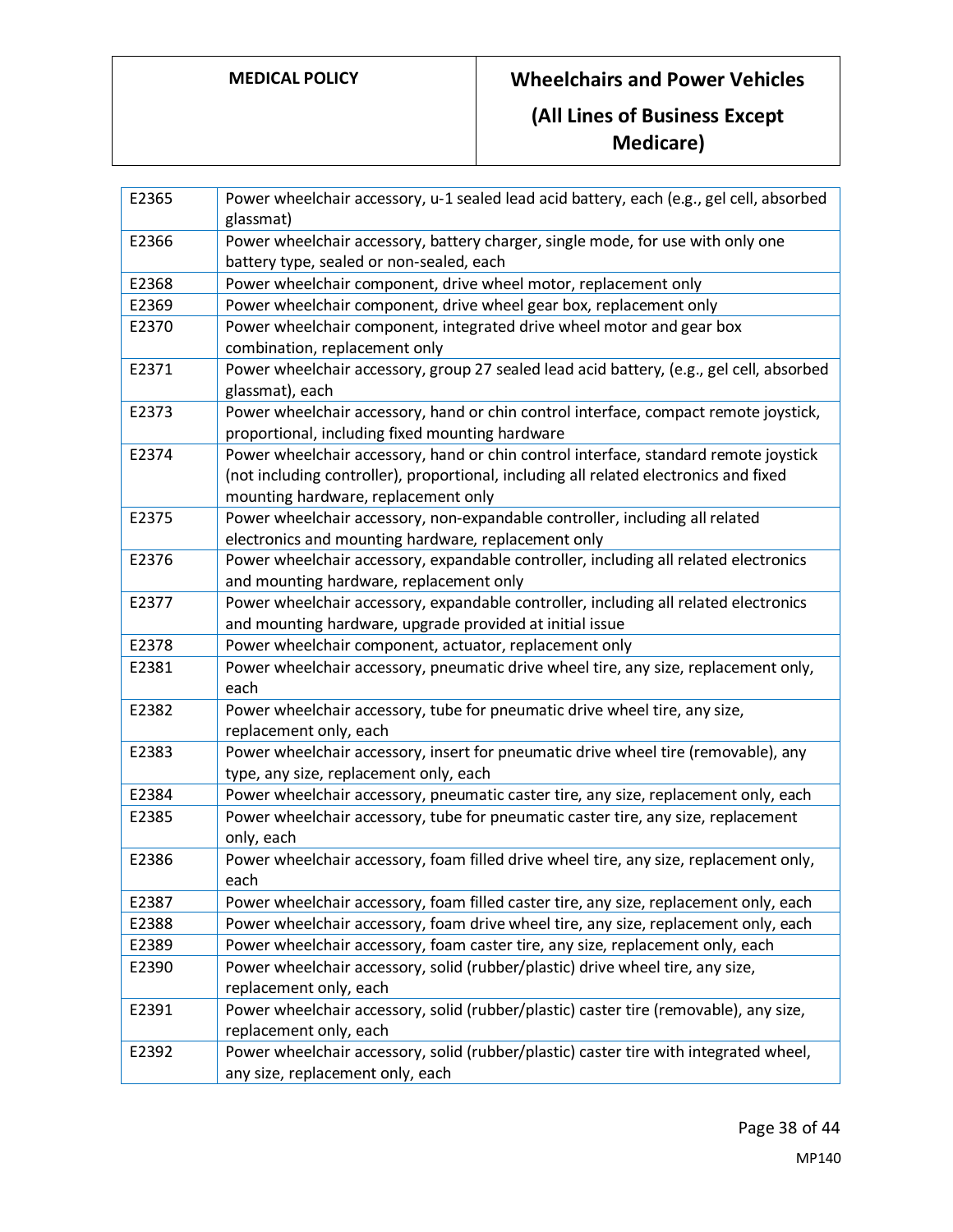# **MEDICAL POLICY Wheelchairs and Power Vehicles (All Lines of Business Except**

**Medicare)**

| E2394 | Power wheelchair accessory, drive wheel excludes tire, any size, replacement only,<br>each                                              |
|-------|-----------------------------------------------------------------------------------------------------------------------------------------|
| E2395 | Power wheelchair accessory, caster wheel excludes tire, any size, replacement only,<br>each                                             |
| E2396 | Power wheelchair accessory, caster fork, any size, replacement only, each                                                               |
| E2397 | Power wheelchair accessory, lithium-based battery, each                                                                                 |
| E2398 | Wheelchair accessory, dynamic positioning hardware for back                                                                             |
| E2601 | General use wheelchair seat cushion, width less than 22 inches, any depth                                                               |
| E2602 | General use wheelchair seat cushion, width 22 inches or greater, any depth                                                              |
| E2603 | Skin protection wheelchair seat cushion, width less than 22 inches, any depth                                                           |
| E2604 | Skin protection wheelchair seat cushion, width 22 inches or greater, any depth                                                          |
| E2605 | Positioning wheelchair seat cushion, width less than 22 inches, any depth                                                               |
| E2606 | Positioning wheelchair seat cushion, width 22 inches or greater, any depth                                                              |
| E2607 | Skin protection and positioning wheelchair seat cushion, width less than 22 inches, any<br>depth                                        |
| E2608 | Skin protection and positioning wheelchair seat cushion, width 22 inches or greater,<br>any depth                                       |
| E2609 | Custom fabricated wheelchair seat cushion, any size                                                                                     |
| E2611 | General use wheelchair back cushion, width less than 22 inches, any height, including                                                   |
|       | any type mounting hardware                                                                                                              |
| E2612 | General use wheelchair back cushion, width 22 inches or greater, any height, including                                                  |
|       | any type mounting hardware                                                                                                              |
| E2613 | Positioning wheelchair back cushion, posterior, width less than 22 inches, any height,                                                  |
|       | including any type mounting hardware                                                                                                    |
| E2614 | Positioning wheelchair back cushion, posterior, width 22 inches or greater, any height,                                                 |
|       | including any type mounting hardware                                                                                                    |
| E2615 | Positioning wheelchair back cushion, posterior-lateral, width less than 22 inches, any<br>height, including any type mounting hardware  |
| E2616 | Positioning wheelchair back cushion, posterior-lateral, width 22 inches or greater, any<br>height, including any type mounting hardware |
| E2617 | Custom fabricated wheelchair back cushion, any size, including any type mounting<br>hardware                                            |
| E2619 | Replacement cover for wheelchair seat cushion or back cushion, each                                                                     |
| E2620 | Positioning wheelchair back cushion, planar back with lateral supports, width less than                                                 |
|       | 22 inches, any height, including any type mounting hardware                                                                             |
| E2621 | Positioning wheelchair back cushion, planar back with lateral supports, width 22 inches                                                 |
|       | or greater, any height, including any type mounting hardware                                                                            |
| E2622 | Skin protection wheelchair seat cushion, adjustable, width less than 22 inches, any<br>depth                                            |
| E2623 | Skin protection wheelchair seat cushion, adjustable, width 22 inches or greater, any<br>depth                                           |
| E2624 | Skin protection and positioning wheelchair seat cushion, adjustable, width less than 22                                                 |
|       | inches, any depth                                                                                                                       |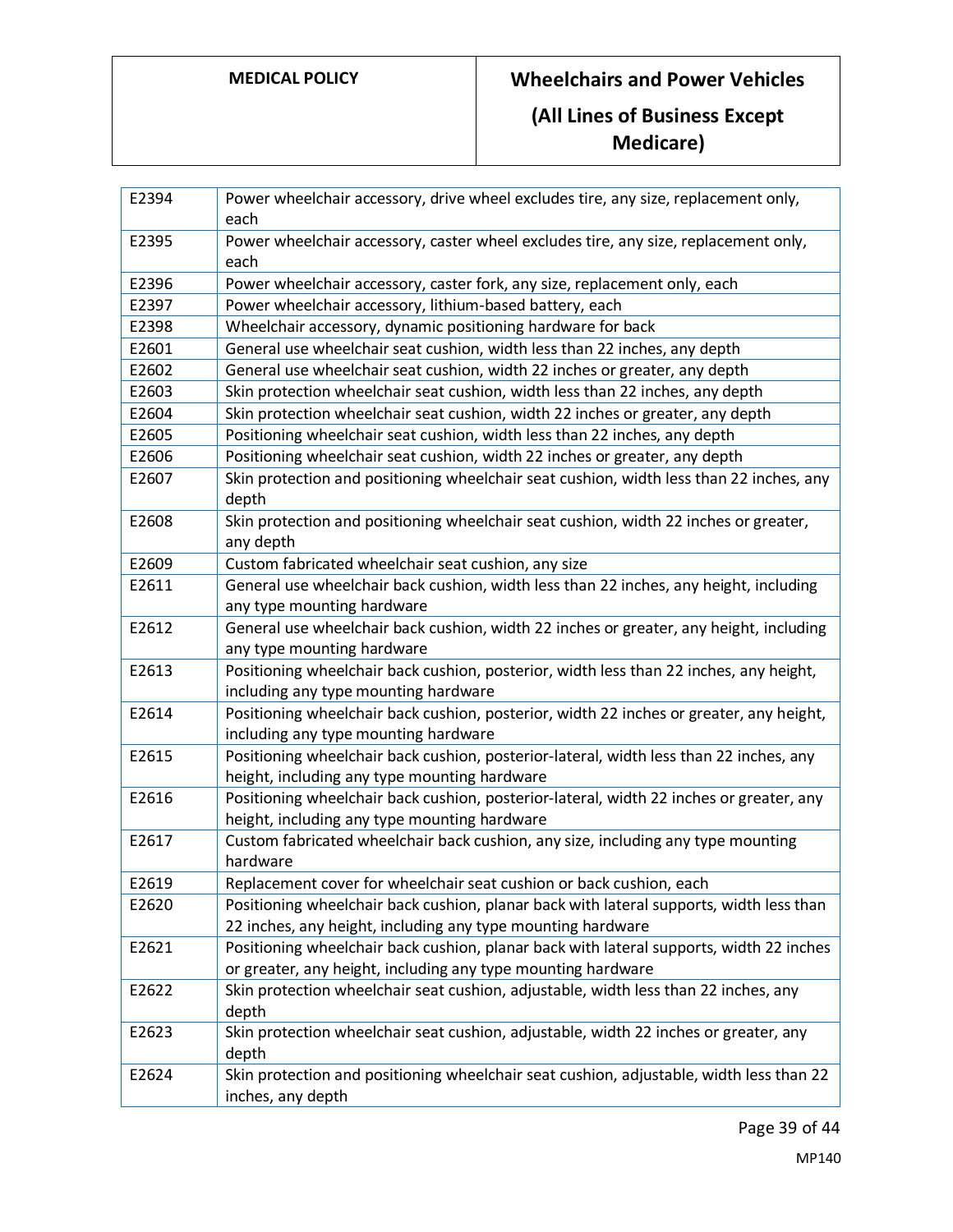| E2625 | Skin protection and positioning wheelchair seat cushion, adjustable, width 22 inches or<br>greater, any depth                                                                |
|-------|------------------------------------------------------------------------------------------------------------------------------------------------------------------------------|
| E2626 | Wheelchair accessory, shoulder elbow, mobile arm support attached to wheelchair,<br>balanced, adjustable                                                                     |
| E2627 | Wheelchair accessory, shoulder elbow, mobile arm support attached to wheelchair,<br>balanced, adjustable rancho type                                                         |
| E2628 | Wheelchair accessory, shoulder elbow, mobile arm support attached to wheelchair,<br>balanced, reclining                                                                      |
| E2629 | Wheelchair accessory, shoulder elbow, mobile arm support attached to wheelchair,<br>balanced, friction arm support (friction dampening to proximal and distal joints)        |
| E2630 | Wheelchair accessory, shoulder elbow, mobile arm support, monosuspension arm and<br>hand support, overhead elbow forearm hand sling support, yoke type suspension<br>support |
| E2631 | Wheelchair accessory, addition to mobile arm support, elevating proximal arm                                                                                                 |
| E2632 | Wheelchair accessory, addition to mobile arm support, offset or lateral rocker arm<br>with elastic balance control                                                           |
| E2633 | Wheelchair accessory, addition to mobile arm support, supinator                                                                                                              |
| K0001 | Standard wheelchair                                                                                                                                                          |
| K0002 | Standard hemi (low seat) wheelchair                                                                                                                                          |
| K0003 | Lightweight wheelchair                                                                                                                                                       |
| K0004 | High strength, lightweight wheelchair                                                                                                                                        |
| K0005 | Ultra light weight wheelchair                                                                                                                                                |
| K0006 | Heavy duty wheelchair                                                                                                                                                        |
| K0007 | Extra heavy duty wheelchair                                                                                                                                                  |
| K0008 | Custom manual wheelchair/base                                                                                                                                                |
| K0009 | Other manual wheelchair/base                                                                                                                                                 |
| K0015 | Detachable, non-adjustable height armrest, replacement only, each                                                                                                            |
| K0017 | Detachable, adjustable height armrest, base, replacement only, each                                                                                                          |
| K0018 | Detachable, adjustable height armrest, upper portion, replacement only, each                                                                                                 |
| K0019 | Arm pad, replacement only, each                                                                                                                                              |
| K0020 | Fixed, adjustable height armrest, pair                                                                                                                                       |
| K0037 | High mount flip-up footrest, replacement only, each                                                                                                                          |
| K0038 | Leg strap, each                                                                                                                                                              |
| K0039 | Leg strap, h style, each                                                                                                                                                     |
| K0040 | Adjustable angle footplate, each                                                                                                                                             |
| K0041 | Large size footplate, each                                                                                                                                                   |
| K0042 | Standard size footplate, replacement only, each                                                                                                                              |
| K0043 | Footrest, lower extension tube, replacement only, each                                                                                                                       |
| K0044 | Footrest, upper hanger bracket, replacement only, each                                                                                                                       |
| K0045 | Footrest, complete assembly, replacement only, each                                                                                                                          |
| K0046 | Elevating leg rest, lower extension tube, replacement only, each                                                                                                             |
| K0047 | Elevating leg rest, upper hanger bracket, replacement only, each                                                                                                             |
| K0050 | Ratchet assembly, replacement only                                                                                                                                           |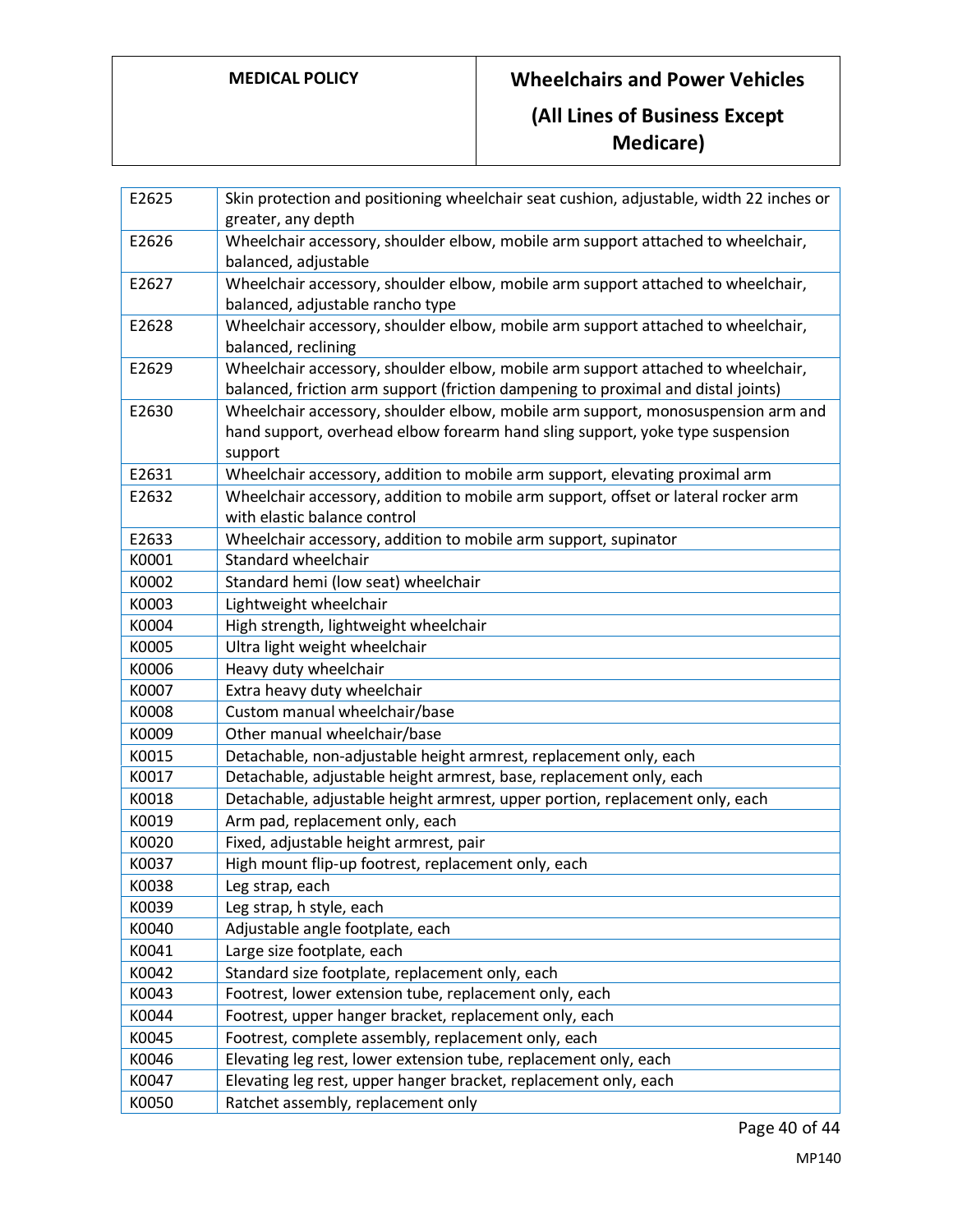## **(All Lines of Business Except Medicare)**

| K0051                                                                                     | Cam release assembly, footrest or leg rest, replacement only, each                  |
|-------------------------------------------------------------------------------------------|-------------------------------------------------------------------------------------|
| K0052                                                                                     | Swing away, detachable footrests, replacement only, each                            |
| K0053                                                                                     | Elevating footrests, articulating (telescoping), each                               |
| K0056                                                                                     | Seat height less than 17" or equal to or greater than 21" for a high strength,      |
|                                                                                           | lightweight, or ultra-lightweight wheelchair                                        |
| K0065                                                                                     | Spoke protectors, each                                                              |
| K0069                                                                                     | Rear wheel assembly, complete, with solid tire, spokes or molded, replacement only, |
|                                                                                           | each                                                                                |
| K0070                                                                                     | Rear wheel assembly, complete, with pneumatic tire, spokes or molded, replacement   |
|                                                                                           | only, each                                                                          |
| K0071                                                                                     | Front caster assembly, complete, with pneumatic tire, replacement only, each        |
| K0072                                                                                     | Front caster assembly, complete, with semi-pneumatic tire, replacement only, each   |
| K0073                                                                                     | Caster pin lock, each                                                               |
| K0077                                                                                     | Front caster assembly, complete, with solid tire, replacement only, each            |
| K0812                                                                                     | Power operated vehicle, not otherwise classified                                    |
| K0098                                                                                     | Drive belt for power wheelchair, replacement only                                   |
| K0105                                                                                     | Iv hanger, each                                                                     |
| K0108***                                                                                  | Wheelchair component or accessory, not otherwise specified                          |
| K0195                                                                                     | Elevating leg rests, pair (for use with capped rental wheelchair base)              |
| K0462                                                                                     | Temporary replacement for patient owned equipment being repaired, any type          |
| K0669                                                                                     | Wheelchair accessory, wheelchair seat or back cushion, does not meet specific code  |
|                                                                                           | criteria or no written coding verification from dme pdac                            |
| K0733                                                                                     | Power wheelchair accessory, 12 to 24 amp hour sealed lead acid battery, each (e.g., |
|                                                                                           | gel cell, absorbed glass mat)                                                       |
| **Note: Not medically necessary when the need for the upgrade is due to non-covered power |                                                                                     |
| accessories.                                                                              |                                                                                     |

\*\*\*Note: Covered when the individual meets coverage criteria for a wheelchair AND the options/accessories are required for the individual to function successfully in the home OR to perform the usual activities of daily living. Any option or accessory that is primarily for the purpose of allowing the individual to perform leisure or recreational activities is considered not medically necessary and not covered.

| <b>Not Covered</b> |                                                                                                                         |
|--------------------|-------------------------------------------------------------------------------------------------------------------------|
| A9270              | Non-covered item or service                                                                                             |
| E2230              | Manual wheelchair accessory, manual standing system                                                                     |
| E2300              | Wheelchair accessory, power seat elevation system, any type                                                             |
| E2301              | Wheelchair accessory, power standing system, any type                                                                   |
| E2367              | Power wheelchair accessory, battery charger, dual mode, for use with either battery<br>type, sealed or non-sealed, each |
| K0806              | Power operated vehicle, group 2 standard, patient weight capacity up to and including<br>300 pounds                     |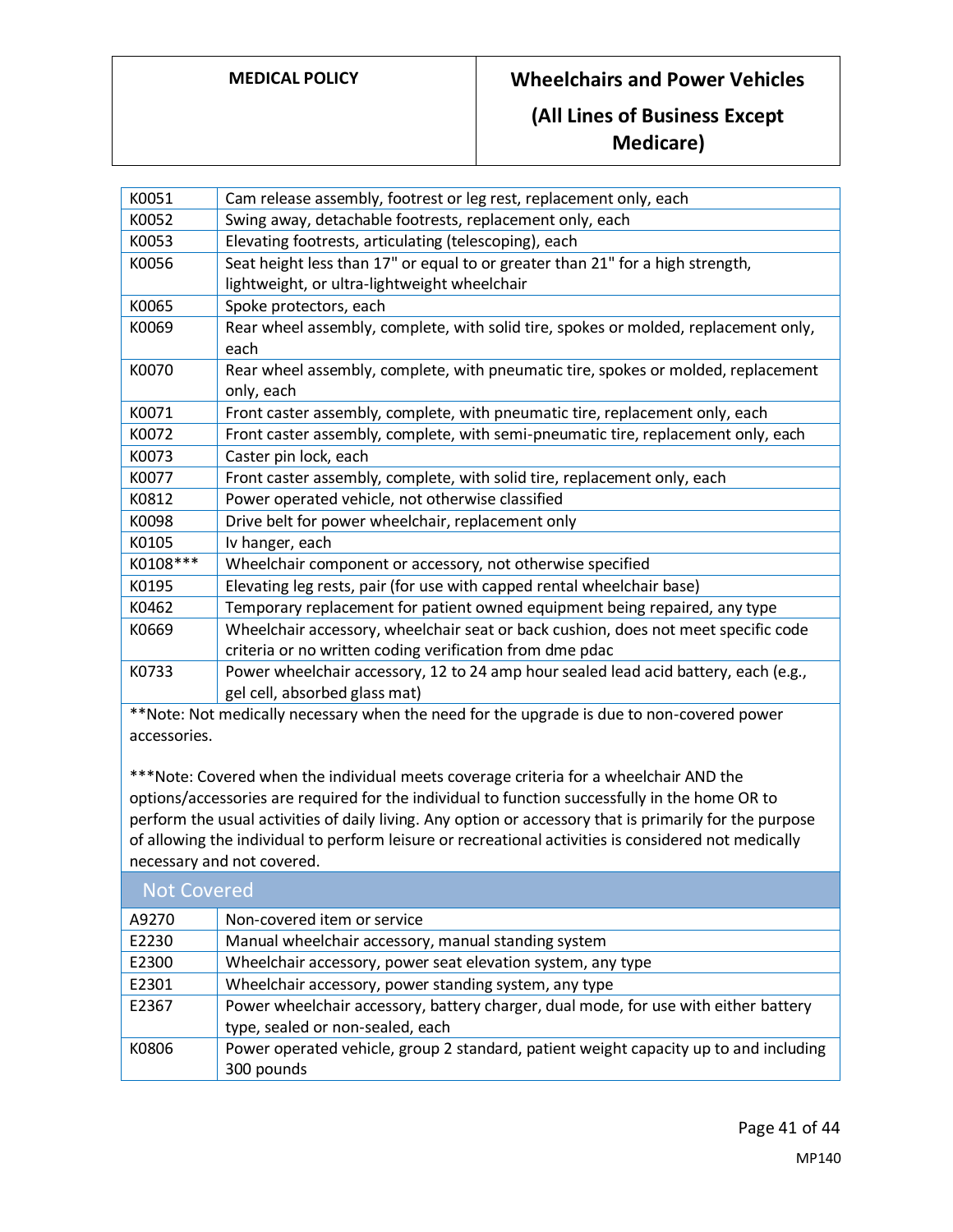**Medicare)**

| K0807 | Power operated vehicle, group 2 heavy duty, patient weight capacity 301 to 450<br>pounds                                                    |
|-------|---------------------------------------------------------------------------------------------------------------------------------------------|
| K0808 | Power operated vehicle, group 2 very heavy duty, patient weight capacity 451 to 600<br>pounds                                               |
| K0868 | Power wheelchair, group 4 standard, sling/solid seat/back, patient weight capacity up<br>to and including 300 pounds                        |
| K0869 | Power wheelchair, group 4 standard, captains chair, patient weight capacity up to and<br>including 300 pounds                               |
| K0870 | Power wheelchair, group 4 heavy duty, sling/solid seat/back, patient weight capacity<br>301 to 450 pounds                                   |
| K0871 | Power wheelchair, group 4 very heavy duty, sling/solid seat/back, patient weight<br>capacity 451 to 600 pounds                              |
| K0877 | Power wheelchair, group 4 standard, single power option, sling/solid seat/back,<br>patient weight capacity up to and including 300 pounds   |
| K0878 | Power wheelchair, group 4 standard, single power option, captains chair, patient<br>weight capacity up to and including 300 pounds          |
| K0879 | Power wheelchair, group 4 heavy duty, single power option, sling/solid seat/back,<br>patient weight capacity 301 to 450 pounds              |
| K0880 | Power wheelchair, group 4 very heavy duty, single power option, sling/solid seat/back,<br>patient weight 451 to 600 pounds                  |
| K0884 | Power wheelchair, group 4 standard, multiple power option, sling/solid seat/back,<br>patient weight capacity up to and including 300 pounds |
| K0885 | Power wheelchair, group 4 standard, multiple power option, captains chair, patient<br>weight capacity up to and including 300 pounds        |
| K0886 | Power wheelchair, group 4 heavy duty, multiple power option, sling/solid seat/back,<br>patient weight capacity 301 to 450 pounds            |
| K0899 | Power mobility device, not coded by dme pdac or does not meet criteria                                                                      |

## **DESCRIPTION**

Individuals who have physical conditions that prevent them from participating in MRADLs such as toileting, feeding dressing, grooming and bathing in customary locations in their home may require mobility assistive equipment. These physical conditions may result in impairment of mobility that can be addressed by the use of a manual wheelchair, power wheelchair or a power operated vehicle such as a scooter.

# **INSTRUCTIONS FOR USE**

Company Medical Policies serve as guidance for the administration of plan benefits. Medical policies do not constitute medical advice nor a guarantee of coverage. Company Medical Policies are reviewed annually and are based upon published, peer-reviewed scientific evidence and evidence-based clinical practice guidelines that are available as of the last policy update. The Companies reserve the right to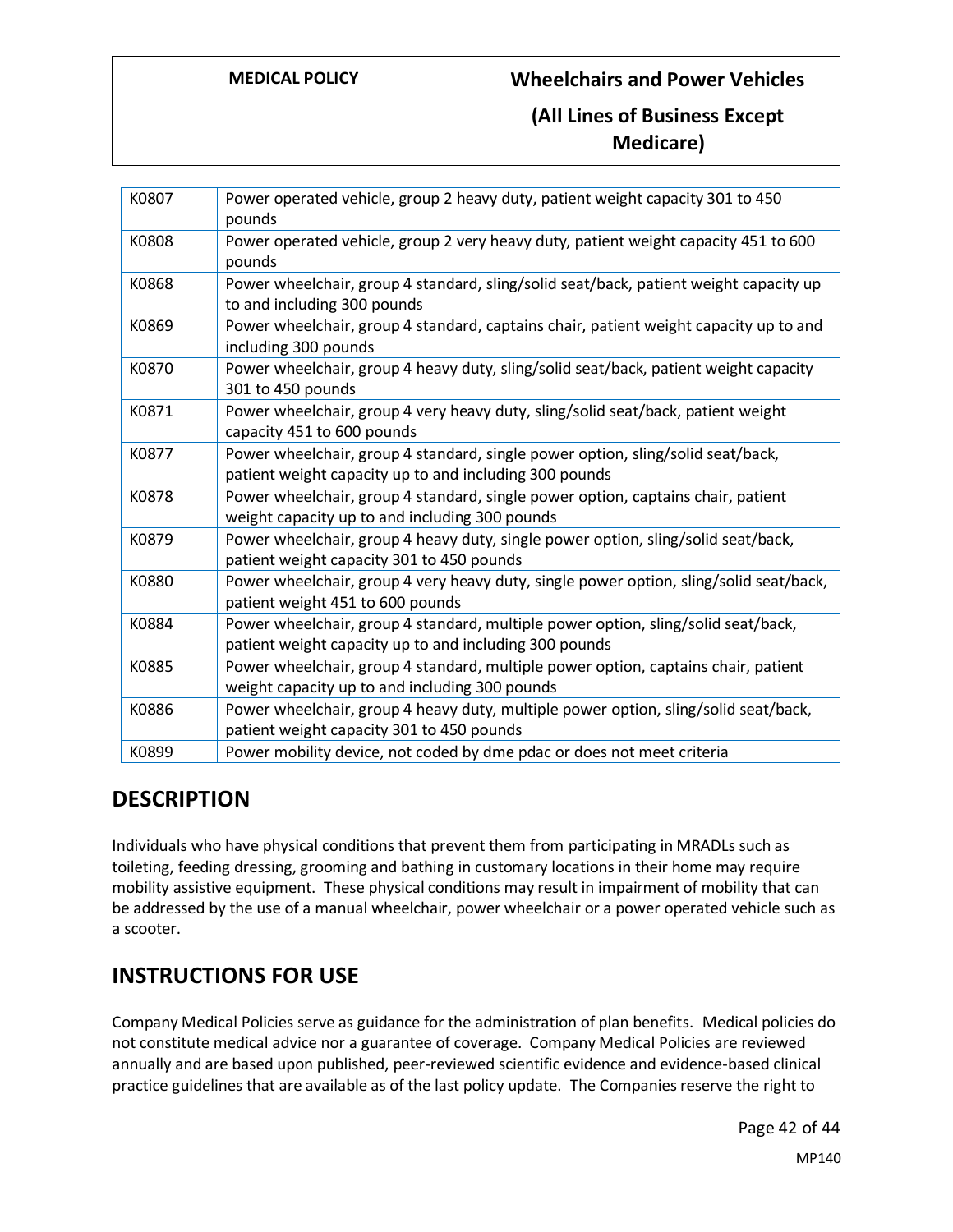determine the application of Medical Policies and make revisions to Medical Policies at any time. Providers will be given at least 60-days' notice of policy changes that are restrictive in nature.

The scope and availability of all plan benefits are determined in accordance with the applicable coverage agreement. Any conflict or variance between the terms of the coverage agreement and Company Medical Policy will be resolved in favor of the coverage agreement.

## **REGULATORY STATUS**

## Mental Health Parity Statement

Coverage decisions are made on the basis of individualized determinations of medical necessity and the experimental or investigational character of the treatment in the individual case. In cases where medical necessity is not established by policy for specific treatment modalities, evidence not previously considered regarding the efficacy of the modality that is presented shall be given consideration to determine if the policy represents current standards of care.

## **MEDICAL POLICY CROSS REFERENCES**

• Durable Medical Equipment (All Lines of Business Except Medicare)

## **REFERENCES**

- 1. Centers for Medicare & Medicaid Services. Local Coverage Determination (LCD): Manual Wheelchair Bases (L33788). Effective 1/1/2020[. https://www.cms.gov/medicare-coverage](https://www.cms.gov/medicare-coverage-database/details/lcd-details.aspx?LCDId=33788)[database/details/lcd-details.aspx?LCDId=33788.](https://www.cms.gov/medicare-coverage-database/details/lcd-details.aspx?LCDId=33788) Accessed 4/12/2021.
- 2. Centers for Medicare & Medicaid Services. Local Coverage Determination (LCD): Wheelchair Options/Accessories (L33792). Effective 1/1/2020[. https://www.cms.gov/medicare-coverage](https://www.cms.gov/medicare-coverage-database/details/lcd-details.aspx?LCDId=33792)[database/details/lcd-details.aspx?LCDId=33792.](https://www.cms.gov/medicare-coverage-database/details/lcd-details.aspx?LCDId=33792) Accessed 4/12/2021.
- 3. Centers for Medicare & Medicaid Services. Local Coverage Determination (LCD): Wheelchair Seating (L33312). Effective 1/1/2020[. https://www.cms.gov/medicare-coverage](https://www.cms.gov/medicare-coverage-database/details/lcd-details.aspx?LCDId=33312)[database/details/lcd-details.aspx?LCDId=33312.](https://www.cms.gov/medicare-coverage-database/details/lcd-details.aspx?LCDId=33312) Accessed 4/12/2021.
- 4. Centers for Medicare & Medicaid Services. Local Coverage Determination (LCD): Power Mobility Devices (L33789). Effective 1/1/2020[. https://www.cms.gov/medicare-coverage](https://www.cms.gov/medicare-coverage-database/details/lcd-details.aspx?LCDId=33789)[database/details/lcd-details.aspx?LCDId=33789.](https://www.cms.gov/medicare-coverage-database/details/lcd-details.aspx?LCDId=33789) Accessed 4/12/2021.
- 5. Noridian Healthcare Solutions. Upgrades to Group 2 POVs (K0806-K0808) and Group 4 PWCs (K0868-K0886)[. https://med.noridianmedicare.com/web/jddme/search-result/-](https://med.noridianmedicare.com/web/jddme/search-result/-/view/2230703/upgrades-to-group-2-povs-k0806-k0808-and-group-4-pwcs-k0868-k088-1) [/view/2230703/upgrades-to-group-2-povs-k0806-k0808-and-group-4-pwcs-k0868-k088-1.](https://med.noridianmedicare.com/web/jddme/search-result/-/view/2230703/upgrades-to-group-2-povs-k0806-k0808-and-group-4-pwcs-k0868-k088-1) Published 2011. Accessed 10/26/2021.
- 6. Centers for Medicare & Medicaid Services. Local Coverage Article: Manual Wheelchair Bases Policy Article (A52497). Effective 1/1/2020. [https://www.cms.gov/medicare-coverage](https://www.cms.gov/medicare-coverage-database/details/article-details.aspx?articleId=52497)[database/details/article-details.aspx?articleId=52497.](https://www.cms.gov/medicare-coverage-database/details/article-details.aspx?articleId=52497) Accessed 4/12/2021.